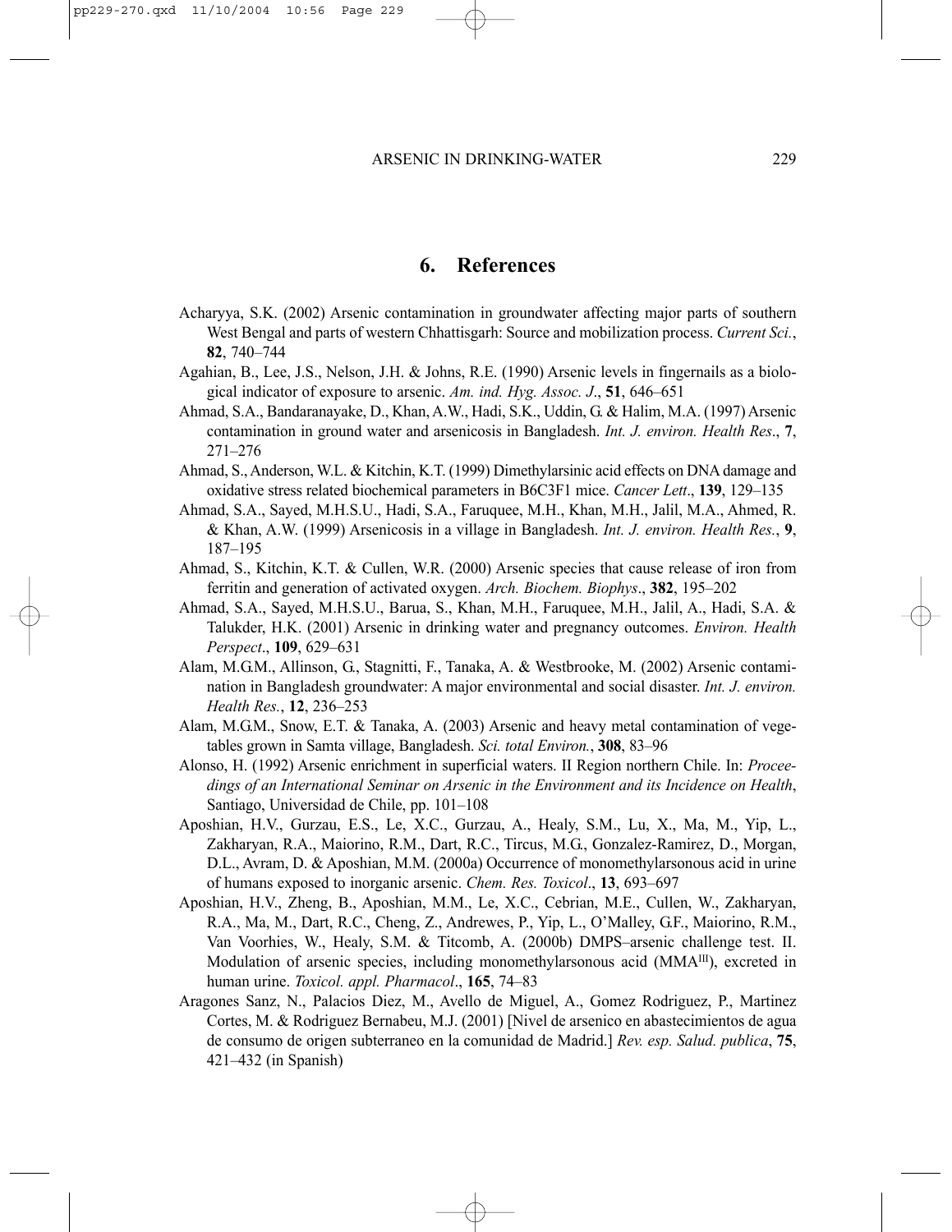- Arguello, R.A., Cenget, D.D. & Tello, E.E. (1938) [Cancer and arsenicism in the endemic region of Córdoba.] *Rev. Argentina Dermatofisiol*., **22**, 461–470 (in Spanish)
- Armienta, M.A., Rodriguez, R. & Cruz, O. (1997) Arsenic content in hair of people exposed to natural arsenic polluted groundwater at Zimapán, México. *Bull. environ. Contam. Toxicol*., **59**, 583–589
- Aschengrau, A., Zierler, S. & Cohen, A. (1989) Quality of community drinking water and the occurrence of spontaneous abortion. *Arch. environ. Health*, **44**, 283–290
- Asmuss, M., Mullenders, L.H.F., Eker, A. & Hartwig, A. (2000) Differential effects of toxic metal compounds on the activities of Fpg and XPA, two zinc finger proteins involved in DNA repair. *Carcinogenesis*, **21**, 2097–2104
- Ballantyne, J.M. & Moore, J.N. (1988) Arsenic geochemistry in geothermal systems. *Geochim. cosmochim. Acta*, **52**, 475–483
- Barchowsky, A., Dudek, E.J., Treadwell, M.D. & Wetterhahn, K.E. (1996) Arsenic induces oxidant stress and NF-κB activation in cultured aortic endothelial cells. *Free rad. Biol. Med.*, **21**, 783–790
- Basu, D., Dasgupta, J., Mukherjee, A. & Guha Mazumder, D.N. (1996) Chronic neuropathy due to arsenic intoxication from geo-chemical source — A five-year follow-up study. *JANEI*, **1**, 45–48
- Basu, A., Mahata, J., Gupta, S. & Giri, A.K. (2001) Genetic toxicology of a paradoxical human carcinogen, arsenic: A review. *Mutat. Res*., **488**, 171–194
- Basu, A., Mahata, J., Roy, A.K., Sarkar, J.N., Poddar, G., Nandy, A.K., Sarkar, P.K., Dutta, P.K., Banerjee, A., Das, M., Ray, K., Roychaudhury, S., Natarajan, A.T., Nilsson, R. & Giri, A.K. (2002) Enhanced frequency of micronuclei in individuals exposed to arsenic through drinking water in West Bengal, India. *Mutat. Res*., **516**, 29–40
- Bates, M.N., Smith, A.H. & Cantor, K.P. (1995) Case–control study of bladder cancer and arsenic in drinking water. *Am. J. Epidemiol*., **141**, 523–530
- Bauman, J.W., Liu, J. & Klaassen, C.D. (1993) Production of metallothionein and heat-shock proteins in response to metals. *Fundam. appl. Toxicol*., **21**, 15–22
- Baxley, M.N., Hood, R.D., Vedel, G.C., Harrison, W.P. & Szczech, G.M. (1981) Prenatal toxicity of orally administered sodium arsenite in mice. *Bull. environ. Contam. Toxicol.*, **26**, 749–756
- Beckman, G., Beckman, L. & Nordenson, I. (1977) Chromosome aberrations in workers exposed to arsenic. *Environ. Health Perspect*., **19**, 145–146
- Benramdane, L., Accominotti, M., Fanton, L., Malicier, D. & Vallon, J.-J. (1999) Arsenic speciation in human organs following fatal arsenic trioxide poisoning — A case report. *Clin. Chem.*, **45**, 301–306
- Berg, J.W. & Burbank, F. (1972) Correlations between carcinogenic trace metals in water supplies and cancer mortality. *Ann. N.Y. Acad. Sci*., **199**, 249–264
- Berg, M., Tran, H.C., Nguyen, T.C., Pham, H.V., Schertenleib, R. & Giger, W. (2001) Arsenic contamination of groundwater and drinking water in Vietnam. A human health threat. *Environ. Sci. Technol.*, **35**, 2621–2626
- Bergoglio, R.M. (1964) [Mortality in zones with arsenical woter in the Province of Córdoba, Argentine Republic.] *Pren. méd. Argent*., **51**, 994–998 (in Spanish)
- Bernstam, L. & Nriagu, J. (2000) Molecular aspects of arsenic stress. *J. Toxicol. environ. Health*, **B3**, 293–322
- Bernstam, L., Lan, C.-H., Lee, J. & Nriagu, J.O. (2002) Effects of arsenic on human keratinocytes: Morphological, physiological, and precursor incorporation studies. *Environ. Res*., **A89**, 220–235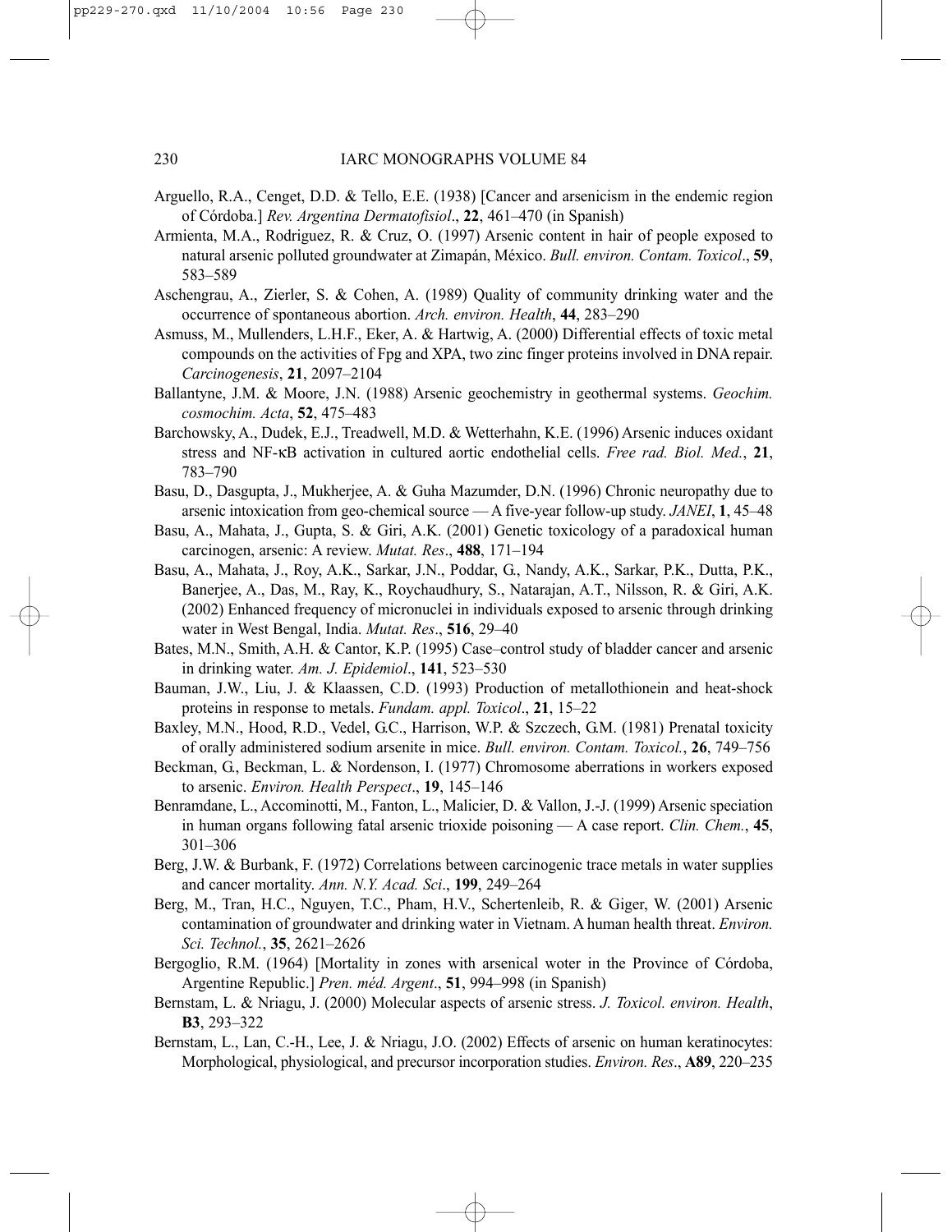- Bertolero, F., Pozzi, G., Sabbioni, E. & Saffiotti, U. (1987) Cellular uptake and metabolic reduction of pentavalent to trivalent arsenic as determinants of cytotoxicity and morphological transformation. *Carcinogenesis*, **8**, 803–808
- Bhattacharya, P., Chatterjee, D. & Jacks, G. (1997) Occurrence of arsenic-contaminated groundwater in alluvial aquifers from delta plains, eastern India: Options for safe drinking water supply. *Int. J. Water Resour. Dev.*, **13**, 79–92
- Bhattacharya, P., Larsson, M., Leiss, A., Jacks, G., Sracek, A. & Chatterjee, D. (1998) Genesis of arseniferous groundwater in the alluvial aquifers of Bengal delta plains and strategies for low-cost remediation. In: *International Conference on Arsenic Pollution of Ground Water in Bangladesh: Causes, Effects and Remedies*, Dhaka, Dhaka Community Hospital Trust, pp. 120–123
- Biagini, R.E. (1972) [Chronic hydroarsenicism and mortality from malignant cancers.] *Semana med*., **141**, 812–816 (in Spanish)
- Biggs, M.L., Kalman, D.A., Moore, L.E., Hopenhayn-Rich, C., Smith, M.T. & Smith, A.H. (1997) Relationship of urinary arsenic to intake estimates and a biomarker of effect, bladder cell micronuclei. *Mutat. Res*., **386**, 185–195
- Biswas, B.K., Dhar, R.K., Samanta, G., Mandal, B.K., Chakraborti, D., Faruk, I., Islam, K.S., Chowdhury, M.M., Islam, A. & Roy, S. (1998) Detailed study report of Samta, one of the arsenic-affected villages of Jessore District, Bangladesh. *Current Sci*., **74**, 134–145
- Biswas, S., Talukder, G. & Sharma, A. (1999) Prevention of cytotoxic effects of arsenic by shortterm dietary supplementation with selenium in mice in vivo. *Mutat. Res*., **441**, 155–160
- Black, M.M. (1967) Prolonged ingestion of arsenic. *Pharma J.*, **9 December**, 593–597
- Blackwell, R.Q., Yang, T.H. & Ai, I. (1961) Preliminary report on arsenic level in water and food from the endemic Blackfoot area. *J. formos. med. Assoc*., **60**, 1139–1140
- Blakley, B.R. (1987) The effect of arsenic on urethan-induced adenoma formation in Swiss mice. *Can. J. vet. Res*., **51**, 240–243
- Borgoño, J.M. & Greiber, R. (1971) [Epidemiological study of arsenic poisoning in the city of Antofagasta.] *Rev. méd. Chile*, **99**, 702–707 (in Spanish)
- Borgoño, J.M., Vicent, P., Venturino, H. & Infante, A. (1977) Arsenic in the drinking water of the city of Antofagasta: Epidemiological and clinical study before and after the installation of a treatment plant. *Environ. Health Perspect*., **19**, 103–105
- Borgoño, J.M., Venturino, H. & Vicent, P. (1980) [Clinical and epidemiologic study of arsenicism in northern Chile.] *Rev. méd. Chile*, **108**, 1039–1048 (in Spanish)
- Borzsonyi, M., Bereczky, A., Rudnai, P., Csanady, M. & Horvath, A. (1992) Epidemiological studies on human subjects exposed to arsenic in drinking water in Southeast Hungary. *Arch. Toxicol.*, **66**, 77–78
- Boyle, R.W. & Jonasson, I.R. (1973) The geochemistry of arsenic and its use as an indicator element in geochemical prospecting. *J. geochem. Explor.*, **2**, 251–296
- Braman, R.S. & Foreback, C.C. (1973) Methylated forms of arsenic in the environment. *Science*, **182**, 1247–1249
- Bronaugh, R.L., Stewart, R.F. & Congdon, E.R. (1982) Methods for *in vitro* percutaneous absorption studies. II. Animal models for human skin. *Toxicol. appl. Pharmacol.*, **62**, 481–488
- Brown, J.L. & Kitchin, K.T. (1996) Arsenite, but not cadmium, induces ornithine decarboxylase and heme oxygenase activity in rat liver: Relevance to arsenic carcinogenesis. *Cancer Lett.*, **98**, 227–231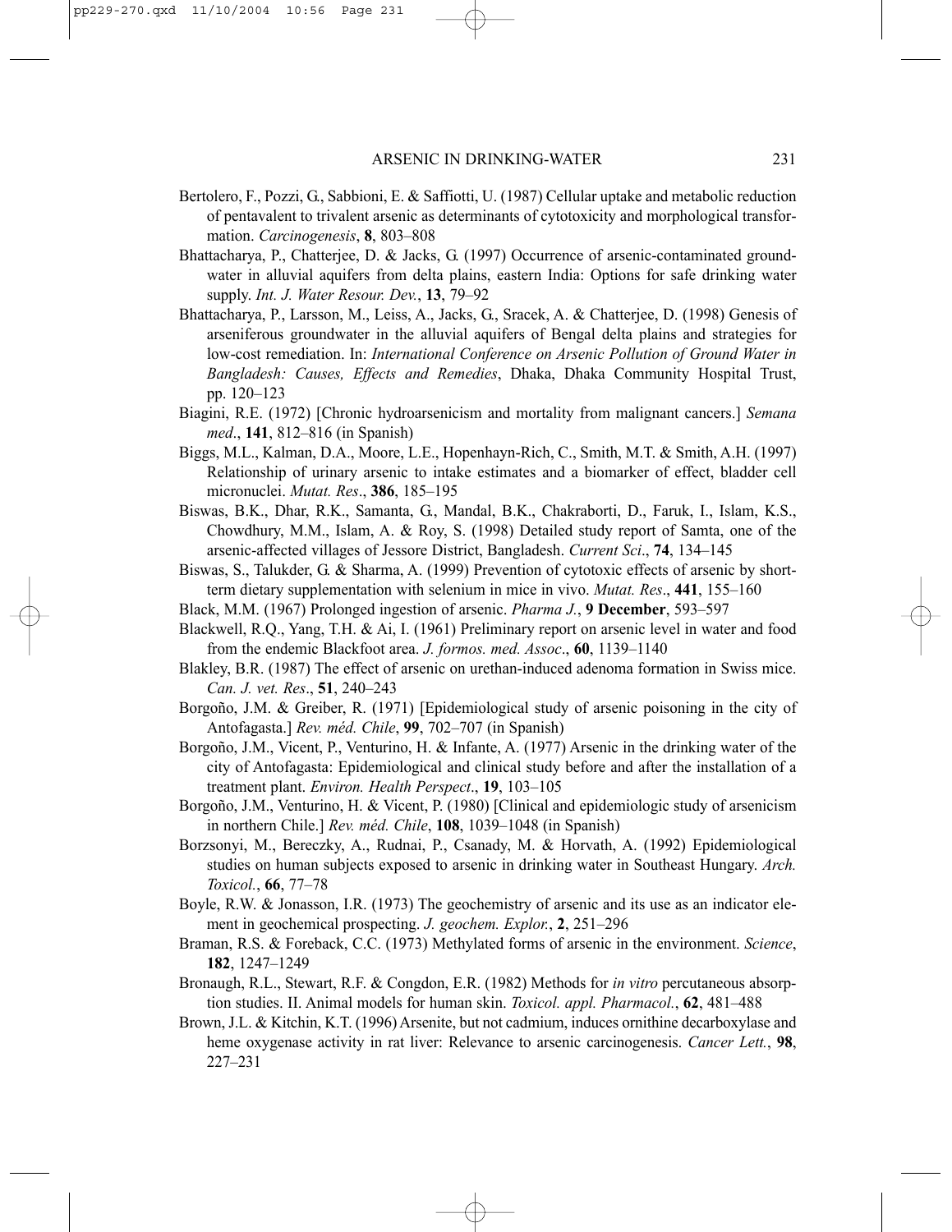- Brown, M.M., Rhyne, B.C. & Goyer, R.A. (1976) Intracellular effects of chronic arsenic administration on renal proximal tubule cells. *J. Toxicol. environ. Health*, **1**, 505–514
- Buchet, J.P. & Lauwerys, R. (1985) Study of inorganic arsenic methylation by rat liver in vitro: Relevance for the interpretation of observations in man. *Arch. Toxicol*., **57**, 125–129
- Buchet, J.P. & Lauwerys, R. (1988) Role of thiols in the *in vitro* methylation of inorganic arsenic by rat liver cytosol. *Biochem. Pharmacol*., **37**, 3149–3153
- Buchet, J.P., Lauwerys, R. & Roels, H. (1981) Comparison of the urinary excretion of arsenic metabolites after a single dose of sodium arsenite, monomethylarsonate or dimethylarsinate in man. *Int. Arch. occup. environ. Health*, **48**, 71–79
- Burk, D. & Beaudoin, A.R. (1977) Arsenate-induced renal agenesis in rats. *Teratology*, **16**, 247–259
- Caceres, L., Gruttner, E. & Contreras, R. (1992) Water recycling in arid regions Chilean case. *Ambio*, **21**, 138–144
- Calderon, R.L., Hudgens, E., Le, X.C., Schreinemachers, D. & Thomas, D.J. (1999) Excretion of arsenic in urine as a function of exposure to arsenic in drinking water. *Environ. Health Perspect.*, **107**, 663–667
- Calderón, J., Navarro, M.E., Jimenez-Capdeville, M.E., Santos-Diaz, M.A., Golden, A., Rodriguez-Leyva, I., Borja-Aburto, V. & Diaz-Barriga, F. (2001) Exposure to arsenic and lead and neuropsychological development in Mexican children. *Environ. Res.*, **A85**, 69–76
- Caltabiano, M.M., Koestler, T.P., Poste, G. & Greig, R.G. (1986) Induction of 32- and 34-kDa stress proteins by sodium arsenite, heavy metals, and thiol-reactive agents. *J. biol. Chem*., **261**, 13381–13386
- Cantor, K.P., Hoover, R., Hartge, P., Mason, T.J., Silverman, D.T., Altman, R., Austin, D.F., Child, M.A., Key, C.R., Marrett, L.D., Myers, M.H., Narayana, A.S., Levin, L.I., Sullivan, J.W., Swanson, G.M., Thomas, D.B. & West, D.W. (1987) Bladder cancer, drinking water source, and tap water consumption: A case–control study. *J. natl Cancer Inst*., **79**, 1269–1279
- Cao, S. (1996) [Current status of inorganic arsenic contamination in mainland China.] *Chinese J. public Health*, **15** (Suppl. 3), S6–S10 (in Chinese)
- Carpenter, S.J. (1987) Developmental analysis of cephalic axial dysraphic disorders. *Anat. Embryol*., **176**, 345–365
- Cavigelli, M., Li, W.W., Lin, A., Su, B., Yoshioka, K. & Karin, M. (1996) The tumor promoter arsenite stimulates AP-1 activity by inhibiting a JNK phosphatase. *EMBO J.*, **15**, 6269–6279
- Cebrián, M.E., Albores, A., Aguilar, M. & Blakely, E. (1983) Chronic arsenic poisoning in the north of Mexico. *Hum. Toxicol*., **2**, 121–133
- Cebrián, M.E., Albores, A., Connelly, J.C. & Bridges, J.W. (1988) Assessment of arsenic effects on cytosolic heme status using tryptophan pyrrolase as an index. *J. biochem. Toxicol*., **3**, 77–86
- Cebrián, M.E., Albores, A., García-Vargas, G., Del Razo, L.M. & Ostrosky-Wegman, P. (1994) Chronic arsenic poisoning in humans: The case of Mexico. In: O'Nriagu, J., ed., *Arsenic in the Environment*, Part II, *Human Health and Ecosystem Effects*, New York, John Wiley & Sons, pp. 93–107
- Chaineau, E., Binet, S., Pol, D., Chatellier, G. & Meininger, V. (1990) Embryotoxic effects of sodium arsenite and sodium arsenate on mouse embryos in culture. *Teratology*, **41**, 105–112
- Chakraborti, D., Samanta, G., Mandal, B.K., Roy Chowdhury, T., Chanda, C.R., Biswas, B.K., Dhar, R.K., Basu, G.K. & Saha, K.C. (1998) Calcutta's industrial pollution: Groundwater arsenic contamination in a residential area and sufferings of people due to industrial effluent discharge — An eight-year study report. *Current Sci.*, **74**, 346–355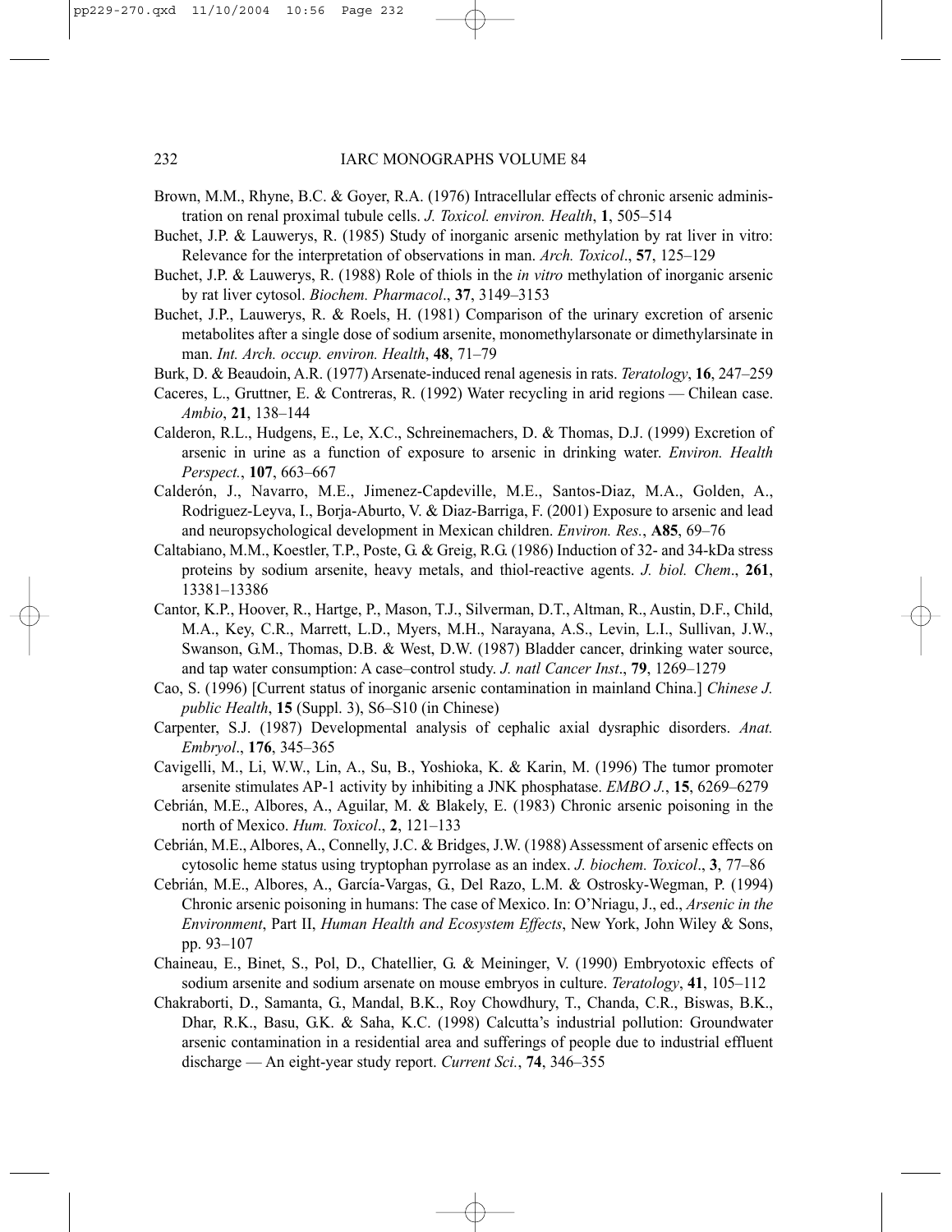- Chakraborti, D., Biswas, B.K., Basu, G.K., Chowdhury, U.K., Roy Chowdhury, T., Lodh, D., Chanda, C.R., Mandal, B.K., Samanta, G., Chakraborti, K., Rahman, M.M., Paul, K., Roy, S., Kabir, S., Ahmed, B., Das, R., Salim, M. & Quamruzzaman, Q. (1999a) Possible arsenic contamination of free groundwater source in Bangladesh. *J. surface Sci. Technol.*, **15**, 180–188
- Chakraborti, D., Biswas, B.K., Roy Chowdhury, T., Basu, G.K., Mandal, B.K., Chowdhury, U.K., Mukherjee, S.C., Gupta, J.P., Chowdhury, S.R. & Rathore, K.C. (1999b) Arsenic groundwater contamination and sufferings of people in Rajnandgaon district, Madhya Pradesh, India. *Current Sci.*, **77**, 502–504
- Chakraborti, D., Rahman, M.M., Paul, K., Chowdhury, U.K., Sengupta, M.K., Lodh, D., Chanda, C.R., Saha, K.C. & Mukherjee, S.C. (2002) Arsenic calamity in the Indian subcontinent — What lessons have been learned? *Talanta*, **58**, 3–22
- Chakraborti, D., Mukherjee, S.C., Pati, S., Sengupta, M.K., Rahman, M.M., Chowdhury, U.K., Lodh, D., Chanda, C.R., Chakraborti, A.K. & Basu, G.K. (2003a) Arsenic groundwater contamination in Middle Ganga Plain, Bihar, India: A future danger. *Environ. Health Perspect.*, **111**, 1194–1201
- Chakraborti, D., Rahman, M.M., Paul, K., Chowdhury, U.K. & Quamruzzaman, Q. (2003b) Groundwater arsenic contamination. In: *The Encyclopedia of Water Science*, New York, Marcel Dekker, pp. 324–329
- Chakraborty, A.K. & Saha K.C. (1987) Arsenical dermatosis from tubewell water in West Bengal. *Indian J. med. Res.*, **85**, 326–334
- Chatterjee, A., Das, D. & Chakraborti, D. (1993) A study of ground water contamination by arsenic in the residential area of Behala, Calcutta due to industrial pollution. *Environ. Pollut.*, **80**, 57–65
- Chatterjee, A., Das, D., Mandal, B.K., Roy Chowdhury, T., Samanta, G. & Chakraborti, D. (1995) Arsenic in ground water in six districts of West Bengal, India: The biggest arsenic calamity in the world, Part I. Arsenic species in drinking water and urine of the affected people. *Analyst*, **120**, 645–650
- Chatterjee, A., Shibata, Y., Yoshinaga, J. & Morita, M. (2000) Determination of arsenic compounds by high-performance liquid chromatography-ultrasonic nebulizer-high power nitrogen-microwave-induced plasma mass spectrometry: An accepted coupling. *Anal. Chem*., **72**, 4402–4412
- Chávez, A., Pérez Hidalgo, C., Tovar, E. & Garmilla, M. (1964) [Studies in a community with chronic endemic arsenicism.] *Salud públic Méx*., **6**, 435–441 (in Spanish)
- Chen, C.-J. & Chiou, H.-Y. (2001) Chen and Chiou Respond to 'Arsenic and cancer of the urinary tract' by Cantor. *Am. J. Epidemiol*., **153**, 422–423
- Chen, H.-W. & Edwards, M. (1997) Arsenic occurrence and speciation in United States drinking waters: Implications for water utilities. In: *Proceedings of the Water Quality Technology Conference*, Denver, CO, American Water Works Association, pp. 468–484
- Chen, C.-J. & Wang, C.-J. (1990) Ecological correlation between arsenic level in well water and age-adjusted mortality from malignant neoplasms. *Cancer Res*., **50**, 5470–5474
- Chen, K.P., Wu, H.Y. & Wu, T.C. (1962) Epidemiologic studies on blackfoot disease in Taiwan. 3. Physiochemical characteristics of drinking water in endemic blackfoot disease areas. *Mem. Coll. Med. natl Taiwan Univ.*, **8**, 115–129
- Chen, C.-J., Chuang, Y.-C., Lin, T.-M. & Wu, H.-Y. (1985) Malignant neoplasms among residents of a blackfoot disease-endemic area in Taiwan: High-arsenic artesian well water and cancers. *Cancer Res.*, **45**, 5895–5899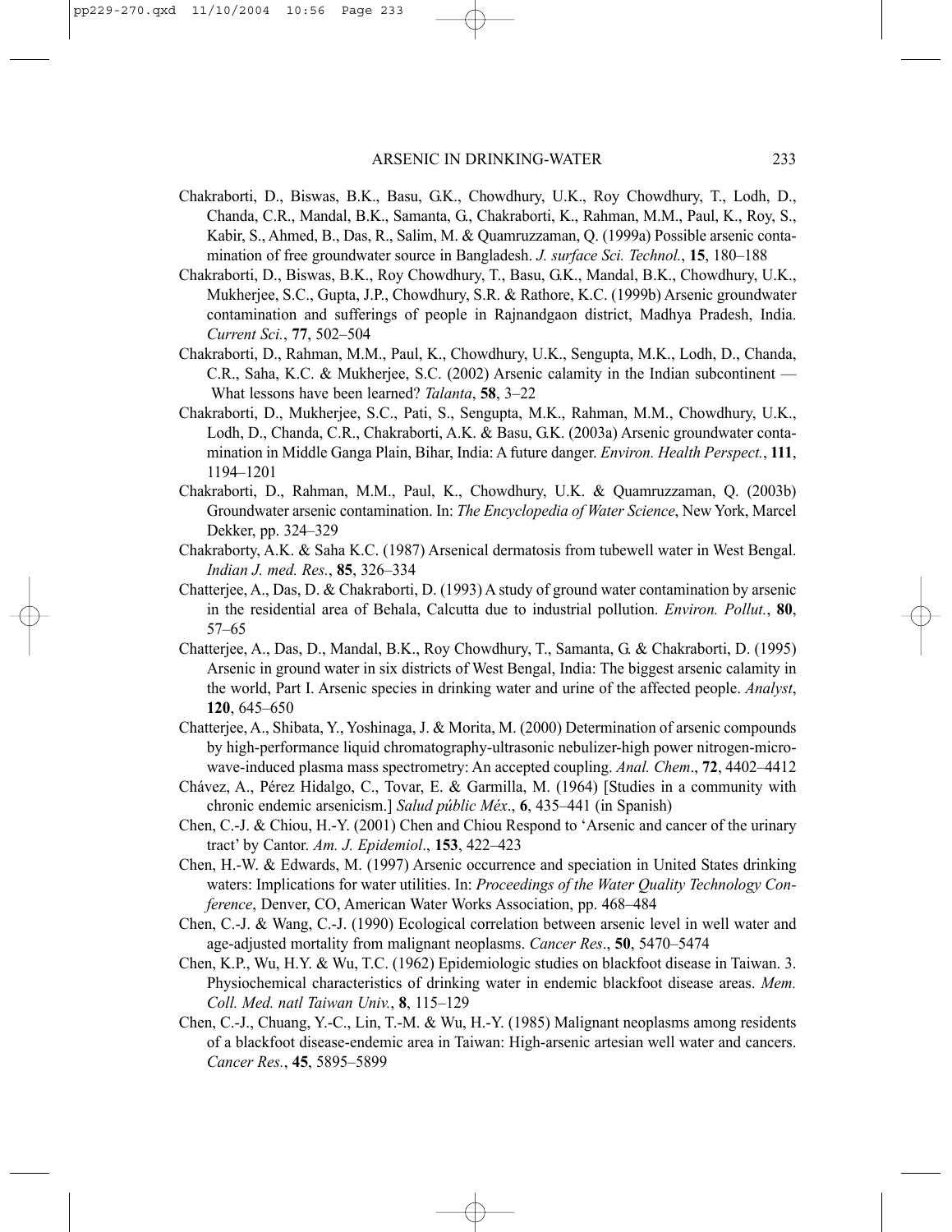- Chen, B., Burt, C.T., Goering, P.L., Fowler, B.A. & London, R.E. (1986) In vivo 31P nuclear magnetic resonance studies of arsenite induced changes in hepatic phosphate levels. *Biochem. biophys. Res. Commun*., **139**, 228–234
- Chen, C.-J., Chuang, Y.-C., You, S.-L., Lin, T.-M. & Wu, H.-Y. (1986) A retrospective study on malignant neoplasms of bladder, lung and liver in blackfoot disease endemic area in Taiwan. *Br. J. Cancer*, **53**, 399–405
- Chen, C.-J., Kuo, T.-L. & Wu, M.-M. (1988a) Arsenic and cancers. *Lancet*, **i**, 414–415
- Chen, C.-J., Wu, M.-M., Lee, S.-S., Wang, J.-D., Cheng, S.-H. & Wu, H.-Y. (1988b) Atherogenicity and carcinogenicity of high-arsenic artesian well water. Multiple risk factors and related malignant neoplasms of blackfoot disease. *Arteriosclerosis*, **8**, 452–460
- Chen, C.-J., Lin, L.-J., Hsueh, Y.-M., Chiou, H.-Y., Liaw, K.-F., Horng, S.-F., Chiang, M.-H., Tseng, C.-H. & Tai, T.-Y. (1994) Ischemic heart disease induced by ingested inorganic arsenic. In: Chappell, W.R., Abernathy, C.O. & Cothern, C.R., eds, *Arsenic Exposure and Health*, Northwood, IL, Science and Technology Letters, pp. 83–90
- Chen, C.-J., Hsueh, Y.-M., Lai, M.-S., Shyu, M.-P., Chen, S.-Y., Wu, M.-M., Kuo, T.-L. & Tai, T.- Y. (1995) Increased prevalence of hypertension and long-term arsenic exposure. *Hypertension*, **25**, 53–60
- Chen, C.-J., Chiou, H.-Y., Chiang, M.-H., Lin, L.-J. & Tai, T.-Y. (1996) Dose–response relationship between ischemic heart disease mortality and long-term arsenic exposure. *Arterioscler. Thromb. vasc. Biol*., **16**, 504–510
- Chen, C.-J., Chiou, H.-Y., Huang, W.-I., Chen, S.-Y., Hsueh, Y.-M., Tseng, C.-H., Lin, L.-J., Shyu, M.-P. & Lai, M.-S. (1997) Systemic non-carcinogenic effects and developmental toxicity of inorganic arsenic. In: Abernathy, C.O., Calderon, R.L. & Chappell, W.R., eds, *Arsenic Exposure and Health Effects*, London, Chapman & Hall, pp. 124–134
- Chen, Y.-C., Lin-Shiau, S.-Y. & Lin, J.-K. (1998) Involvement of reactive oxygen species and caspase 3 activation in arsenite-induced apoptosis. *J. cell. Physiol*., **177**, 324–333
- Chen, K.-L.B., Amarasiriwardena, C.J. & Christiani, D.C. (1999) Determination of total arsenic concentrations in nails by inductively coupled plasma mass spectrometry. *Biol. trace Element Res.*, **67**, 109–125
- Chen, Y., Megosh, L.C., Gilmour, S.K., Sawicki, J.A. & O'Brien, T.G. (2000) K6/ODC transgenic mice as a sensitive model for carcinogen identification. *Toxicol. Lett.*, **116**, 27–35
- Chen, H., Liu, J., Zhao, C.Q., Diwan, B.A., Merrick, B.A. & Waalkes, M.P. (2001) Association of c-*myc* overexpression and hyperproliferation with arsenite-induced malignant transformation. *Toxicol. appl. Pharmacol.*, **175**, 260–268
- Chen, G.-C., Guan, L.-S., Hu, W.-L. & Wang, Z.-Y. (2002) Functional repression of estrogen receptor α by arsenic trioxide in human breast cancer cells. *Anticancer Res.*, **22**, 633–638
- Chen, Y.-C., Amarasiriwardena, C.J., Hsueh, Y.-M. & Christiani, D.C. (2002) Stability of arsenic species and insoluble arsenic in human urine. *Cancer Epidemiol. Biomarkers Prev*., **11**, 1427–1433
- Chiang, J., Hermosilla, A.P., Rojas, H. & Henríquez, C. (1990) [Determination of arsenic in individuals exposed to high pollution levels.] *Rev. Chil. Nutr*., **18**, 39–50 (in Spanish)
- Chiang, H.S., Guo, H.R., Hong, C.L., Lin, S.M. & Lee, E.F. (1993) The incidence of bladder cancer in the black foot disease endemic area in Taiwan. *Br. J. Urol*., **71**, 274–278
- Chilean Institute of National Standards (1984) [*Standards for Potable Water*], Santiago (in Spanish)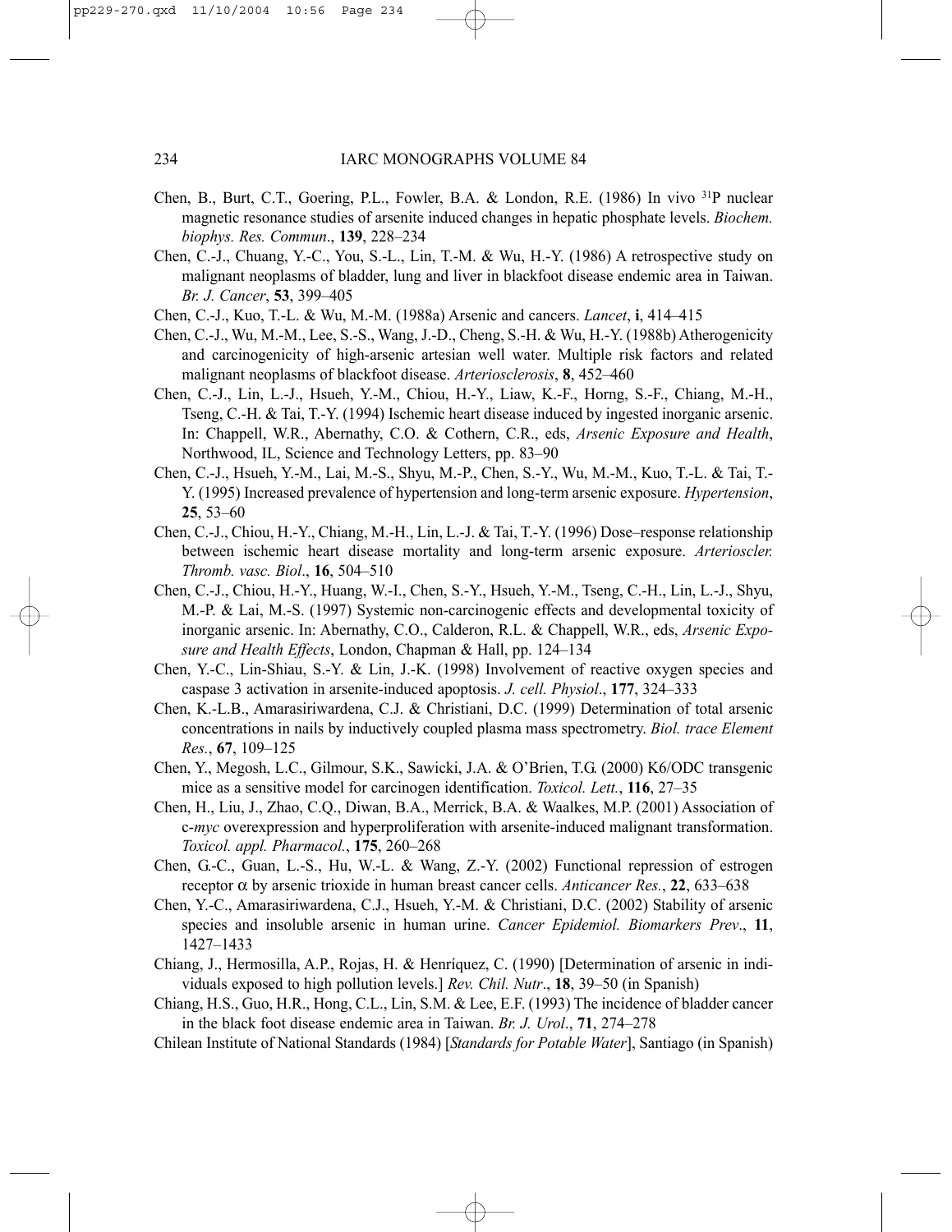- Chiou, H.-Y., Hsueh, Y.-M., Liaw, K.-F., Horng, S.-F., Chiang, M.-H., Pu, Y.-S., Lin, J.S.-N., Huang, C.-H. & Chen, C.-J. (1995) Incidence of internal cancers and ingested inorganic arsenic: A seven-year follow-up study in Taiwan. *Cancer Res*., **55**, 1296–1300
- Chiou, H.-Y., Hsueh, Y.-M., Hsieh, L.-L., Hsu, L.-I., Hsu, Y.-H., Hsieh, F.-I., Wei, M.-L., Chen, H.-C., Yang, H.-T., Leu, L.-C., Chu, T.-H., Chen-Wu, C., Yang, M.-H. & Chen, C.-J. (1997b) Arsenic methylation capacity, body retention, and null genotypes of glutathione *S*-transferase M1 and T1 among current arsenic-exposed residents in Taiwan. *Mutat. Res*., **386**, 197–207
- Chiou, H.-Y., Huang, W.-I., Su, C.-L., Chang, S.-F., Hsu, Y.-H. & Chen, C.-J. (1997a) Dose–response relationship between prevalence of cerebrovascular disease and ingested inorganic arsenic. *Stroke*, **28**, 1717–1723
- Chiou, H.Y., Chiou, S.T., Hsu, Y.H., Chou, Y.L., Tseng, C.H., Wei, M.L. & Chen, C.J. (2001) Incidence of transitional cell carcinoma and arsenic in drinking water: A follow-up study of 8102 residents in an arseniasis-endemic area in northeastern Taiwan. *Am. J. Epidemiol.*, **153**, 411–418
- Choprapawon, C. & Porapakkham, Y. (2001) Occurrence of cancer in arsenic contaminated area, Ronpibool District, Nakorn Srithmmarat Province, Thailand. In: Chappell, W.R., Abernathy, C.O. & Calderon, R.L., eds, *Arsenic Exposure and Health Effects IV*, New York, Elsevier Science, pp. 201–206
- Choprapawon, C. & Rodcline, A. (1997) Chronic arsenic poisoning in Ronpibool Nakhon Sri Thammarat, the Southern Province of Thailand. In: Abernathy, C.O., Calderon, R.L. & Chappell, W.R., eds, *Arsenic Exposure and Health Effects*, London, Chapman & Hall, pp. 69–77
- Chouchane, S. & Snow, E.T. (2001) In vitro effect of arsenical compounds on glutathione-related enzymes. *Chem. Res. Toxicol*., **14** , 517–522
- Chowdhury, T.R., Mandal, B.K., Samanta, G., Basu, G.K., Chowdhury, P.P., Chanda, C.R., Karan, N.K., Lodh, D., Dhar, R.K., Das, D., Saha, K.C. & Chakraborti, D. (1997) Arsenic in groundwater in six districts of West Bengal, India: The biggest arsenic calamity in the world: The status report up to August, 1995. In: Abernathy, C.O., Calderon, R.L. & Chappell, W.R., eds, *Arsenic Exposure and Health Effects*, London, Chapman & Hall, pp. 93–111
- Chowdhury, U.K., Biswas, B.K., Roy Chowdhury, T., Samanta, G., Mandal, B.K., Basu, G.C., Chanda, C.R., Lodh, D., Saha, K.C., Mukherjee, S.K., Roy, S., Kabir, S., Quamruzzaman, Q. & Chakraborti, D. (2000a) Groundwater arsenic contamination in Bangladesh and West Bengal, India. *Environ. Health Perspect*., **108**, 393–397
- Chowdhury, U.K., Biswas, B.K., Roy Chowdhury, T., Mandal, B.K., Samanta, G., Basu, G.K., Chanda, C.R., Lodh, D., Saha, K.C., Chakraborti, D., Mukherjee, S.C., Roy, S., Kabir, S. & Quamruzzaman, Q. (2000b) Arsenic groundwater contamination and sufferings of people in West Bengal-India and Bangladesh. In: Roussel, A.M., Anderson, R.A. & Favrier, A.E., eds, *Trace Elements in Man and Animals 10*, New York, Kluwer Academic/Plenum, pp. 645–650
- Chowdhury, U.K., Rahman, M.M., Mondal, B.K., Paul, K., Lodh, D., Biswas, B.K., Basu, G.K., Chanda, C.R., Saha, K.C., Mukherjee, S.C., Roy, S., Das, R., Kaies, I., Barua, A.K., Palit, S.K., Quamruzzaman, Q. & Chakraborti, D. (2001) Groundwater arsenic contamination and human suffering in West Bengal, India and Bangladesh. *Environ. Sci*., **8**, 393–415
- Chowdhury, U.K., Rahman, M.M., Sengupta, M.K., Lodh, D., Chanda, R.C., Roy, S., Quamruzzaman, Q., Tokunaga, H., Ando, M. & Chakraborti, D. (2003) Pattern of excretion of arsenic compounds [arsenite, arsenate, MMA (V), DMA(V)] in urine of children compared to adults from an arsenic exposed area in Bangladesh. *Environ. Sci. Health*, **A38**, 87–113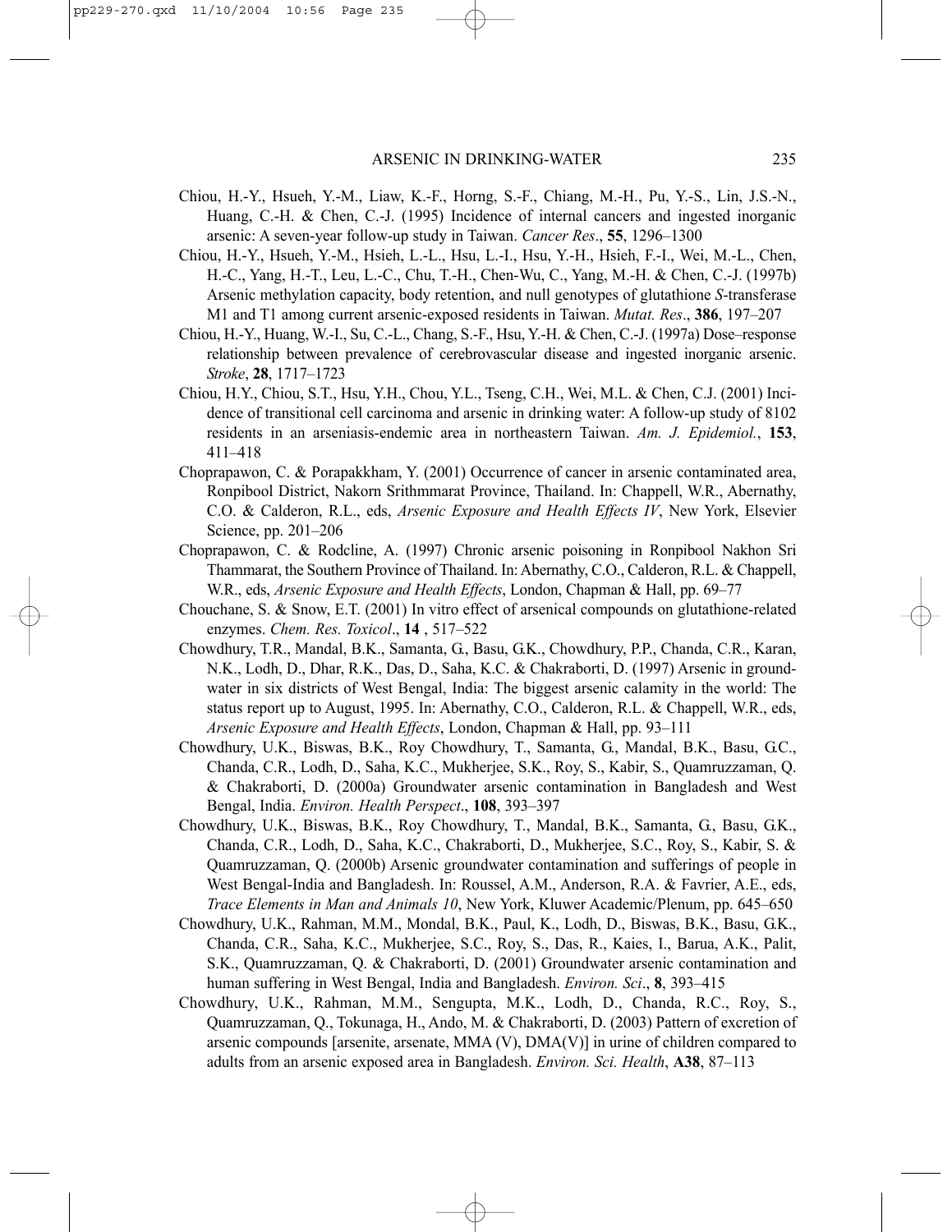- Chung, J.S., Kalman, D.A., Moore, L.E., Kosnett, M.J., Arroyo, A.P., Beeris, M., Guha Mazumder, D.N., Hernandez, A.L. & Smith, A.H. (2002) Family correlations of arsenic methylation patterns in children and parents exposed to high concentrations of arsenic in drinking water. *Environ. Health Perspect*., **110**, 729–733
- Cohen, S.M., Arnold, L.L., Uzvolgyi, E., Cano, M., St John, M., Yamamoto, S., Lu, X. & Le, X.C. (2002) Possible role of dimethylarsinous acid in dimethylarsinic acid-induced urothelial toxicity and regeneration in the rat. *Chem. Res. Toxicol.*, **15**, 1150–1157
- Colbourn, P., Alloway, B.J. & Thornton, I. (1975) Arsenic and heavy metals in soils associated with regional geochemical anomalies in South-West England. *Sci. total Environ.*, **4**, 359–363
- Committee Constituted by Government of West Bengal (1994) *Report on Arsenic Pollution in Groundwater in West Bengal* (PHE-1/716/3D-1/88), Bengal, PHE Department
- CONAMA (2000) [*Technical Information Sheet: Analysis of Human Exposure to Arsenic in Large Cities*] (Study No. 21–0022–002), Santiago, Ed. P. Pino Z. (in Spanish)
- Concha, G., Vogler, G., Nermell, B. & Vahter, M. (1998a) Low-level arsenic excretion in breast milk of native Andean women exposed to high levels of arsenic in the drinking water. *Int. Arch. occup. environ. Health*, **71**, 42–46
- Concha, G., Nermell, B. & Vahter, M.V. (1998b) Metabolism of inorganic arsenic in children with chronic high arsenic exposure in northern Argentina. *Environ. Health Perspect*., **106**, 355–359
- Concha, G., Vogler, G., Lezcano, D., Nermell, B. & Vahter, M. (1998c) Exposure to inorganic arsenic metobolites during early human development. *Toxicol. Sci*., **44**, 185–190
- Concha, G., Vogler, G., Nermell, B. & Vahter, M. (2002) Intra-individual variation in the metabolism of inorganic arsenic*. Int. Arch. occup. environ. Health*, **75**, 576–580
- COSUDE (2000) [*Determination of National Baseline Content of Arsenic in Respirable Particulate Material*] (Proyecto CONAMA No. 22-0023-09), Santiago (in Spanish)
- Cowlishaw, J.L., Pollard, E.J., Cowen, A.E. & Powell, L.W. (1979) Liver disease associated with chronic arsenic ingestion. *Aust. N.Z. J. Med*., **9**, 310–313
- Crecelius, E.A. (1977) Changes in the chemical speciation of arsenic following ingestion by man. *Environ. Health Perspect*., **19**, 147–150
- Crecelius, E.A. (1978) Modification of the arsenic speciation technique using hydride generation. *Anal. Chem.*, **50**, 826–827
- Cross, J.D., Dale, I.M., Leslie, A.C.D. & Smith, H. (1979) Industrial exposure to arsenic. *J. radioanal. Chem*., **48**, 197–208
- Cruz, A.C., Fomsgaard, I.S. & Lacayo, J. (1994) Lead, arsenic, cadmium and copper in Lake Asososca, Nicaragua. *Sci. total Environ*., **155**, 229–236
- Csanaky, I. & Gregus, Z. (2001) Effect of phosphate transporter and methylation inhibitor drugs on the disposition of arsenate and arsenite in rats. *Toxicol. Sci*., **63**, 29–36
- Csanaky, I. & Gregus, Z. (2002) Species variations in the biliary and urinary excretion of arsenate and arsenite and their metabolites. *Comp. Biochem. Physiol*., **C131**, 355–365
- Cullen, W.R. & Reimer, K.J. (1989) Arsenic speciation in the environment. *Chem. Rev*., **89**, 713–764
- Cuzick, J., Evans, S., Gillman, M. & Price Evans, D.A. (1982) Medicinal arsenic and internal malignancies. *Br. J. Cancer*, **45**, 904–911
- Cuzick, J., Sasieni, P. & Evans, S. (1992) Ingested arsenic, keratoses, and bladder cancer. *Am. J. Epidemiol*., **136**, 417–421
- Dang, H.S., Jaiswal, D.D. & Somasundaram, S. (1983) Distribution of arsenic in human tissues and milk. *Sci. total Environ*., **29**, 171–175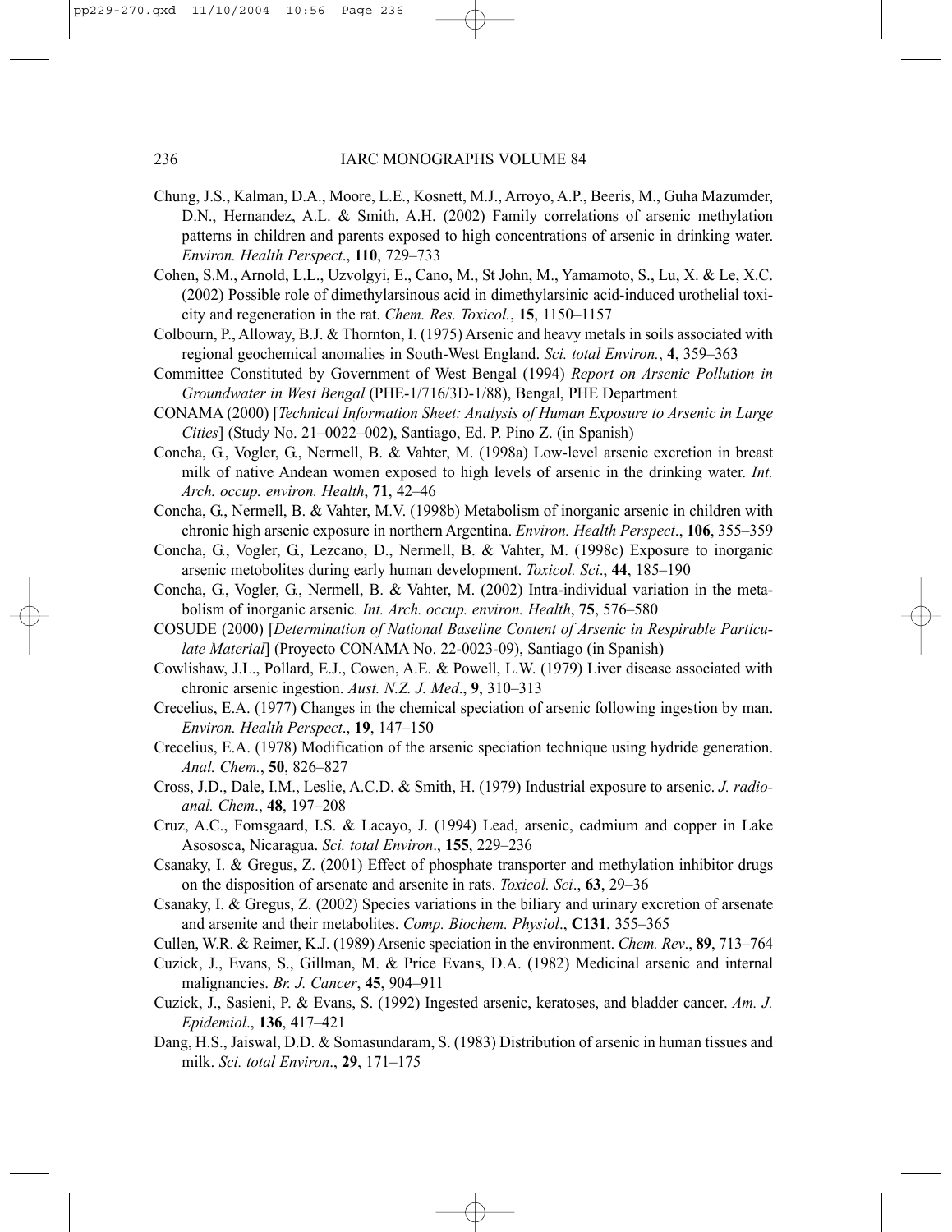- Das, D., Chatterjee, A., Samanta, G., Mandal, B., Roy Chowdhury, T., Samanta, G., Chowdhury, P.P., Chanda, C., Basu, G., Lodh, D., Nandi, S., Chakraborty, T., Mandal, S., Bhattacharya, S.M. & Chakraborti, D. (1994) Arsenic contamination in groundwater in six districts of West Bengal, India: The biggest arsenic calamity in the world. *Analyst*, **119**, 168N–170N
- Das, D., Chatterjee, A., Mandal, B.K., Samanta, G., Chakraborti, D. & Chanda, B. (1995) Arsenic in ground water in six districts of West Bengal, India: The biggest arsenic calamity in the world. Part 2. Arsenic concentration in drinking water, hair, nails, urine, skin-scale and liver tissue (biopsy) of the affected people. *Analyst*, **120**, 917–924
- Das, D., Samanta, G., Mandal, B.K., Roy Chowdhury, T., Chanda, C.R., Chowdhury, P.P., Basu, G.K. & Chakraborti, D. (1996) Arsenic in groundwater in six districts of West Bengal, India. *Environ. Geochem. Health*, **18**, 5–15
- Datta, D.V. (1976) Arsenic and non-cirrhotic portal hypertension (Letter to the Editor). *Lancet*, **i**, 433
- Datta, D.V. & Kaul, M.K. (1976) Arsenic content of tubewell water in villages in northern India. A concept of arsenicosis. *J. Assoc. Phys. India*, **24**, 599–604
- Datta, D.V., Mitra, S.K., Chhuttani, P.N. & Chakravarti, R.N. (1979) Chronic oral arsenic intoxication as a possible aetiological factor in idiopathic portal hypertension (non-cirrhotic portal fibrosis) in India. *Gut*, **20**, 378–384
- Davis, M.K., Reich, K.D. & Tikkanen, M.W. (1994) Nationwide and California arsenic occurrence studies. In: Chappell, W.R., Abernathy, C.O. & Cothern, C.R., eds., *Arsenic Exposure and Health Effects*, Northwood, IL, Science and Technology Letters, pp. 31–40
- De Kimpe, J., Cornelis, R., Mees, L. & Vanholder, R. (1996) Basal metabolism of intraperitoneally injected carrier-free 74As-labeled arsenate in rabbits. *Fundam. appl. Toxicol.*, **34**, 240–248
- De Kimpe J., Cornelis R. & Vanholder, R. (1999) In vitro methylation of arsenite by rabbit liver cytosol: Effect of metal ions, metal chelating agents, methyltransferase inhibitors and uremic toxins. *Drug chem. Toxicol*., **22**, 613–628
- Deknudt, G., Léonard, A., Arany, J., Jenar-Du Buisson, G. & Delavignette, E. (1986) *In vivo* studies in male mice on the mutagenic effects of inorganic arsenic. *Mutagenesis*, **1**, 33–34
- Del Razo, L.M., Arellano, M.A. & Cebrián, M.E. (1990) The oxidation states of arsenic in wellwater from a chronic arsenicism area of northern Mexico. *Environ. Pollut*., **64**, 143–153
- Del Razo, L.M., Garcia-Vargas, G.G., Vargas, H., Albores, A., Gonsebatt, M.E., Montero, R., Ostrosky-Wegman, P., Kelsh, M. & Cebrián, M.E. (1997) Altered profile of urinary arsenic metabolites in adults with chronic arsenicism. A pilot study. *Arch. Toxicol*., **71**, 211–217
- Del Razo, L.M., Aguilar, C., Sierra-Santoyo, A. & Cebrián, M.E. (1999) Interference in the quantitation of methylated arsenic species in human urine. *J. anal. Toxicol*., **23**, 103–107
- Del Razo, L.M., Styblo, M., Cullen, W.R. & Thomas, D.J. (2001a) Determination of trivalent methylated arsenicals in biological matrices. *Toxicol. appl. Pharmacol*., **174**, 282–293
- Del Razo, L.M., Quintanilla-Vega, B., Brambila-Colombres, E., Calderón-Aranda, E.S., Manno, M. & Albores, A. (2001b) Stress proteins induced by arsenic. *Toxicol. appl. Pharmacol*., **177**, 132–148
- Delnomdedieu, M., Basti, M.M., Otvos, J.D. & Thomas, D.J. (1993) Transfer of arsenite from glutathione to dithiols: A model of interaction. *Chem. Res. Toxicol*., **6**, 598–602
- Delnomdedieu, M., Basti, M.M., Styblo, M., Otvos, J.D. & Thomas, D.J. (1994a) Complexation of arsenic species in rabbit erythrocytes. *Chem. Res. Toxicol*., **7**, 621–627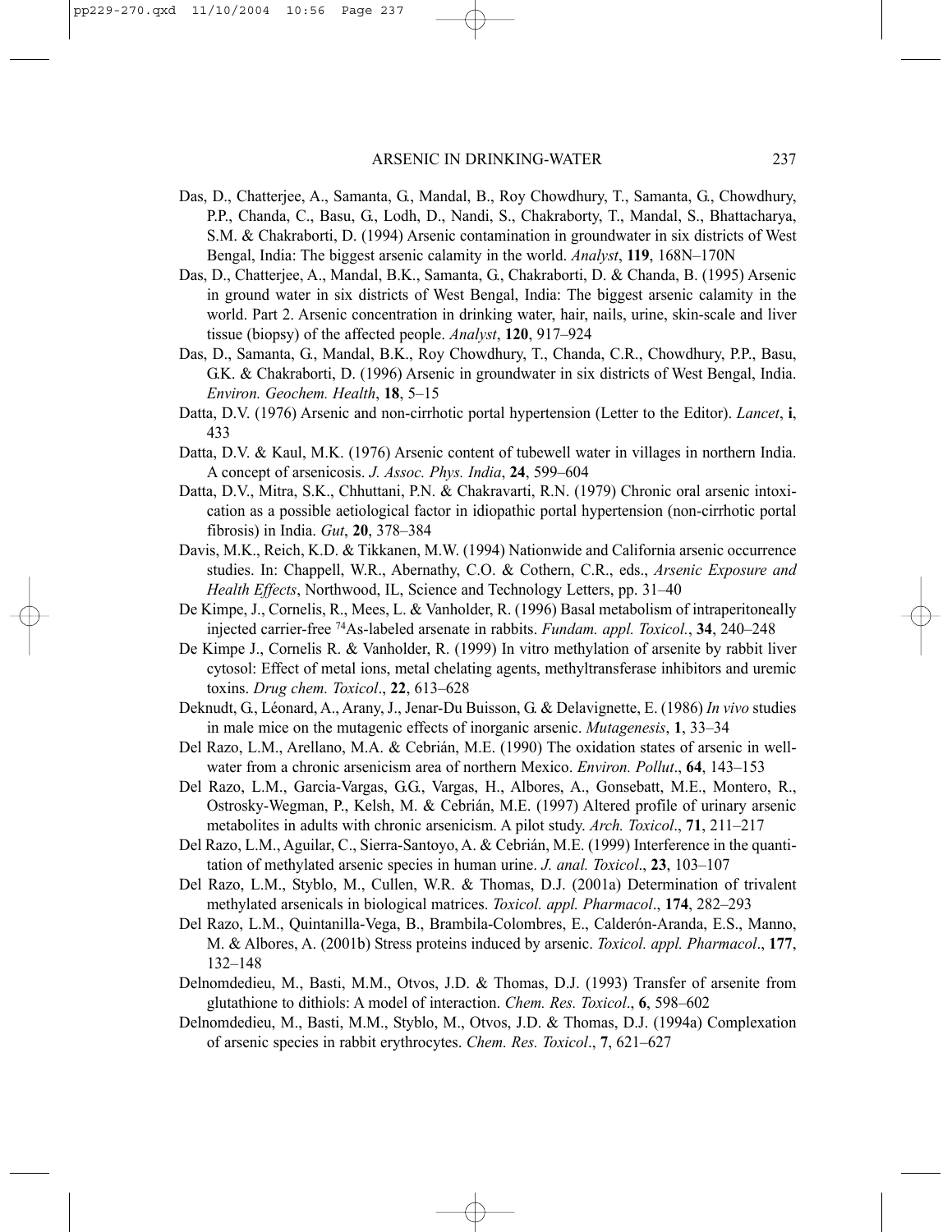- Delnomdedieu, M., Basti, M.M., Otvos, J.D. & Thomas, D.J. (1994b) Reduction and binding of arsenate and dimethylarsinate by glutathione: A magnetic resonance study. *Chem.-biol. Interact*., **90**, 139–155
- Devasagayam, T.P.A., Steenken, S., Obendorf, M.S.W., Schulz, W.A. & Sies, H. (1991) Formation of 8-hydroxy(deoxy)guanosine and generation of strand breaks at guanine residues in DNA by singlet oxygen. *Biochemistry*, **30**, 6283–6289
- Dhaka Community Hospital Trust and School of Environmental Studies (1998) *International Conference on Arsenic Pollution of Groundwater in Bangladesh: Causes, Effects and Remedies*, Dhaka
- Dhar, R.K., Biswas, B.K., Samanta, G., Mandal, B.K., Chakraborti, D., Roy, S., Jafar, A., Islam, A., Ara, G., Kabir, S., Khan, A.W., Ahmed, S.A. & Hadi, S.A. (1997) Groundwater arsenic calamity in Bangladesh. *Current Sci.*, **73**, 48–59
- Diáz-Barriga, F., Santos, M.A., Mejía, J.J., Batres, L., Yáñez, L., Carrizales, L., Vera, E., Del Razo, L.M. & Cebrián, M.E. (1993) Arsenic and cadmium exposure in children living near a smelter complex in San Luis Potosí, Mexico. *Environ. Res*., **62**, 242–250
- Domingo, J.L., Bosque, M.A. & Piera, V. (1991) *meso*-2,3-Dimercaptosuccinic acid and prevention of arsenite embryotoxocity and teratogenicity in the mouse. *Fundam. appl. Toxicol.*, **17**, 314–320
- Dulout, F.N., Grillo, C.A., Seoane, A.I., Maderna, C.R., Nilsson, R., Vahter, M., Darroudi, F. & Natarajan, A.T. (1996) Chromosomal aberrations in peripheral blood lymphocytes from native Andean women and children from northwestern Argentina exposed to arsenic in drinking water. *Mutat. Res*., **370**, 151–158
- Durham, N.F. & Kosmus, W. (2003) Analytical considerations of arsenic contamination in water. *Asian environ. Technol.*, **7**(2), April/May
- Eastmond, D.A. & Tucker, J.D. (1989) Identification of aneuploidy-inducing agents using cytokinesis-blocked human lymphocytes and an antikinetochore antibody. *Environ. mol. Mutag.*, **13**, 34–43
- Eguchi, N., Kuroda, K. & Endo, G. (1997) Metabolites of arsenic induced tetraploids and mitotic arrest in cultured cells. *Arch. environ. Contam. Toxicol*., **32**, 141–145
- Engel, R.R. & Smith, A.H. (1994) Arsenic in drinking water and mortality from vascular disease: An ecologic analysis in 30 counties in the United States. *Arch. environ. Health*, **49**, 418–427
- Engel, R.R., Hopenhayn-Rich, C., Receveur, O. & Smith, A.H. (1994) Vascular effects of chronic arsenic exposure: A review. *Epidemiol. Rev.*, **16**, 184–209
- Ercal, N., Gurer-Orhan, H. & Aykin-Burns, N. (2001) Toxic metals and oxidative stress. Part I: Mechanisms involved in metal-induced oxidative damage. *Current Top. med. Chem*., **1**, 529–539
- Erickson, B.E. (2003) Field kits fail to provide accurate measure of arsenic in groundwater. *Environ. Sci. Technol.*, **37**, 35A–38A
- Estrov, Z., Manna, S.K., Harris, D., Van, Q., Estey, E.H., Kantarjian, H.M., Talpaz, M. & Aggarwal, B.B. (1999) Phenylarsine oxide blocks interleukin-1β-induced activation of the nuclear transcription factor NF-κB, inhibits proliferation, and induces apoptosis of acute myelogenous leukemia cells. *Blood*, **94**, 2844–2853
- European Commission (1998) *European Union Directive on the Quality of Water Intended for Human Consumption* (Council Directive 98/83/EC), Brussels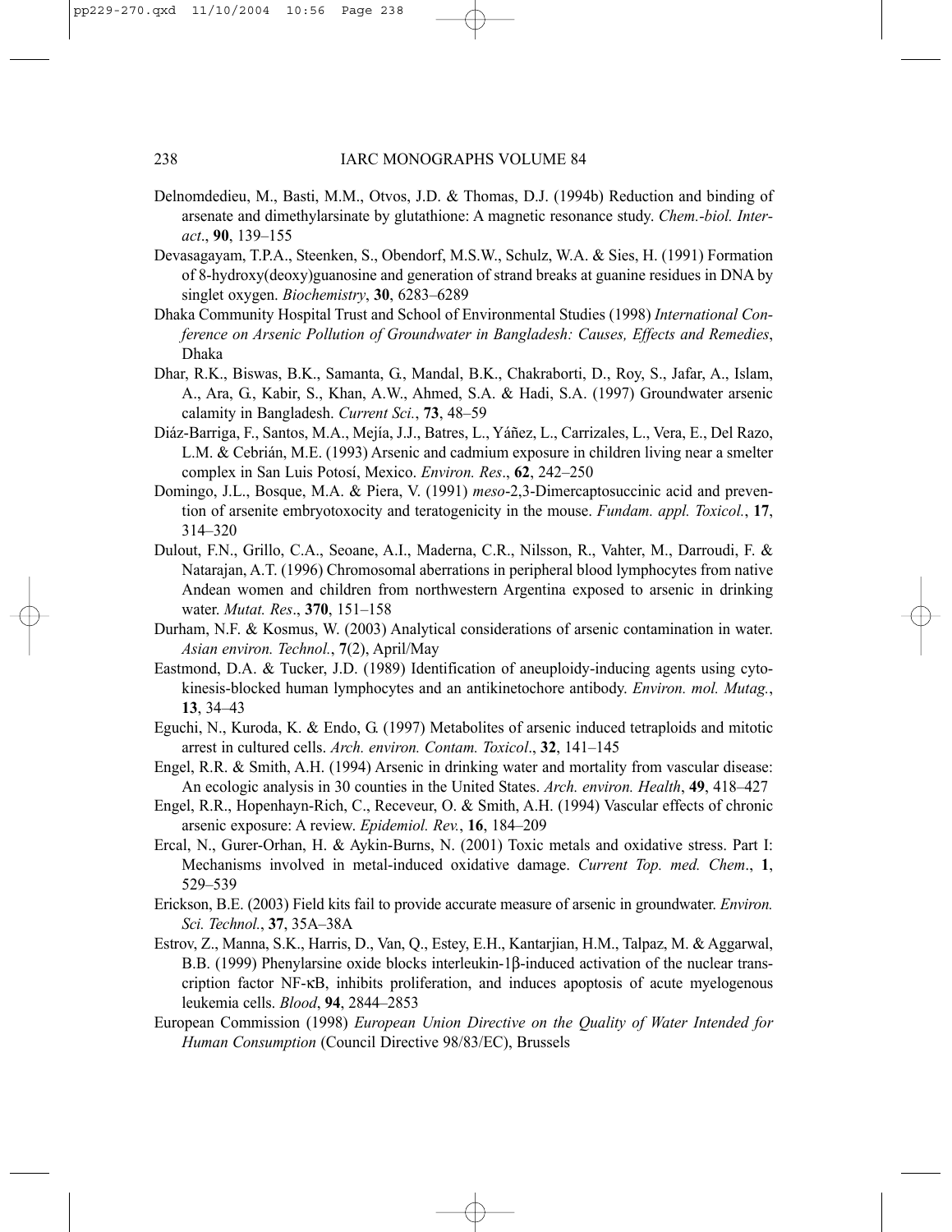- Farago, M.E., Thornton, I., Kavanagh, P., Elliott, P. & Leonardi, G.S. (1997) Health aspects of human exposure to high arsenic concentrations in soil in south-west England. In: Abernathy, C.O., Calderon, R.L. & Chappell, W.R., eds, *Arsenic Exposure and Health Effects*, New York, Chapman & Hall, pp. 210–226
- Feldmann, J., Lai, V.W.-M., Cullen, W.R., Ma, M., Lu, X. & Le, X.C. (1999) Sample preparation and storage can change arsenic speciation in human urine. *Clin. Chem*., **45**, 1988–1997
- Ferreccio, C., González, C., Solari, J. & Noder, C. (1996) [Lung cancer in workers exposed to arsenic: A case–control study.] *Rev. méd. Chile*, **124**, 119–123 (in Spanish)
- Ferreccio, C., González, C., Milosavjlevic, V., Marshall, G., Sancha, A.M. & Smith, A.H. (2000) Lung cancer and arsenic concentrations in drinking water in Chile. *Epidemiology*, **11**, 673–679
- Fisher, D.L. (1982) Cultured rat embryo accumulation of DNA, RNA, and protein following maternal administration of sodium arsenate. *Environ. Res.*, **28**, 1–9
- Flynn, H.C., McMahon, V., Diaz, G.C., Demergasso, C.S., Corbisier, P., Meharg, A.A. & Paton, G.I. (2002) Assessment of bioavailable arsenic and copper in soils and sediments from the Antofagasta region of northern Chile. *Sci. total Environ*., **286**, 51–59
- Foà, V., Colombi, A., Maroni, M., Buratti, M. & Calzaferri, G. (1984) The speciation of the chemical forms of arsenic in the biological monitoring of exposure to inorganic arsenic, *Sci. total Environ*., **34**, 241–259
- Focazio, M.J., Welch, A.H., Watkins, S.A., Helsel, D.R. & Horn, M.A. (2000) *A Restrospective Analysis on the Occurrence of Arsenic in Ground-water Resources of the United States and Limitations in Drinking-water-supply Characterizations* (Water-Resources Investigations Report 99–4279), Reston, VA, Office of Water Quality, US Geological Survey
- Foust, R.D., Jr, Mohapatra, P., Compton, A.-M. & Reifel, J. (2000) Groundwater arsenic in the Verde Valley in Central Arizona. In: Bhattacharya, P. & Welch, A.H., eds., *Arsenic in Groundwater of Sedimentary Aquifers, 31st International Geological Congress*, *Rio de Janeiro, Brazil*, pp. 43–46
- Fowler, B.A., Woods, J.S. & Schiller, C.M. (1977) Ultrastructural and biochemical effects of prolonged oral arsenic exposure on liver mitochondria of rats. *Environ. Health Perspect*., **19**, 197–204
- Fowler, B.A., Woods, J.S. & Schiller, C.M. (1979) Studies of hepatic mitochondrial structure and function. Morphometric and biochemical evaluation of *in vivo* perturbation by arsenate. *Lab. Invest*., **41**, 313–320
- Francesconi, K.A. & Kuehnelt, D. (2002) Arsenic compounds in the environment. In: Frankenberger, W.T., Jr, ed., *Environmental Chemistry of Arsenic*, New York, Marcel Dekker, pp. 51–94
- Franklin, M., Bean, W.B. & Hardin, R.C. (1950) Fowler's solution as an etiologic agent in cirrhosis. *Am. J. med. Sci*., **219**, 589–596
- Freeman, G.B., Schoof, R.A., Ruby, M.V., Davis, A.O., Dill, J.A., Liao, S.C., Lapin, C.A. & Bergstrom, P.D. (1995) Bioavailability of arsenic in soil and house dust impacted by smelter activities following oral administration in cynomologus monkeys. *Fundam. appl. Toxicol*., **28**, 215–222
- Frey, M.M. & Edwards, M.A. (1997) Surveying arsenic occurrence. *J. Am. Water Works Assoc.*, **89**, 105–117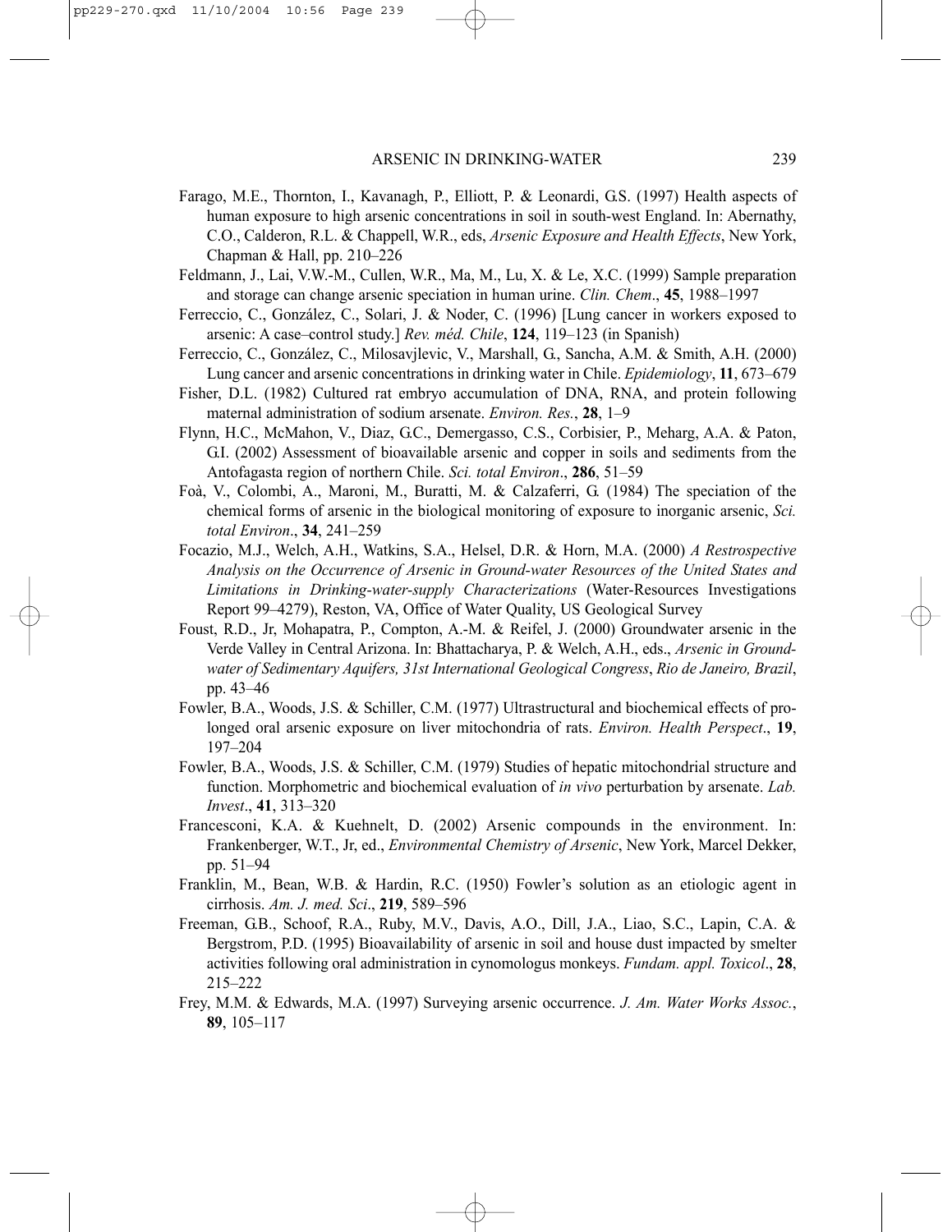- Gallagher, P.A., Schwegel, C.A., Wei, X. & Creed, J.T. (2001) Speciation and preservation of inorganic arsenic in drinking water sources using EDTA with IC separation and ICP–MS detection. *J. environ. Monit*., **3**, 371–376
- Garai, R., Chakraborty, A.K., Dey, S.B. & Saha, K.C. (1984) Chronic arsenic poisoning from tubewell water. *J. Indian med. Assoc*., **82**, 34–35
- García-Vargas, G.G. & Hernández-Zavala, A. (1996) Urinary porphyrins and heme biosynthetic enzyme activities measured by HPLC in arsenic toxicity. *Biomed. Chromatogr*., **10**, 278–284
- García-Vargas, G.G., Del Razo, L.M., Cebrián, M.E., Albores, A., Ostrosky-Wegman, P., Montero, R., Gonsebatt, M.E., Lim, C.K. & De Matteis, F. (1994) Altered urinary porphyrin excretion in a human population chronically exposed to arsenic in Mexico. *Hum. exp. Toxicol*., **13**, 839–847
- Garland, M., Morris, J.S., Rosner, B.A., Stampfer, M.J., Spate, V.L., Baskett, C.J., Willett, W.C. & Hunter, D.J. (1993) Toenail trace element levels as biomarkers: Reproducibility over a 6-year period. *Cancer Epidemiol. Biomarkers Prev*., **2**, 493–497. Erratum in: *Cancer Epidemiol. Biomarkers Prev*., **3**, 523 (1994)
- Garland, M., Morris, J.S., Colditz, G.A., Stampfer, M.J., Spate, V.L., Baskett, C.K., Rosner, B., Speizer, F.E., Willett, W.C. & Hunter, D.J. (1996) Toenail trace element levels and breast cancer: A prospective study. *Am. J. Epidemiol*., **144**, 653–660
- Gebel, T. (1998) Suppression of arsenic-induced chromosome mutagenicity by antimony. *Mutat. Res*., **412**, 213–218
- Gebel, T.W. (2001) Genotoxicity of arsenical compounds. *Int. J. Hyg. environ Health*, **203**, 249–262
- Gebel, T., Christensen, S. & Dunkelberg, H. (1997) Comparative and environmental genotoxicity of antimony and arsenic. *Anticancer Res*., **17**, 2603–2607
- Geiszinger, A., Goessler, W. & Kosmus, W. (2002) Organoarsenic compounds in plants and soil on top of an ore vein. *Appl. organometal. Chem.*, **16**, 245–249
- George, G.M., Frahm, L.J. & McDonnell, J.P. (1973) Dry ashing method for determination of total arsenic in animal tissues: Collaborative study. *J. Am. off. anal. Chem*., **56**, 793–797
- German, J. (1984) Embryonic stress hypothesis of teratogenesis. *Am. J. Med.*, **76**, 293–301
- German, J., Louie, E. & Banerjee, D. (1986) The heat-shock response in vivo: Experimental induction during mammalian organogenesis. *Teratog. Carcinog. Mutag.*, **6**, 555–562
- Germolec, D.R., Yoshida, T., Gaido, K., Wilmer, J.L., Simeonova, P.P., Kayama, F., Burleson, F., Dong, W., Lange, R.W. & Luster, M.I. (1996) Arsenic induces overexpression of growth factors in human keratinocytes. *Toxicol. appl. Pharmacol.*, **141**, 308–318
- Germolec, D.R., Spalding, J., Boorman, G.A., Wilmer, J.L., Yoshida, T., Simeonova, P.P., Bruccoleri, A., Kayama, F., Gaido, K., Tennant, R., Burleson, F., Dong, W., Lang, R.W. & Luster, M.I. (1997) Arsenic can mediate skin neoplasia by chronic stimulation of keratinocytederived growth factors. *Mutat. Res.*, **386**, 209–218
- Germolec, D.R., Spalding, J., Yu, H.-S., Chen, G.S., Simeonova, P.P., Humble, M.C., Bruccoleri, A., Boorman, G.A., Foley, J.F., Yoshida, T. & Luster, M.I. (1998) Arsenic enhancement of skin neoplasia by chronic stimulation of growth factors. *Am. J. Pathol.*, **153**, 1775–1785
- Geubel, A.P., Mairlot, M.C., Buchet, J.P., Dive, C. & Lauwerys, R. (1988) Abnormal methylation capacity in human liver cirrhosis. *Int. J. clin. pharmacol. Res*., **8**, 117–122
- Goessler, W. & Kuehnelt, D. (2002) Analytical methods for the determination of arsenic and arsenic compounds in the environment. In: Frankenberger, W.T., Jr, ed., *Environmental Chemistry of Arsenic*, New York, Marcel Dekker, pp. 27–50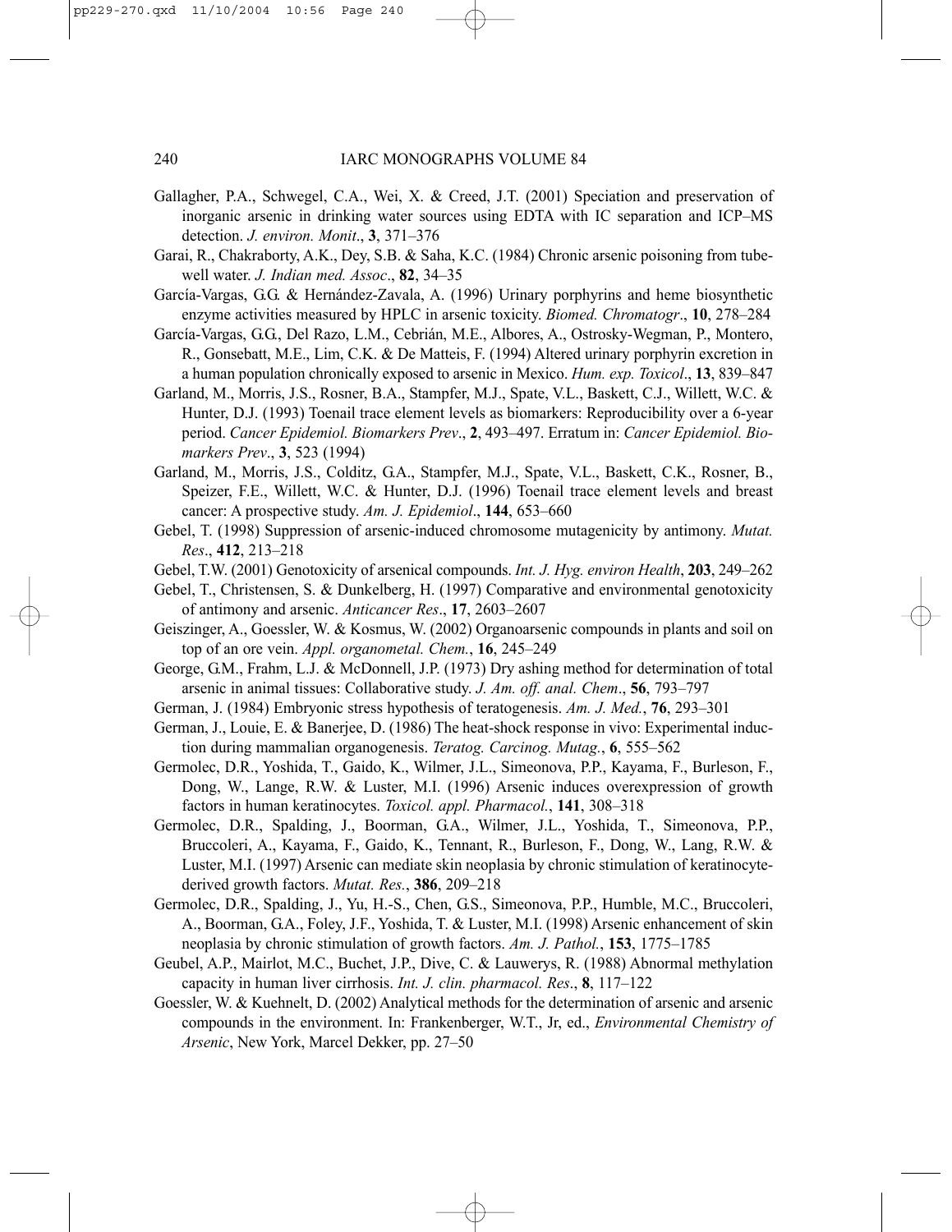- Gómez-Arroyo, S., Armienta, M.A., Cortés-Eslava, J. & Villalobos-Pietrini, R. (1997) Sister chromatid exchanges in *Vicia faba* induced by arsenic-contaminated drinking water from Zimapan, Hidalgo, Mexico. *Mutat. Res*., **394**, 1–7
- Gong, Z., Lu, X., Cullen, W.R. & Le, X.C. (2001) Unstable trivalent arsenic metabolites, monomethylarsonous acid and dimethylarsinous acid. *J. anal. at. Spectrom*., **16**, 1409–1413
- Gonsebatt, M.E., Vega, L., Herrera, L.A., Montero, R., Rojas, E., Cebrián, M.E. & Ostrosky-Wegman, P. (1992) Inorganic arsenic effects on human lymphocyte stimulation and proliferation. *Mutat. Res*., **283**, 91–95
- Gonsebatt, M.E., Vega, L., Montero, R., Garcia-Vargas, G., Del Razo, L.M., Albores, A., Cebrian, M.E. & Ostrosky-Wegman, P. (1994) Lymphocyte replicating ability in individuals exposed to arsenic via drinking water. *Mutat. Res*., **313**, 293–299
- Gonsebatt, M.E., Vega, L., Salazar, A.M., Montero, R., Guzmán, P., Blas, J., Del Razo, L.M., García-Vargas, G., Albores, A., Cebrián, M.E., Kelsh, M. & Ostrosky-Wegman, P. (1997) Cytogenetic effects in human exposure to arsenic. *Mutat. Res*., **386**, 219–228
- Gonzalez Amarales, E. (1970) [Arsenicism in Antofagasta.] *Bol. Inst. bacteriol. Chile*, 30–38 (in Spanish)
- Graham, J.H. & Helwig, E.B. (1959) Bowen's disease and its relationship to systemic cancer. *Am. med. Assoc. Arch. Dermatol*., **80**, 133–159
- Gregus, Z., Gyurasics, A. & Csanaky, I. (2000) Biliary and urinary excretion of inorganic arsenic: Monomethylarsonous acid as a major biliary metabolite in rats. *Toxicol. Sci*., **56**, 18–25
- Grobe, J.W. (1977) Expert-testimony and therapeutic findings and observations in wine-dressers of the Mosel-region with late sequelae of arsenic intoxication. *Berufsdermatosen*, **25**, 124–130
- Guha Mazumder, D.N. (2001a) Arsenic and liver disease. *J. Indian med. Assoc.*, **99**, 311–320
- Guha Mazumder, D.N. (2001b) Clinical aspects of chronic arsenic toxicity. *J. Assoc. Physicians India*, **49**, 650–655
- Guha Mazumder, D.N., Chakraborty, A.K., Ghose, A., Gupta, J.D., Chakraborty, D.P., Dey, S.B. & Chattopadhyay, N. (1988) Chronic arsenic toxicity from drinking tubewell water in rural West Bengal. *Bull. World Health Org.*, **66**, 499–506
- Guha Mazumder, D.N., Das Gupta, J., Chakraborty, A.K., Chatterjee, A., Das, D. & Chakraborti, D. (1992) Environmental pollution and chronic arsenicosis in south Calcutta. *Bull. World Health Org*., **70**, 481–485
- Guha Mazumder, D.N., Das Gupta, J., Santra, A., Pal, A., Ghose, A., Sarkar, S., Chattopadhaya, N. & Chakraborti, D. (1997) Non-cancer effects of chronic arsenicosis with special reference to liver damage. In: Abernathy, C.O., Calderon, R.L. & Chappell, W.R., eds, *Arsenic Exposure and Health Effects*, London, Chapman & Hall, pp. 112–123
- Guha Mazumder, D.N., De, B.K., Santra, A., Das Gupta, J., Ghosh, A., Pal, A., Roy, B., Pal, S. & Saha, J. (1998a) Clinical manifestations of chronic arsenic toxicity: Its natural history and therapy: Experience of study in West Bengal, India. In: *International Conference on Arsenic Pollution of Ground Water in Bangladesh: Causes, Effects and Remedies*, Dhaka, Dhaka Community Hospital Trust, pp. 91–93
- Guha Mazumder, D.N., Das Gupta, J., Santra, A., Pal, A., Ghose, A. & Sarkar, S. (1998b) Chronic arsenic toxicity in West Bengal — The worst calamity in the world. *J. Indian med. Assoc*., **96**, 4–7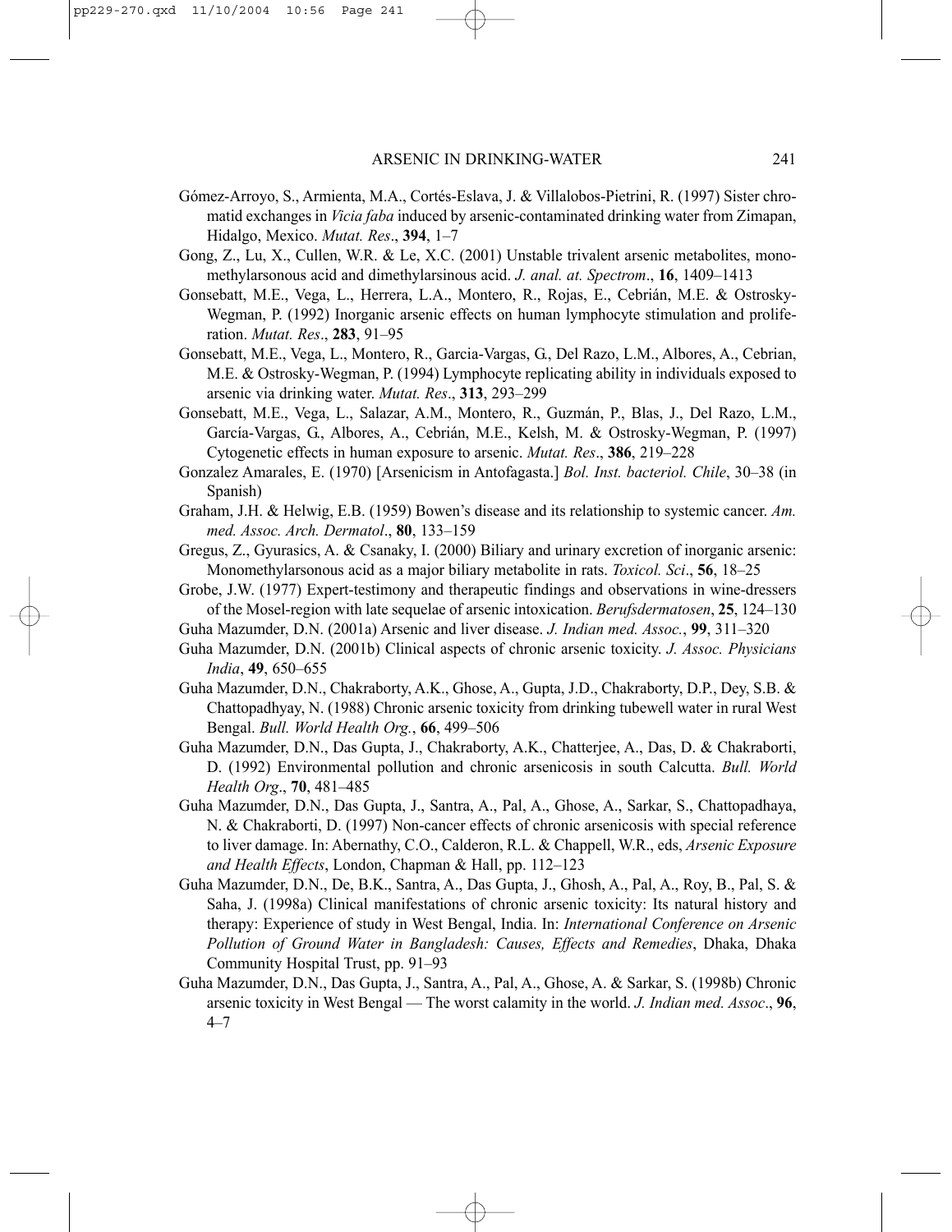- Guha Mazumder, D.N., Haque, R., Ghosh, N., De, B.K., Santra, A., Chakraborty, D. & Smith, A.H. (1998c) Arsenic levels in drinking water and the prevalence of skin lesions in West Bengal, India. *Int. J. Epidemiol*., **27**, 871–877
- Guha Mazumder, D.N., De, B.K., Santra, A., Dasgupta, J., Ghosh, N., Roy, B.K., Ghoshal, U.C., Saha, J., Chatterjee, A., Dutta, S, Haque, R., Smith, A.H., Chakraborty, D., Angle, C.R. & Centeno, J.A. (1999) Chronic arsenic toxicity: Epidemiology, natural history and treatment. In: Chappell, W.R., Abernathy, C.O. & Calderon, R.L., eds, *Arsenic Exposure and Health Effects*, Amsterdam, Elsevier Science, pp. 335–347
- Guha Mazumder, D.N., Haque, R., Ghosh, N., De, B.K., Santra, A., Chakraborti, D. & Smith, A.H. (2000) Arsenic in drinking water and the prevalence of respiratory effects in West Bengal, India. *Int. J. Epidemiol*., **29**, 1047–1052
- Guha Mazumder, D.N., De, B.K., Santra, A., Ghosh, N., Das, S., Lahiri, S. & Das, T. (2001a) Randomized placebo-controlled trial of 2,3-dimercapto-1-propanesulfonate (DMPS) in therapy of chronic arsenicosis due to drinking arsenic-contaminated water. *Clin. Toxicol*., **39**, 665–674
- Guha Mazumder, D.N., Ghosh, N., De, B.K., Santra, A., Das, S., Lahiri, S., Haque, R., Smith, A.H. & Chakraborti, D. (2001b) Epidemiological study on various non-carcinomatous manifestations of chronic arsenic toxicity in a district of West Bengal. In: Chappell, W.R., Abernathy, C.O. & Calderon, R.L., eds, *Arsenic Exposure and Health Effects IV*, Amsterdam, Elsevier, pp. 153–164
- Guo, H.-R., Chiang, H.-S., Hu, H., Lipsitz, S.R. & Monson, R.R. (1997) Arsenic in drinking water and incidence of urinary cancers. *Epidemiology*, **8**, 545–550
- Guo, H.-R., Lipsitz, S.R., Hu, H. & Monson, R.R. (1998) Using ecological data to estimate a regression model for individual data: The association between arsenic in drinking water and incidence of skin cancer. *Environ. Res*., **A79**, 82–93
- Guo, H.-R., Yu, H.-S., Hu, H. & Monson, R.R. (2001) Arsenic in drinking water and skin cancers: Cell-type specificity (Taiwan, R.O.C). *Cancer Causes Control*, **12**, 909–916
- Guo, X., Fujino, Y., Kaneko, S., Wu, K., Xia, Y. & Yoshimura, T. (2001) Arsenic contamination of groundwater and prevalence of arsenical dermatosis in the Hetao plain area, Inner Mongolia, China. *Mol. cell. Biochem*., **222**, 137–140
- Gurzau, E.S. & Gurzau, A.E. (2001) Arsenic in drinking water from groundwater in Transylvania, Romania: An overview. In: Chappell, W.R., Abernathy, C.O. & Calderon, R.L., eds, *Arsenic Exposure and Health Effects IV*, New York, Elsevier Science, pp. 181–184
- Hale, M. (1981) Pathfinder applications of arsenic, antimony and bismuth in geochemical exploration. *J. geochem. Explor.*, **15**, 307–323
- Hamadeh, H.K., Vargas, M., Lee, E. & Menzel, D.B. (1999) Arsenic disrupts cellular levels of p53 and mdm2: A potential mechanism of carcinogenesis. *Biochem. biophys. Res. Commun.*, **263**, 446–449
- Hantson, P., Verellen-Dumoulin, C., Libouton, J.M., Leonard, A., Leonard, E.D. & Mahieu, P. (1996) Sister chromatid exchanges in human peripheral blood lymphocytes after ingestion of high doses of arsenicals. *Int. Arch. occup. environ. Health*, **68**, 342–344
- Haque, R., Guha Mazumder, D.N., Samanta, S., Ghosh, N., Kalman, D., Smith, M.M., Mitra, S., Santra, A., Lahiri, S., Das, S., De, B.K. & Smith, A.H. (2003) Arsenic in drinking water and skin lesions: Dose–response data from West Bengal, India. *Epidemiology*, **14**, 174–182
- Harrington, J.M., Middaugh, J.P., Morse, D.L. & Housworth, J. (1978) A survey of a population exposed to high concentrations of arsenic in well water in Fairbanks, Alaska. *Am. J. Epidemiol*., **108**, 377–385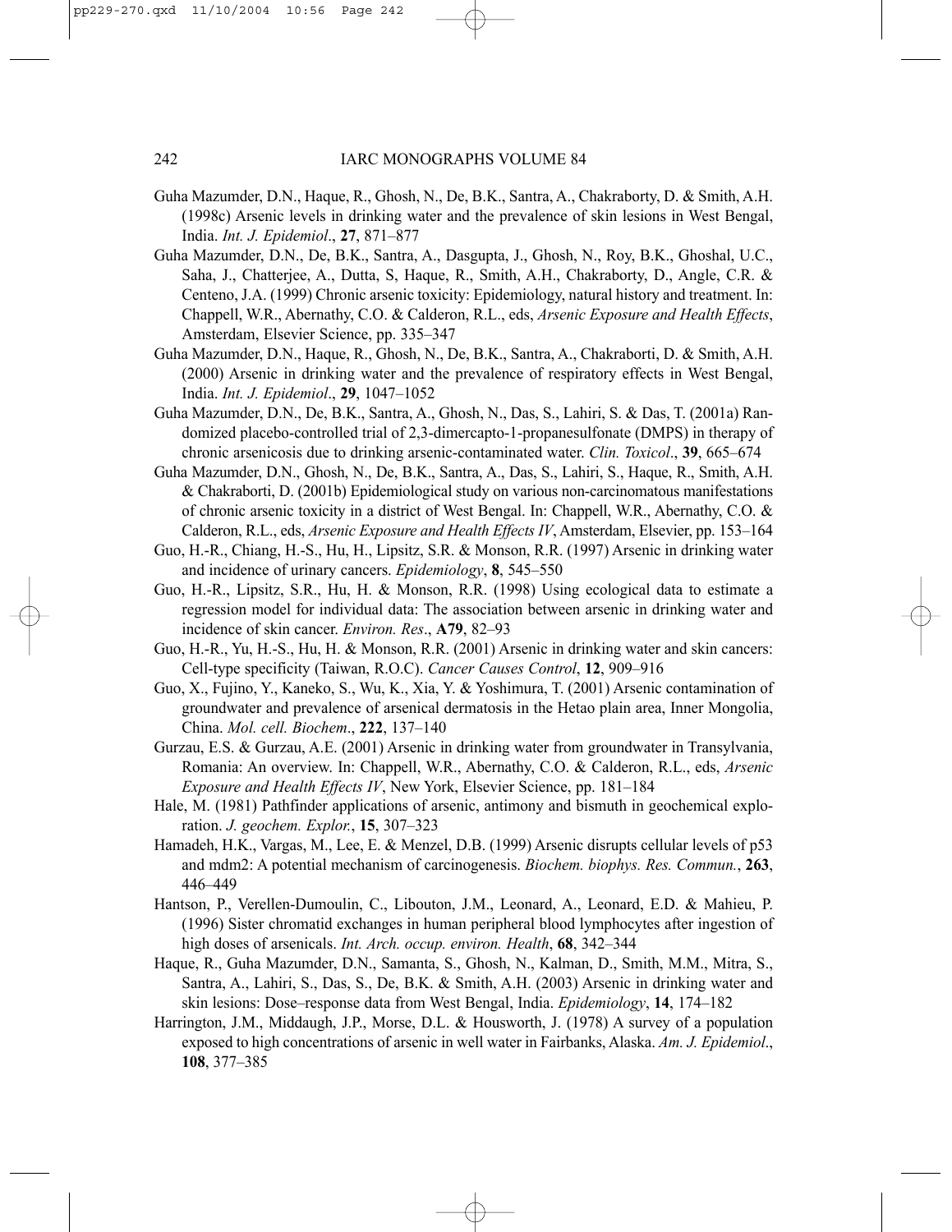- Harrington-Brock, K., Cabrera, M., Collard, D.D., Doerr, C.L., McConnell, R., Moore, M.M., Sandoval, H. & Fuscoe, J.C. (1999) Effects of arsenic exposure on the frequency of *HPRT*mutant lymphocytes in a population of copper roasters in Antofagasta, Chile: A pilot study. *Mutat. Res*., **431**, 247–257
- Harrison, M.T. & McCoy, K.L. (2001) Immunosuppression by arsenic: A comparison of cathepsin L inhibition and apoptosis. *Int. Immunopharmacol*., **1**, 647–656
- Hartwig, A., Gröblinghoff, U.D., Beyersmann, D., Natarajan, A.T., Filon, R. & Mullenders, L.H.F. (1997) Interaction of arsenic(III) with nucleotide excision repair in UV-irradiated human fibroblasts. *Carcinogenesis*, **18**, 399–405
- Hartwig, A., Pelzer, A., Asmuss, M. & Bürkle, A. (2003) Very low concentrations of arsenite suppress poly(ADP-ribosyl)ation in mammalian cells. *Int. J. Cancer*, **104**, 1–6
- Hasegawa, H., Sohrin,Y., Matsui, M., Hojo, M. & Kawashima, M. (1994) Speciation of arsenic in natural waters by solvent extraction and hydride generation atomic absorption spectrometry. *Anal. Chem*., **66**, 3247–3252
- Hasegawa, H., Matsui, M., Okamura, S., Hojo, M., Iwasaki, N. & Sohrin, Y. (1999) Arsenic speciation including 'hidden' arsenic in natural waters. *Appl. organometal. Chem*., **13**, 113–119
- Hayashi, H., Kanisawa, M., Yamanaka, K., Ito, T., Udaka, N., Ohji, H., Okudela, K., Okada, S. & Kitamura, H. (1998) Dimethylarsinic acid, a main metabolite of inorganic arsenics, has tumorigenicity and progression effects in the pulmonary tumors of A/J mice. *Cancer Lett*., **125**, 83–88
- Health Canada (1992) *Guidelines for Canadian Drinking Water Quality Supporting Documentation for Arsenic*, Ottawa
- Health Canada (2003) *Summary of Guidelines for Canadian Drinking Water Quality*, Ottawa
- Healy, S.M., Casarez, E.A., Ayala-Fierro, F. & Aposhian, H.V. (1998) Enzymatic methylation of arsenic compounds. V. Arsenite methyltransferase activity in tissues of mice. *Toxicol. appl. Pharmacol*., **148**, 65–70
- Healy, S.M., Wildfang, E., Zakharyan, R.A. & Aposhian, H.V. (1999) Diversity of inorganic arsenite biotransformation. *Biol. trace Elem*. *Res.*, **68**, 249–266
- Hei, T.K., Liu, S.X. & Waldren, C. (1998) Mutagenicity of arsenic in mammalian cells: Role of reactive oxygen species. *Proc. natl Acad. Sci. USA*, **95**, 8103–8107
- Hernández-Zavala, A., Del Razo, L.M., García-Vargas, G.G., Aguilar, C., Borja, V.H., Albores, A. & Cebrián, M.E. (1999) Altered activity of heme biosynthesis pathway enzymes in individuals chronically exposed to arsenic in Mexico. *Arch. Toxicol.*, **73**, 90–95
- Hickey, C.W., Roper, D.S. & Buckland, S.J. (1995) Metal concentrations of resident and transplanted freshwater mussels *Hyridella menziesi* (Unionacea: Hyriidae) and sediments in the Waikato River, New Zealand. *Sci. total Environ.*, **175**, 163–177
- Hindmarsh, J.T. (2002) Caveats in hair analysis in chronic arsenic poisoning. *Clin. Biochem.*, **35**, 1–11
- Hindmarsh, J.T., McLetchie, O.R., Heffernan, L.P.M., Hayne, O.A., Ellenberger, H.A., McCurdy, R.F. & Thiebaux, H.J. (1977) Electromyographic abnormalities in chronic environmental arsenicalism. *J. anal. Toxicol*., **1**, 270–276
- Hinwood, A., Bannister, R., Shugg, A. & Sim, M. (1998) Environmental arsenic in rural Victoria: An update. *Water*, **July/August**, 34–36
- Hinwood, A.L., Jolley, D.J. & Sim, M.R. (1999) Cancer incidence and high environmental arsenic concentrations in rural populations: Results of an ecological study. *Int. J. environ. Health Res*., **9**, 131–141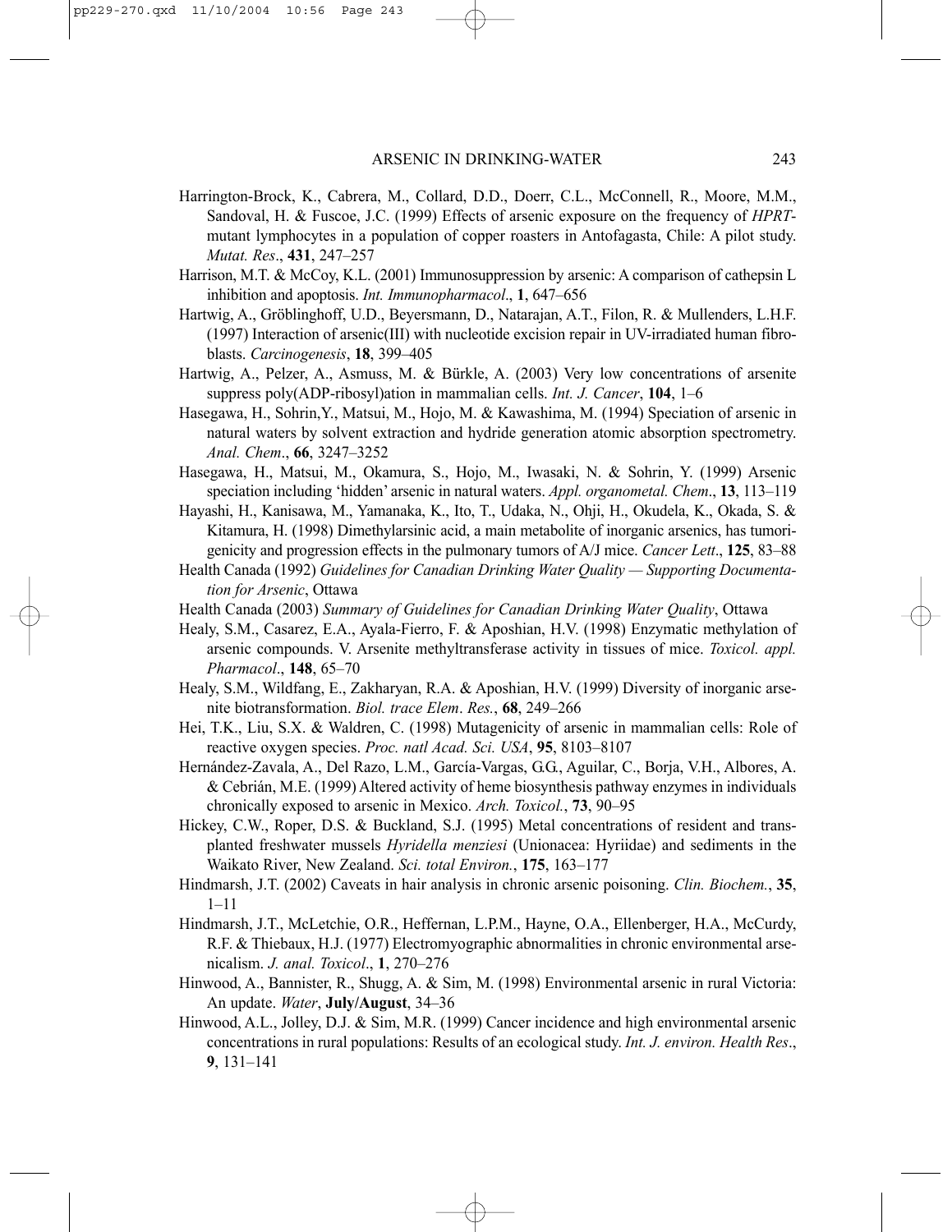- Hirata, M., Tanaka, A., Hisanaga, A. & Ishinishi, N. (1990) Effects of glutathione depletion on the acute nephrotoxic potential of arsenite and on arsenic metabolism in hamsters. *Toxicol. appl. Pharmacol*., **106**, 469–481
- Honda, K.-I., Hatayama, T., Takahashi, K.-I. & Yukioka, M. (1992) Heat shock proteins in human and mouse embryonic cells after exposure to heat shock or teratogenic agents. *Teratog. Carcinog. Mutag.*, **11**, 235–244
- Hood, R.D. & Bishop, S.L. (1972) Teratogenic effects of sodium arsenate in mice. *Arch. environ. Health*, **24**, 62–65
- Hood, R.D. & Harrison, W.P. (1982) Effects of prenatal arsenite exposure in the hamster. *Bull. environ. Contam. Toxicol.*, **29**, 671–678
- Hood, R.D. & Vedel-Macrander, G.C. (1984) Evaluation of the effect of BAL (2,3-dimercaptopropanol) on arsenite-induced teratogenesis in mice. *Toxicol. appl. Pharmacol.*, **73**, 1–7
- Hood, R.D., Harrison, W.P. & Vedel, G.C. (1982) Evaluation of arsenic metabolites for prenatal effects in the hamster. *Bull. environ. Contam. Toxicol.*, **29**, 679–687
- Hopenhayn-Rich, C., Smith, A.H. & Goeden, H.M. (1993) Human studies do not support the methylation threshold hypothesis for the toxicity of inorganic arsenic. *Environ. Res*., **60**, 161–177
- Hopenhayn-Rich, C., Biggs, M.L., Fuchs, A., Bergoglio, R., Tello, E.E., Nicolli, H. & Smith, A.H. (1996a) Bladder cancer mortality associated with arsenic in drinking water in Argentina. *Epidemiology*, **7**, 117–124
- Hopenhayn-Rich, C., Biggs, M.L., Kalman, D.A., Moore, L.E. & Smith, A.H. (1996b) Arsenic methylation patterns before and after changing from high to lower concentrations of arsenic in drinking water. *Environ. Health Perspect*., **104**, 1200–1207
- Hopenhayn-Rich, C., Biggs, M.L., Smith, A.H., Kalman, D.A. & Moore, L.E. (1996c) Methylation study of a population environmentally exposed to arsenic in drinking water. *Environ. Health Perspect*., **104**, 620–628
- Hopenhayn-Rich, C., Biggs, M.L. & Smith, A.H. (1998) Lung and kidney cancer mortality associated with arsenic in drinking water in Córdoba, Argentina. *Int. J. Epidemiol*., **27**, 561–569
- Hopenhayn-Rich, C., Browning, S., Hertz-Picciotto, I., Ferreccio, C., Peralta, C. & Gibb, H. (2000) Chronic arsenic exposure and risk of infant mortality in two areas in Chile. *Environ. Health Perspect.*, **108**, 667–673
- Hotta, N. (1989) [Clinical aspects of chronic arsenic poisoning due to environmental and occupational pollution in and around a small refining spot.] *Nippon Taishitsugaku Zasshi* [Jpn. J. Const. Med.], **53**, 49–70 (in Japanese)
- Hsueh, Y.-M., Cheng, G.-S., Wu, M.-M., Yu, H.-S., Kuo, T.-L. & Chen, C.-J. (1995) Multiple risk factors associated with arsenic-induced skin cancer: Effects of chronic liver disease and malnutritional status. *Br. J. Cancer*, **71**, 109–114
- Hsueh, Y.-M., Chiou, H.-Y., Huang, Y.-L., Wu, W.-L., Huang, C.-C., Yang, M.-H., Lue, L.-C., Chen, G.-S. & Chen, C.-J. (1997) Serum β-carotene level, arsenic methylation capability, and incidence of skin cancer. *Cancer Epidemiol. Biomarkers Prev*., **6**, 589–596
- Hsueh, Y.-M., Huang, Y.-L., Huang, C.-C., Wu, W.-L., Chen, H.-M., Yang, M.-H., Lue, L.-C. & Chen, C.-J. (1998) Urinary levels of inorganic and organic arsenic metabolites among residents in an arseniasis-hyperendemic area in Taiwan. *J. Toxicol. environ. Health*, **A54**, 431–444

Huang, R.Y., Lee, T.C. & Jan, K.Y. (1986) Cycloheximide suppresses the enhancing effect of sodium arsenite on the clastogenicity of ethyl methanesulphonate. *Mutagenesis*, **1**, 467–470

Hughes, M.F. (2002) Arsenic toxicity and potential mechanisms of action. *Toxicol. Lett*., **133**, 1–16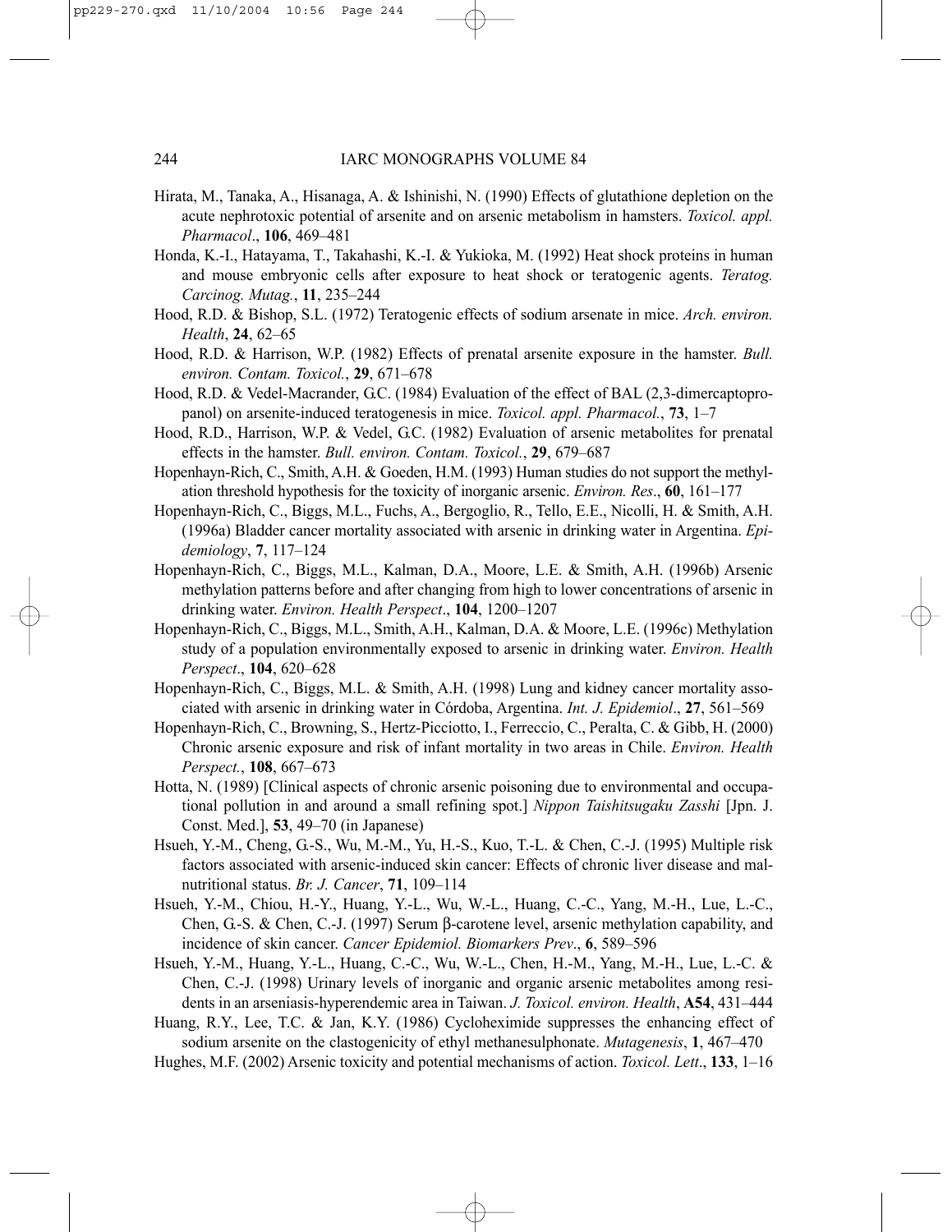- Hughes, M.F. & Kenyon, E.M. (1998) Dose-dependent effects on the disposition of monomethylarsonic acid and dimethylarsinic acid in the mouse after intravenous administration. *J. Toxicol. environ. Health*, **A53**, 95–112
- Hughes, M.F., Mitchell C.T., Edwards, B.C. & Rahman, M.S. (1995) In vitro percutaneous absorption of dimethylarsinic acid in mice. *J. Toxicol. environ. Health*, **45**, 279–290
- Hughes, M.F., Del Razo, L.M. & Kenyon, E.M. (2000) Dose-dependent effects on tissue distribution and metabolism of dimethylarsinic acid in the mouse after intravenous administration. *Toxicology*, **143**, 155–166
- Hutchinson, J. (1888) On some examples of arsenic-keratosis of the skin and of arsenic-cancer. *Trans. pathol. Soc. London*, **39**, 352–393
- IARC (1980) *IARC Monographs on the Evaluation of the Carcinogenic Risk of Chemicals to Humans*, Vol. 23*, Some Metals and Metallic Compounds*, Lyon, IARC*Press*, pp. 39–143
- IARC (1987) *IARC Monographs on the Evaluation of Carcinogenic Risks to Humans*, Suppl. 7, *Overall Evaluations of Carcinogenicity: An Updating of* IARC Monographs *Volumes 1 to 42*, Lyon, IARC*Press*, pp. 100–106
- Infante-Rivard, C., Olson, E., Jacques, L. & Ayotte, P. (2001) Drinking water contaminants and childhood leukemia. *Epidemiology*, **12**, 13–19
- Ishinishi, N., Tomita, M. & Hisanaga, A. (1980) Study on chronic toxicity of arsenic trioxide in rats with special reference to the liver damages. *Fukuoka Acta med.*, **71**, 27–40
- Ishinishi, N., Yamamoto, A., Hisanga, A. & Imamasu, T. (1983) Tumorigenicity of arsenic trioxide to the lung in Syrian golden hamsters by intermittent instillations. *Cancer Lett*., **21**, 141–147
- Jaafar, R., Omar, I., Jidon, A.J., Wan-Khamizar, B.W.K., Siti-Aishah, B.M.A. & Sharifah-Noor-Akmal, S.H. (1993) Skin cancer caused by chronic arsenical poisoning — A report of three cases. *Med. J. Malaysia*, **48**, 86–92
- Jäättelä, M. (1999) Escaping cell death: Survival proteins in cancer. *Exp. Cell Res.*, **248**, 30–43
- Jackson, R. & Grainge, J.W. (1975) Arsenic and cancer. *Can. med. Assoc. J*., **113** , 396–399
- Jamett, A., Santander, M., Peña, L., Muñoz, L. & Gras, N. (1992) Arsenic levels in hair samples of inhabitants of the secind region of Chile. In: *Proceedings of an International Seminar on Arsenic in the Environment and its Incidence on Health*, Santiago, Universidad de Chile, pp. 87–90
- Jha, A.N., Noditi, M., Nilsson, R. & Natarajan, A.T. (1992) Genotoxic effects of sodium arsenite on human cells. *Mutat. Res*., **284**, 215–221
- Jiang, G., Lu, X., Gong, Z., Cullen, W.R. & Le, X.C. (2003) Trivalent arsenic species: Analysis, stability, and interaction with a protein. In: Chappell, W.R., Abernathy, C.O. & Calderon, R.L., eds, *Arsenic Exposure and Health Effects*, Elsevier Science, 51–67
- Johnston, D., Oppermann, H., Jackson, J. & Levinson, W. (1980) Induction of four proteins in chick embryo cells by sodium arsenite. *J. biol. Chem.*, **255**, 6975–6980
- Kaltreider, R.C., Pesce, C.A., Ihnat, M.A., Lariviere, J.P. & Hamilton, J.W. (1999) Differential effects of arsenic(III) and chromium(VI) on nuclear transcription factor binding. *Mol. Carcinog.*, **25**, 219–229
- Karagas, M.R., Morris, J.S., Weiss, J.E., Spate, V., Baskett, C. & Greenberg, E.R. (1996) Toenail samples as an indicator of drinking water arsenic exposure. *Cancer Epidemiol. Biomarkers Prev*., **5**, 849–852
- Karagas, M.R., Tosteson, T.D., Blum, J., Morris, J.S., Baron, J.A. & Klaue, B. (1998) Design of an epidemiologic study of drinking water arsenic exposure and skin and bladder cancer risk in a U.S. population. *Environ. Health Perspect*., **106** (Suppl. 4), 1047–1050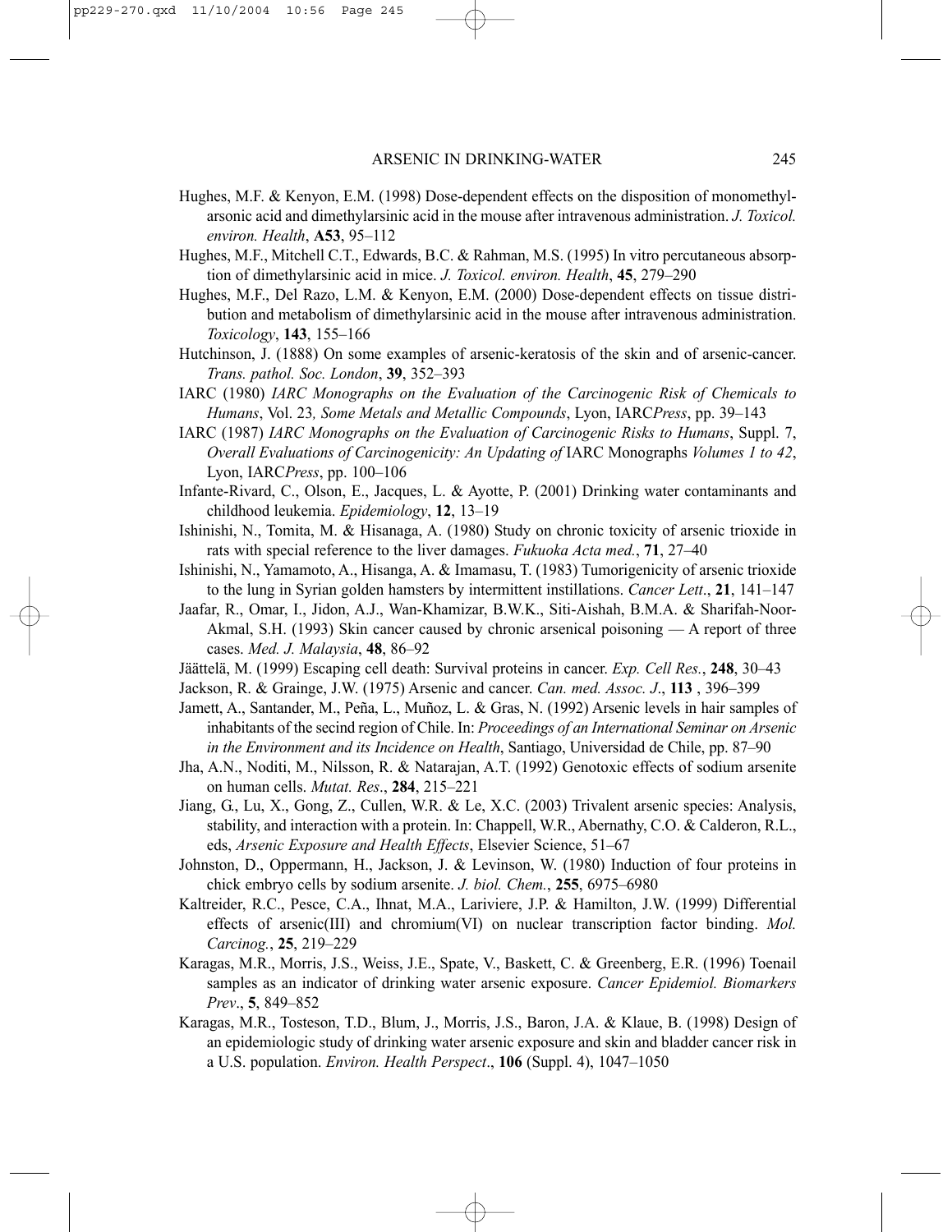- Karagas, M.R., Tosteson, T.D., Blum, J., Klaue, B., Weiss, J.E., Stannard, V., Spate, V. & Morris, J.S. (2000) Measurement of low levels of arsenic exposure: A comparison of water and toenail concentrations. *Am. J. Epidemiol*., **152**, 84–90
- Karagas, M.R., Le, C.X., Morris, S., Blum, J., Lu, X., Spate, V., Carey, M., Stannard, V., Klaue, B. & Tosteson, T.D. (2001a) Markers of low level arsenic exposure for evaluating human cancer risks in a US population. *Int. J. occup. Med. Environ. Health*, **14**, 171–175
- Karagas, M.R., Stukel, T.A., Morris, J.S., Tosteson, T.D., Weiss, J.E., Spencer, S.K. & Greenberg, E.R. (2001b) Skin cancer risk in relation to toenail arsenic concentrations in a US populationbased case-control study. *Am. J. Epidemiol*., **153**, 559–565
- Karagas, M.R., Stukel, T.A. & Tosteson, T.D. (2002) Assessment of cancer risk and environmental levels of arsenic in New Hampshire. *Int. J. Hyg. environ. Health*, **205**, 85–94
- Kasai, H. & Nishimura, S. (1984) Hydroxylation of deoxyguanosine at the C-8 position by ascorbic acid and other reducing agents. *Nucleic Acids Res*., **12**, 2137–2145
- Kasai, H., Yamaizumi, Z., Berger, M. & Cadet, J. (1992) Photosensitized formation of 7,8-dihydro-8-oxo-2′-deoxyguanosine (8-hydroxy-2′-deoxyguanosine) in DNA by riboflavin: A non singlet oxygen mediated reaction. *J. Am. chem. Soc*., **114**, 9692–9694
- Kashiwada, E., Kuroda, K. & Endo, G. (1998) Aneuploidy induced by dimethylarsinic acid in mouse bone marrow cells. *Mutat. Res.*, **413**, 33–38
- Kato, K., Yamanaka, K., Nakano, M., Hasegawa, A., Oku, N. & Okada, S. (1997) Cell-nuclear accumulation of 72-kDa stress protein induced by dimethylated arsenics. *Biol. pharm. Bull.*, **20**, 364–369
- Kato, K., Yamanaka, K., Hasegawa, A. & Okada, S. (1999) Dimethylarsinic acid exposure causes accumulation of Hsp72 in cell nuclei and suppresses apoptosis in human alveolar cultured (L-132) cells. *Biol. pharm. Bull.*, **22**, 1185–1188
- Kato, K., Yamanaka, K., Nakano, M., Hasegawa, A. & Okada, S. (2000) 72-kDA stress protein (Hsp72) induced by administration of dimethylarsinic acid to mice accumulates in alveolar flat cells of lung, a target organ for arsenic carcinogenesis. *Biol. pharm. Bull.*, **23**, 1212–1215
- Katsnelson, B.A., Neizvestinova, Y.M. & Blokhin, V.A. (1986) [Stomach carcinogenesis induction by chronic treatment with arsenic.] *Vopr. Onkol*., **32**, 68–73 (in Russian)
- Kenyon, E.M. & Hughes, M.F. (2001) A concise review of the toxicity and carcinogenicity of dimethylarsinic acid. *Toxicology*, **160**, 227–236
- Keyse, S.M. & Tyrrell, R.M. (1989) Heme oxygenase is the major 32-kDa stress protein induced in human skin fibroblasts by UVA radiation, hydrogen peroxide, and sodium arsenite. *Proc. natl Acad. Sci. USA*, **86**, 99–103
- Kilburn, K.H. (1997) Neurobehavioral impairment from long-term residential arsenic exposure. In: Abernathy, C.O., Calderon, R.L. & Chappell, W.R., eds, *Arsenic Exposure and Health Effects*, London, Chapman & Hall, pp. 159–175
- Kingsley, G.R. & Schaffert, R.R. (1951) Microdetermination of arsenic and its application to biological material. *Anal. Chem.*, **23**, 914–919
- Kinniburgh, D.G. & Smedley, P.L., eds (2001) *Arsenic Contamination of Groundwater in Bangladesh* (British Geological Survey Technical Report WC/00/19), Keyworth, British Geological Survey
- Kitchin, K.T. (2001) Recent advances in arsenic carcinogenesis: Modes of action, animal model systems, and methylated arsenic metabolites. *Toxicol. appl. Pharmacol.*, **172**, 249–261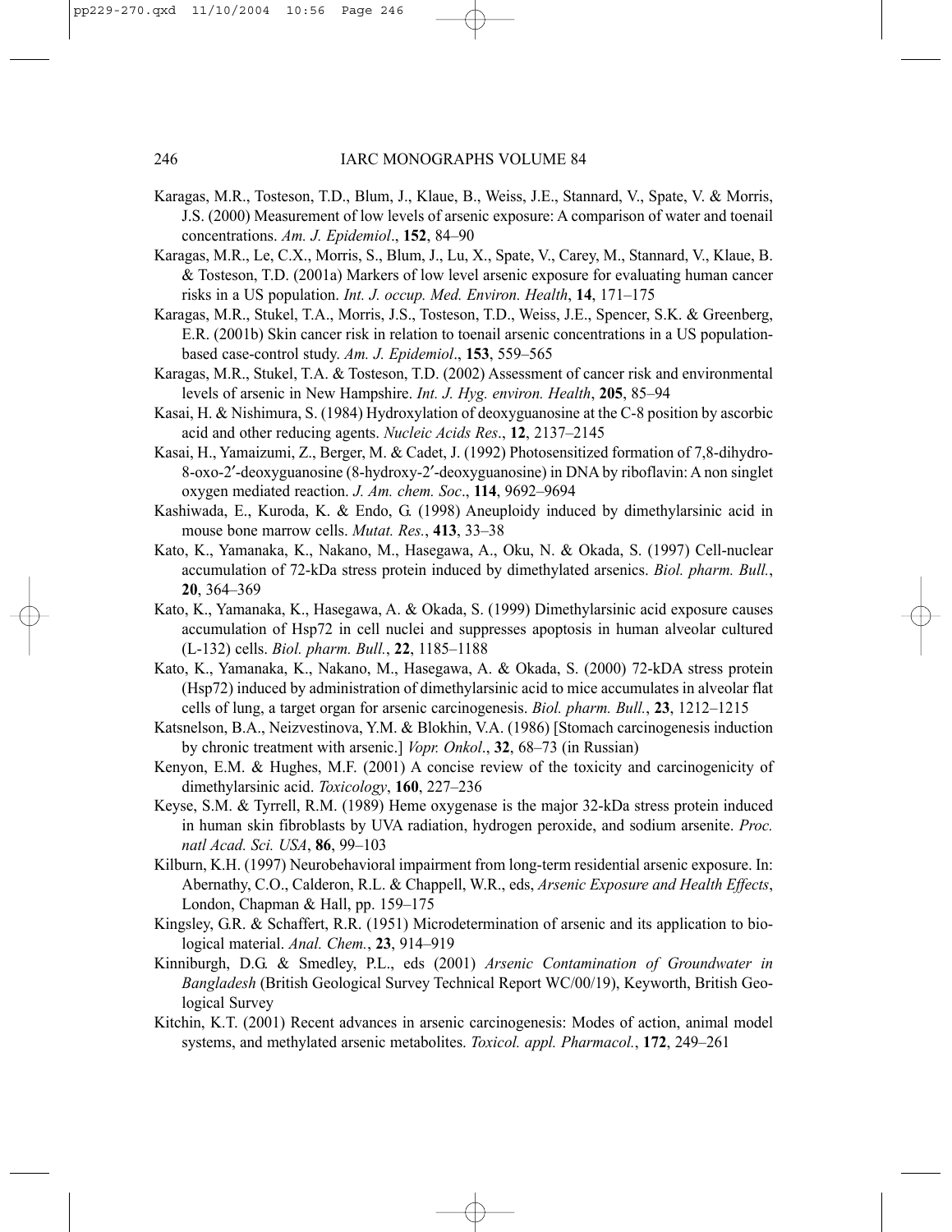- Kitchin, K.T. & Ahmad, S. (2003) Oxidative stress as a possible mode of action for arsenic carcinogenesis. *Toxicol. Lett.*, **137**, 3–13
- Klaassen, C.D. (1974) Biliary excretion of arsenic in rats, rabbits, and dogs. *Toxicol. appl. Pharmacol*., **29**, 447–457
- Klaassen, C.D. & Cagen, S.Z. (1981) Metallothionein as a trap for reactive organic intermediates. *Adv. exp. Med. Biol*., **136**, 633–646
- Koch, I., Feldmann, J., Wang, L., Andrewes, P., Reimer, K.J. & Cullen, W.R. (1999) Arsenic in the Meager Creek hot springs environment, British Columbia, Canada. *Sci. total Environ*., **236**, 101–117
- Koljonen, T. (1992) *Geochemical Atlas of Finland*, Espoo, Geological Survey of Finland
- Kondo, H., Ishiguro, Y., Ohno, K., Nagase, M., Toba, M. & Takagi, M. (1999) Naturally occurring arsenic in the groundwaters in the southern region of Fukuoka Prefecture, Japan. *Water Res*., **33**, 1967–1972
- Korte, N.E. & Fernando, Q. (1991) A review of arsenic (III) in groundwater. *Crit. Rev. environ. Control*, **21**, 1–39
- Kreppel, H., Bauman, J.W., Liu, J., McKim, J.M., Jr & Klaassen, C.D. (1993) Induction of metallothionein by arsenicals in mice. *Fundam. appl. Toxicol*., **20**, 184–189
- Kuo, T.L. (1968) Arsenic content of artesian well water in endemic area of chronic arsenic poisoning. *Rep. Inst. Pathol. natl Taiwan Univ*., **20**, 7–13
- Kurokawa, M., Ogata, K., Idemori, M., Tsumori, S., Miyaguni, H., Inoue, S. & Hotta, N. (2001) Investigation of skin manifestations of arsenicism due to intake of arsenic-contaminated groundwater in residents of Samta, Jessore, Bangladesh. *Arch. Dermatol*., **137**, 102–103
- Kurttio, P., Komulainen, H., Hakala, E., Kahelin, H. & Pekkanen, J. (1998) Urinary excretion of arsenic species after exposure to arsenic present in drinking water. *Arch. environ. Contam. Toxicol*., **34**, 297–305
- Kurttio, P., Pukkala, E., Kahelin, H., Auvinen, A. & Pekkanen, J. (1999) Arsenic concentrations in well water and risk of bladder and kidney cancer in Finland. *Environ. Health Perspect*., **107**, 705–710
- Lacayo, M.L., Cruz, A., Calero, S., Lacayo, J. & Fomsgaard, I. (1992) Total arsenic in water, fish and sediments from Lake Xolotlán, Managua, Nicaragua. *Bull. environ. Contam. Toxicol*., **49**, 463–470
- Lahermo, P., Alfthan, G. & Wang, D. (1998) Selenium and arsenic in the environment in Finland. *J. environ. Pathol. Toxicol. Oncol.*, **17**, 205–216
- Lai, M.-S., Hsueh, Y.-M., Chen, C.-J., Shyu, M.-P., Chen, S.-Y., Kuo, T.-L., Wu, M.-M. & Tai, T.- Y. (1994) Ingested inorganic arsenic and prevalence of diabetes mellitus. *Am. J. Epidemiol*., **139**, 484–492
- Lalor, G., Rattray, R., Simpson, P. & Vutchkov, M.K. (1999) Geochemistry of an arsenic anomaly in St. Elizabeth, Jamaica. *Environ. Geochem. Health*, **21**, 3–11
- Lamble, K.J. & Hill, S.J. (1996) Arsenic speciation in biological samples by on-line high-performance liquid chromatography–microwave digestion–hydride generation–atomic absorption spectrometry. *Anal. chim. Acta*, **344**, 261–270
- Langner, H.W., Jackson, C.R., McDermott, T.R. & Inskeep, W.P. (2001) Rapid oxidation of arsenite in a hot spring ecosystem, Yellowstone National Park. *Environ. Sci. Technol.*, **35**, 3302–3309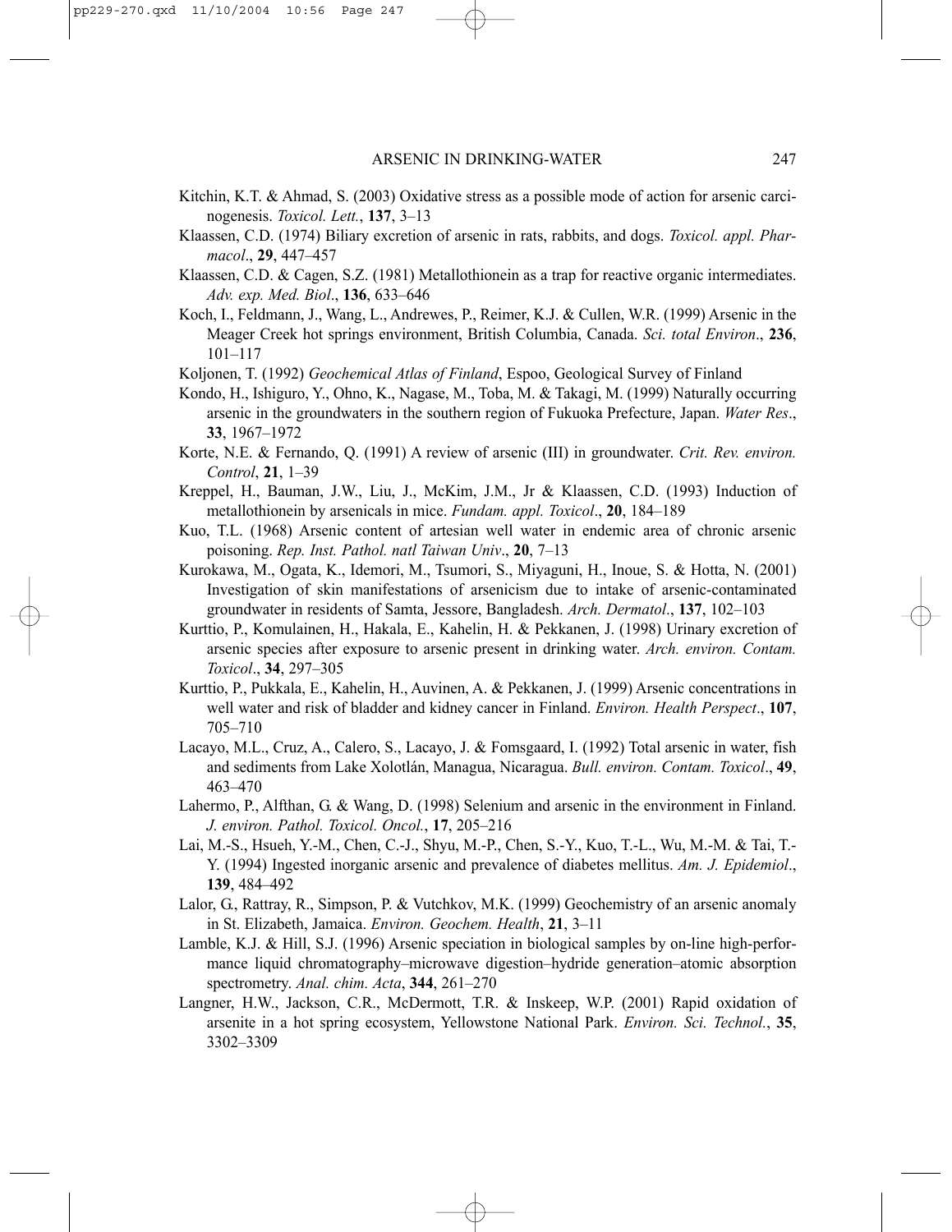- Lantzsch, H. & Gebel, T. (1997) Genotoxicity of selected metal compounds in the SOS chromotest. *Mutat. Res*., **389**, 191–197
- Larochette, N., Decaudin, D., Jacotot, E., Brenner, C., Marzo, I., Susin, S.A., Zamzami, N. , Xie, Z., Reed, J. & Kroemer, G. (1999) Arsenite induces apoptosis via a direct effect on the mitochondrial permeability transition pore. *Exp. Cell Res*., **249**, 413–421
- Larsen, N.A., Nielsen, B., Pakkenberg, H., Christoffersen, P., Damogarrd, E. & Heydorn, K. (1974) The concentrations of arsenic, manganese and selenium in organs from normal and uremic persons determined by activation analysis. *Ugeskr. Laeger*, **136**, 2586–2590
- Le, X.C. (2002) Arsenic speciation in the environment and humans. In: Frankenberger, W.T., Jr, ed., *Environmental Chemistry of Arsenic*, New York, Marcel Dekker, pp. 95–116
- Le, X.C. & Ma, M. (1997) Speciation of arsenic compounds by using ion-pair chromatography with atomic spectrometry and mass spectrometry detection. *J. Chromatogr*., **A764**, 55–64
- Lee, T.-C., Oshimura, M. & Barrett, J.C. (1985a) Comparison of arsenic-induced cell transformation, cytotoxicity, mutation and cytogenetic effects in Syrian hamster embryo cells in culture. *Carcinogenesis*, **6**, 1421–1426
- Lee, T.-C., Huang, R.-Y. & Jan, K.-Y. (1985b) Sodium arsenite enhances the cytotoxicity, clastogenicity, and 6-thioguanine-resistant mutagenicity of ultraviolet light in Chinese hamster ovary cells. *Mutat. Res*., **148**, 83–89
- Lee, T.-C., Wang-Wuu, S., Huang, R.Y., Lee, K.C.C. & Jan, K.Y. (1986a) Differential effects of pre- and posttreatment of sodium arsenite on the genotoxicity of methyl methanesulfonate in Chinese hamster ovary cells. *Cancer Res*., **46**, 1854–1857
- Lee, T.-C., Lee, K.C., Tzeng, Y.J., Huang, R.Y. & Jan, K.Y. (1986b) Sodium arsenite potentiates the clastogenicity and mutagenicity of DNA crosslinking agents. *Environ. Mutag.*, **8**, 119–128
- Lee, T.-C., Tanaka, N., Lamb, P.W., Gilmer, T.M. & Barrett, J.C. (1988) Induction of gene amplification by arsenic. *Science*, **241**, 79–81
- Le, X.-C., Cullen, W.R. & Reimer, K.J. (1994a) Effect of cysteine on the speciation of arsenic by using hydride generation atomic absorption spectrometry. *Anal. chim. Acta*, **285**, 277–285
- Le, X.-C., Cullen, W.R. & Reimer, K.J. (1994b) Human urinary arsenic excretion after one-time ingestion of seaweed, crab, and shrimp. *Clin. Chem*., **40**, 617–624
- Le, X.C., Cullen, W.R. & Reimer, K.J. (1994c) Speciation of arsenic compounds in some marine organisms. *Environ. Sci. Technol*., **28**, 1598–1604
- Le, X.C., Li, X.-F., Lai, V., Ma, M., Yalcin, S. & Feldmann, J. (1998) Simultaneous speciation of selenium and arsenic using elevated temperature liquid chromatography separation with inductively coupled plasma mass spectrometry detection. *Spectrochim. Acta*, **B53**, 899–909
- Le, X.C., Yalcin, S. & Ma, M. (2000a) Speciation of submicrogram per liter levels of arsenic in water: On-site species separation integrated with sample collection. *Environ. Sci. Technol.*, **34**, 2342–2347
- Le, X.C., Ma, M., Cullen, W.R., Aposhian, H.V., Lu, X. & Zheng, B. (2000b) Determination of monomethylarsonous acid, key arsenic methylation intermediate, in human urine. *Environ. Health Perspect.*, **108**, 1015–1018
- Lee-Chen, S.F., Yu, C.T. & Jan, K.Y. (1992) Effect of arsenite on the DNA repair of UV-irradiated Chinese hamster ovary cells. *Mutagenesis*, **7**, 51–55
- Lerda, D. (1994) Sister-chromatid exchange (SCE) among individuals chronically exposed to arsenic in drinking water. *Mutat. Res*., **312**, 111–120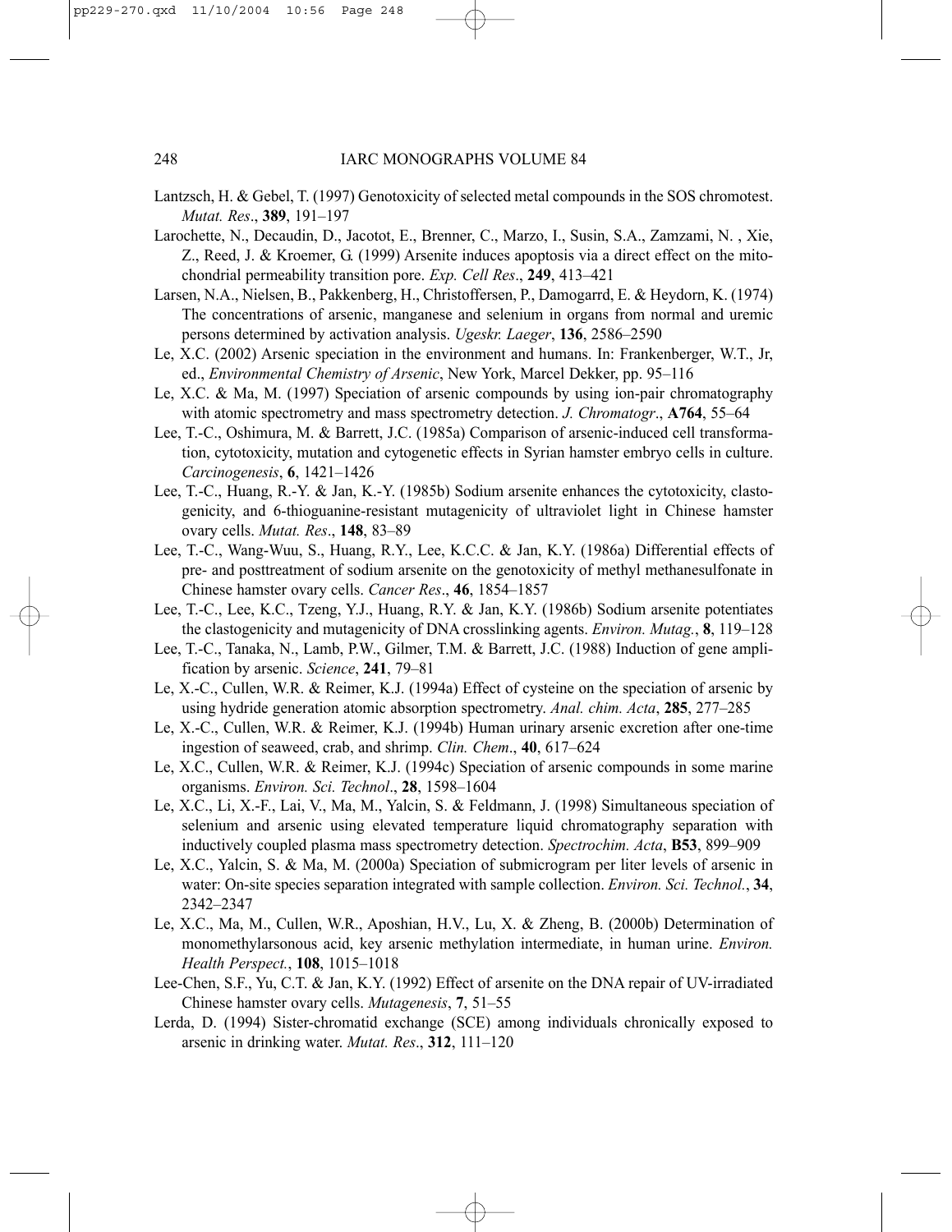- Lerda, D.E. & Prosperi, C.H. (1996) Water mutagenicity and toxicology in Rio Tercero (Cordoba, Argentina). *Water Res.*, **30**, 819–824
- Lewis, D.R., Southwick, J.W., Ouellet-Hellstrom, R., Rench, J. & Calderon, R.L. (1999) Drinking water arsenic in Utah: A cohort mortality study. *Environ. Health Perspect*., **107**, 359–365
- Li, J.-H. & Rossman, T.G. (1989) Inhibition of DNA ligase activity by arsenite: A possible mechanism of its comutagenesis. *Mol. Toxicol.*, **2**, 1–9
- Li, W., Wanibuchi, H., Salim, E.I., Yamamoto, S., Yoshida, K., Endo, G. & Fukushima, S. (1998) Promotion of NCI-Black-Reiter male rat bladder carcinogenesis by dimethylarsinic acid an organic arsenic compound. *Cancer Lett*., **134**, 29–36
- Liebscher, K. & Smith, H. (1968) Essential and nonessential trace elements. A method of determining whether an element is essential or nonessential in human tissue. *Arch. environ. Health*, **17**, 881–890
- Lin, T.-H., Huang, Y.-L. & Wang, M.-Y. (1998) Arsenic species in drinking water, hair, fingernails, and urine of patients with blackfoot disease. *J. Toxicol. environ. Health*, **A53**, 85–93
- Lin S., Shi, Q., Nix, F.B., Styblo, M., Beck, M.A., Herbin-Davis, K.M., Hall, L.L., Simeonsson, J.B. & Thomas, D.J. (2002) A novel *S*-adenosyl-L-methionine:arsenic(III) methyltransferase from rat liver cytosol. *J. biol. Chem*., **277**, 10795–10803
- Lindgren, A., Vahter, M. & Dencker, L. (1982) Autoradiographic studies on the distribution of arsenic in mice and hamster administered 74As-arsenite or -arsenate. *Acta pharmacol. toxicol*., **51**, 253–265
- Lindgren, A., Danielsson, B.R.G., Dencker, L. & Vahter, M. (1984) Embryotoxicity of arsenite and arsenate: Distribution in pregnant mice and monkeys and effects on embryonic cells *in vitro*. *Acta pharmacol. toxicol*., **54**, 311–320
- Liou, S.-H., Lung, J.-C., Chen, Y.-H., Yang, T., Hsieh, L.-L., Chen, C.-J. & Wu, T.-N. (1999) Increased chromosome-type chromosome aberration frequencies as biomarkers of cancer risk in a blackfoot endemic area. *Cancer Res*., **59**, 1481–1484
- Liu, J., Liu, Y., Goyer, R.A., Achanzar, W. & Waalkes, M.P. (2000) Metallothionein-I/II null mice are more sensitive than wild-type mice to the hepatotoxic and nephrotoxic effects of chronic oral or injected inorganic arsenicals. *Toxicol. Sci*., **55**, 460–467
- Liu, J., Kadiiska, M.B., Liu, Y., Lu, T., Qu, W. & Waalkes, M.P. (2001) Stress-related gene expression in mice treated with inorganic arsenicals. *Toxicol. Sci*., **61**, 314–320
- Liu, S.X., Athar, M., Lippai, I., Waldren, C. & Hei, T.K. (2001) Induction of oxyradicals by arsenic: Implication for mechanism of genotoxicity. *Proc. natl Acad. Sci. USA*, **98**, 1643–1648
- Lo, M.C. (1975) *Report on the Investigation of Arsenic Content of Well Water in the Province of Taiwan*, Nan-Tour, Taiwan Provincial Institute of Sanitary Department
- Londesborough, S., Mattusch, J. & Wennrich, R. (1999) Separation of organic and inorganic arsenic species by HPLC–ICP–MS. *Fresenius J. anal. Chem*., **363**, 577–581
- Lopez, S., Miyashita, Y. & Simons, S.S., Jr (1990) Structurally based, selective interaction of arsenite with steroid receptors. *J. biol. Chem.*, **265**, 16039–16042
- Lu, F.J., Shih, S.R., Liu, T.M. & Shown, S.H. (1990) The effect of fluorescent humic substances existing in the well water of blackfoot disease endemic areas in Taiwan on prothrombin time and activated partial thromboplastin time in vitro. *Thromb. Res.*, **57**, 747–753
- Luo, Z.D., Zhang, Y.M., Ma, L., Zhang, G.Y., He, X., Wilson, R., Byrd, D.M., Griffiths, J.G., Lai, S., He, L., Grumski, K. & Lamm, S.H. (1997) Chronic arsenicism and cancer in Inner Mongolia — Consequences of well-water arsenic levels greater than 50 µg/L. In: Abernathy, C.O., Calderon,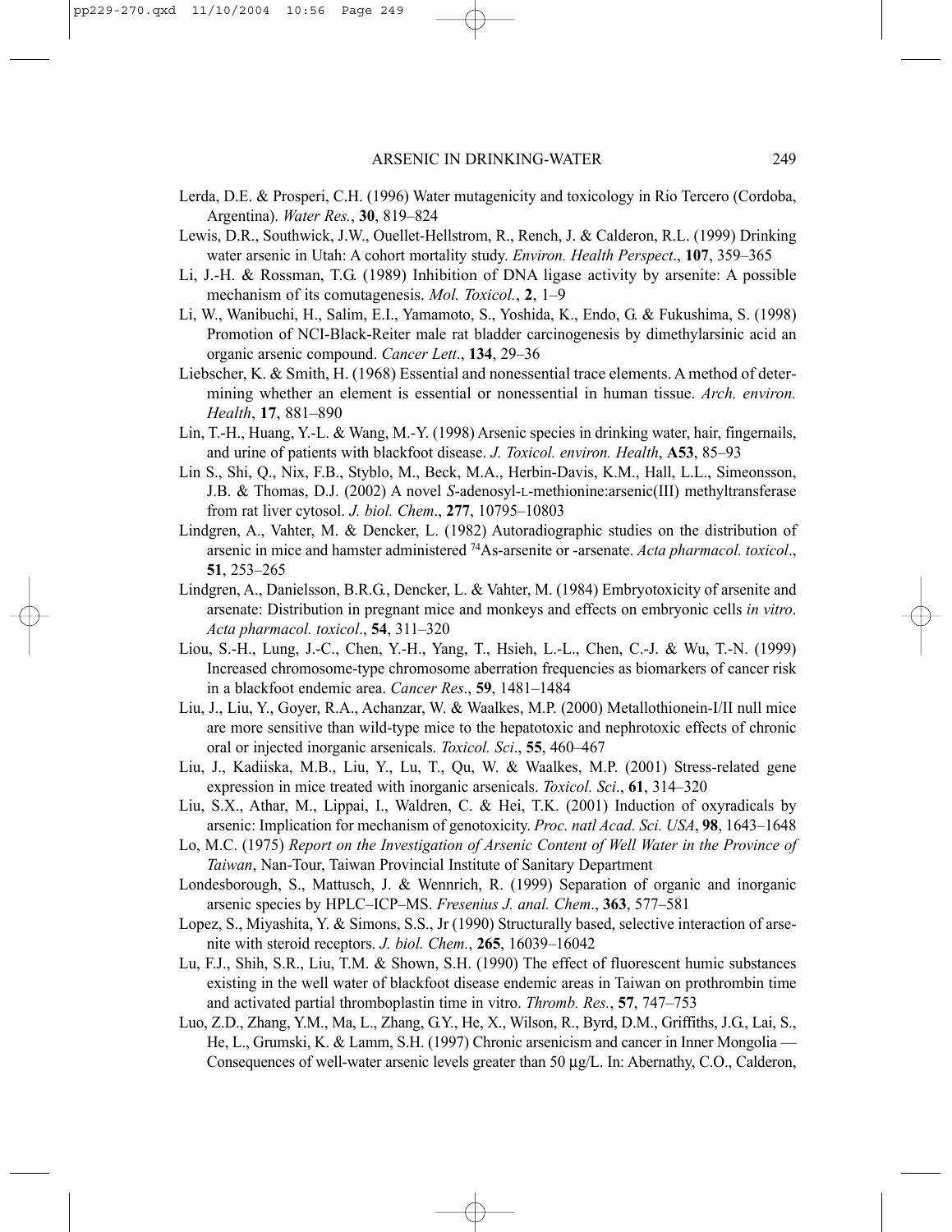R.L. & Chappell, W.R., eds, *Arsenic Exposure and Health Effects*, London, Chapman & Hall, pp. 55–68

- Lynn, S., Gurr, J.-R., Lai, H.-T. & Jan, K.-Y. (2000) NADH oxidase activation is involved in arsenite-induced oxidative DNA damage in human vascular smooth muscle cells. *Circ. Res*., **86**, 514–519
- Ma, L., Luo, Z., Zhang, Y., Zhang, G., Tai, S., Liang, S., Ren, S. & Zhang, M. (1996) [Current status of endemic arsenic poisoning in Inner Mongolia.] *Chinese J. public Health*, **15** (Suppl. 3), 15–39 (in Chinese)
- Ma, H.Z., Xia, Y.J., Wu, K.G., Sun, T.Z. & Mumford, J.L. (1999) Human exposure to arsenic and health effects in Bayingnormen, Inner Mongolia. In: Chappell, W.R., Abernathy, C.O. & Calderon, R.L., eds, *Arsenic Exposure and Health Effects*, Amsterdam, Elsevier Science, pp. 127–131
- Ma, L.Q., Komar, K.M., Tu, C., Zhang, W., Cai, Y. & Kennelley, E.D. (2001) A fern that hyperaccumulates arsenic. *Nature*, **409**, 579
- Mahieu, P., Buchet, J.P., Roels, H.A. & Lauwerys, R. (1981) The metabolism of arsenic in humans acutely intoxicated by As<sub>2</sub>O<sub>3</sub>. Its significance for the duration of BAL therapy. *Clin. Toxicol.*, **18**, 1067–1075
- Maitani, T., Saito, N., Abe, M., Uchiyama, S. & Saito, Y. (1987) Chemical form-dependent induction of hepatic zinc-thionein by arsenic administration and effect of co-administered selenium in mice. *Toxicol. Lett*., **39**, 63–70
- Maiti, S. & Chatterjee, A.K. (2001) Effects on levels of glutathione and some related enzymes in tissues after an acute arsenic exposure in rats and their relationship to dietary protein deficiency. *Arch. Toxicol*., **75**, 531–537
- Mäki-Paakkanen, J., Kurttio, P., Paldy, A. & Pekkanen, J. (1998) Association between the clastogenic effect in peripheral lymphocytes and human exposure to arsenic through drinking water. *Environ. mol. Mutag*., **32**, 301–313
- Mallick, S. & Rajagopal, N.R. (1995) The mischief of oxygen on groundwater. In: *Post Conference Report: Experts' Opinions, Recommendations and Future Planning for Groundwater Problem of West Bengal*, Calcutta, School of Environmental Studies, Jadavpur University, pp. 71–73
- Mandal, B.K. & Suzuki, K.T. (2002) Arsenic round the world: A review. *Talanta*, **58**, 201–235
- Mandal, B.K., Roy Chowdhury, T., Samanta, G., Basu, G.K., Chowdhury, P.P., Chanda, C.R., Lodh, D., Karan, N.K., Dhar, R.K., Tamili, D.K., Das, D., Saha, K.C. & Chakraborti, D. (1996) Arsenic in groundwater in seven districts of West Bengal, India — The biggest arsenic calamity in the world. *Current Sci*., **70**, 976–986
- Mandal, B.K., Roy Chowdhury, T., Samanta, G., Basu, G.K., Chowdhury, P.P., Chanda, C.R., Lodh, D., Karan, N.K., Dhar, R.K., Tamili, D.K., Das, D., Saha, K.C. & Chakraborti, D. (1997) Chronic arsenic toxicity in West Bengal (Letter). *Current Sci.*, **72**, 114–117
- Mandal, B.K., Chowdhury, T.R., Samanta, G., Mukherjee, D.P., Chanda, C.R., Saha, K.C. & Chakraborti, D. (1998) Impact of safe water for drinking and cooking on five arsenic-affected families for 2 years in West Bengal, India. *Sci. total Environ.*, **218**, 185–201
- Mandal, B.K., Biswas, B.K., Dhar, R.K., Roy Chowdhury, T., Samanta, G., Basu, G.K., Chanda, C.R., Saha, K.C., Chakraborti, D., Kabir, S. & Roy, S. (1999) Groundwater arsenic contamination and sufferings of people in West Bengal, India and Bangladesh. Status report up to March, 1998. In: Sarkar, B., eds, *Metals and Genetics*, New York, Kluwer Academic/Plenum Publishers, pp. 41–65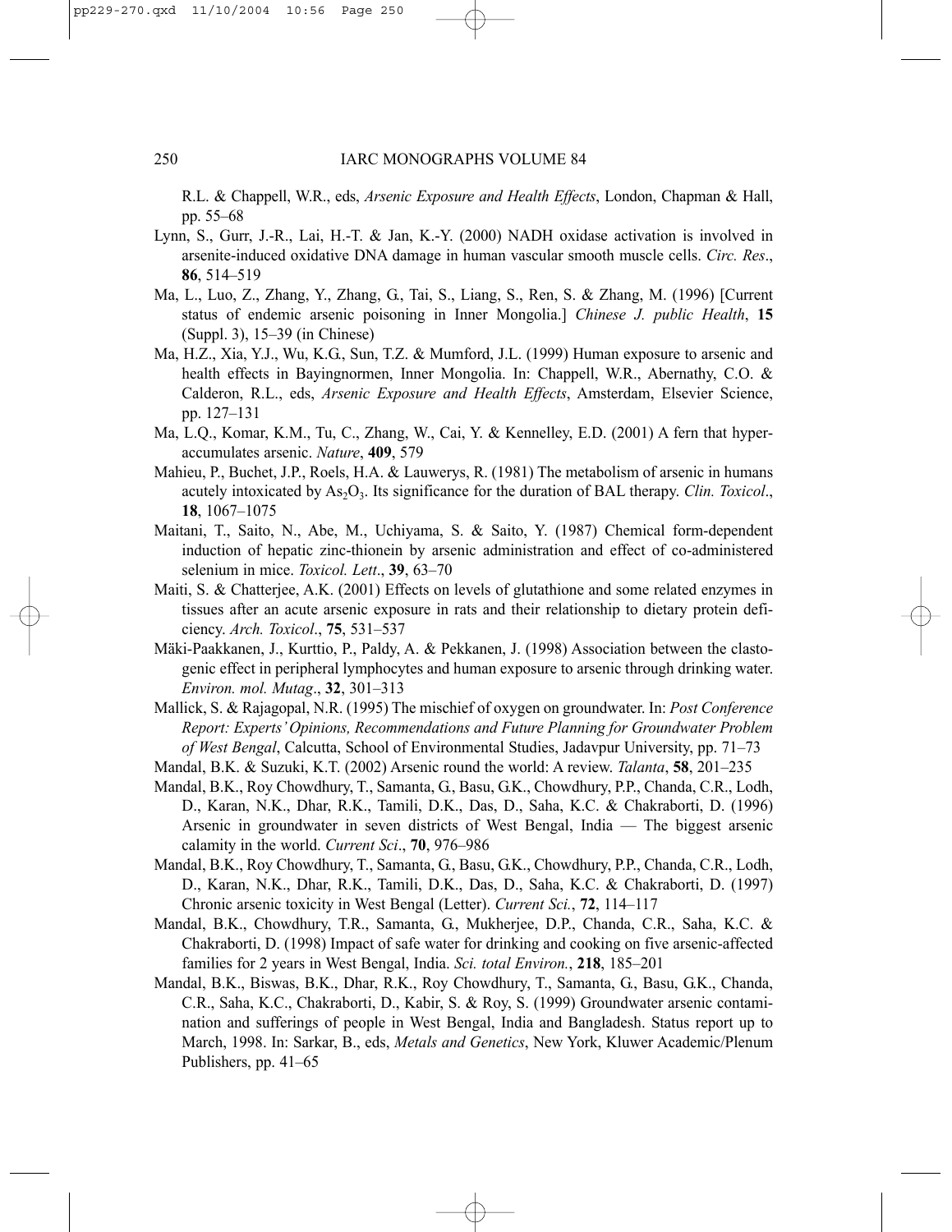- Mandal, B.K., Ogra, Y. & Suzuki, K.T. (2001) Identification of dimethylarsinous and monomethylarsonous acids in human urine of the arsenic-affected areas in West Bengal, India. *Chem. Res. Toxicol*., **14**, 371–378
- Mandal, B.K., Ogra, Y. & Suzuki, K.T. (2003) Speciation of arsenic in human nail and hair from arsenic-affected area by HPLC-inductively coupled argon plasma mass spectrometry. *Toxicol. appl. Pharmacol.*, **189**, 73–83
- Marafante, E., Bertolero, F., Edel, J., Pietra, R. & Sabbioni, E. (1982) Intracellular interaction and biotransformation of arsenite in rats and rabbits. *Sci. total Environ.*, **24**, 27–39
- Marafante, E., Vahter, M. & Envall, J. (1985) The role of the methylation in the detoxication of arsenate in the rabbit. *Chem.-biol. Interact*., **56**, 225–238
- Marafante, E., Vahter, M., Norin, H., Envall, J., Sandström, M., Christakopoulos, A. & Ryhage, R. (1987) Biotransformation of dimethylarsinic acid in mouse, hamster and man. *J. appl. Toxicol*., **7**, 111–117
- Mass, M.J. & Wang, L. (1997) Arsenic alters cytosine methylation patterns of the promoter of the tumor suppressor gene *p53* in human lung cells: A model for a mechanism of carcinogenesis. *Mutat. Res.*, **386**, 263–277
- Mass, M.J., Tennant, A., Roop, B.C., Cullen, W.R., Styblo, M., Thomas, D.J. & Kligerman, A.D. (2001) Methylated trivalent arsenic species are genotoxic. *Chem. Res. Toxicol*., **14**, 355–361
- Matisoff, G., Khourey, C.J., Hall, J.F., Varnes, A.W. & Strain, W.H. (1982) The nature and source of arsenic in Northeastern Ohio ground water. *Groundwater*, **20**, 446–456
- Matschullat, J. (2000) Arsenic in the geosphere A review. *Sci. total Environ.*, **249**, 297–312
- Matschullat, J., Borba, R.P., Deschamps, E., Figueireo, B.R., Gabrio, T. & Schwenk, M. (2000) Human and environmental contamination in the Iron Quadrangle, Brazil. *Appl. Geochem*., **15**, 193–202
- Matsui, M., Nishigori, C., Toyokuni, S., Takada, J., Akaboshi, M., Ishikawa, M., Imamura, S. & Miyachi, Y. (1999) The role of oxidative DNA damage in human arsenic carcinogenesis: Detection of 8-hydroxy-2′-deoxyguanosine in arsenic-related Bowen's disease. *J. invest. Dermatol*., **113**, 26–31
- McKenzie, E.J., Brown, K.L., Cady, S.L. & Campbell, K.A. (2001) Trace metal chemistry and silicification of microorganisms in geothermal sinter, Taupo Volcanic Zone, New Zealand. *Geothermics*, **30***,* 483–502
- McLaren, S.J. & Kim, N.D. (1995) Evidence for a seasonal fluctuation of arsenic in New Zealand's longest river and the effect of treatment on concentrations in drinking water. *Environ. Pollut.*, **90**, 67–73
- Mealey J., Brownell, G.L. & Sweet, W.H. (1959) Radioarsenic in plasma, urine, normal tissue, and intracranial neoplasms. *Arch. Neurol. Psychiatr*., **81,** 310–320
- Meíja, J., Carrizales, L., Rodriguez, V.M., Jiménez-Capdeville, M.E. & Díaz-Barriga, F. (1999) [A method for health risk assessment of mining sites.] *Salud publica Méx.*, **41** (Suppl. 2), S132–S140
- Meranger, J.C., Subramanian, K.S. & McCurdy, R.F. (1984) Arsenic in Nova Scotian groundwater. *Sci. total Environ*., **39**, 49–55
- Milton, A.H. & Rahman, M. (1999) Environmental pollution and skin involvement pattern of chronic arsenicosis in Bangladesh. *J. occup. Health*, **41**, 207–208
- Milton, A.H., Hasan, Z., Rahman, A. & Rahman, M. (2001) Chronic arsenic poisoning and respiratory effects in Bangladesh. *J. occup. Health*, **43**, 136–140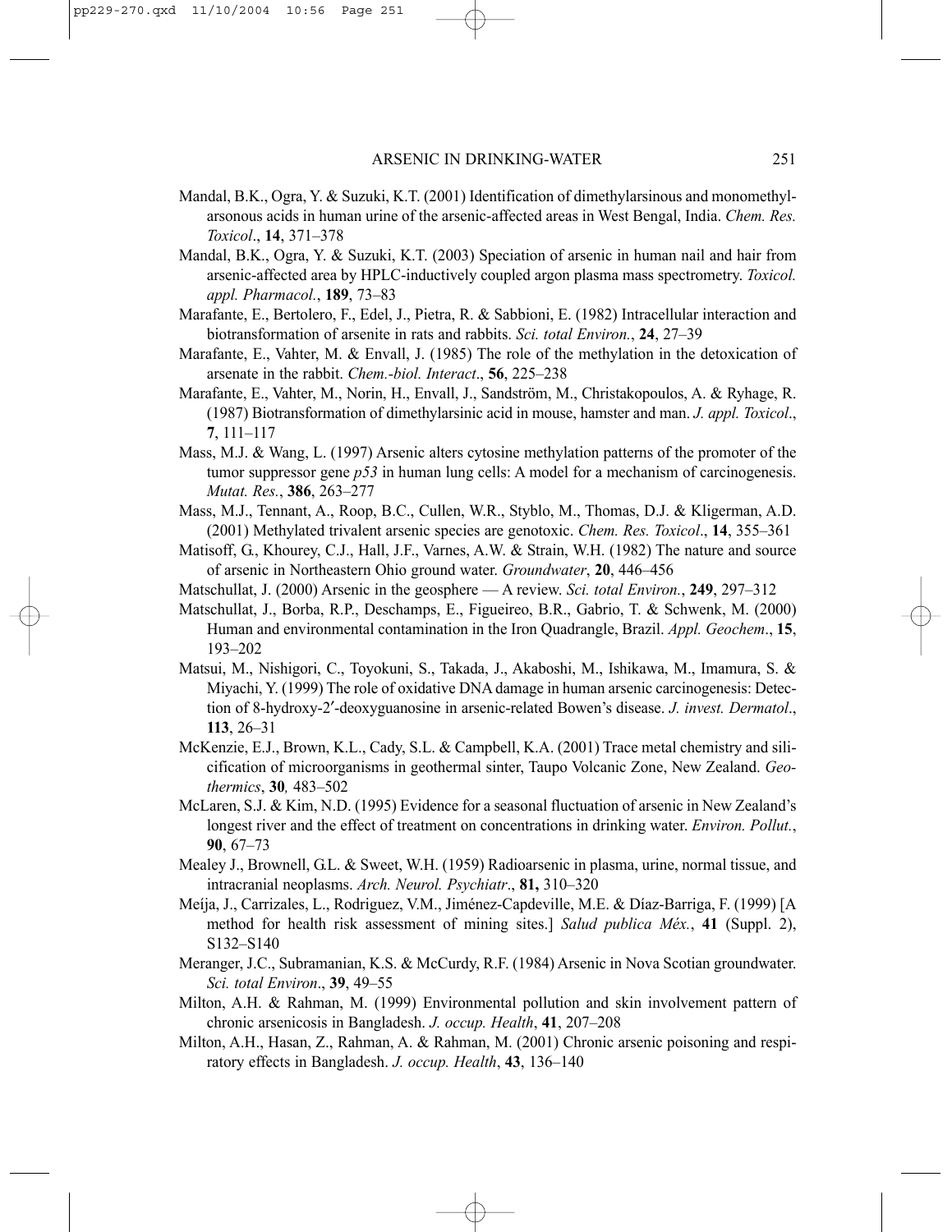- Ministerio de Salud de la República de Chile (1986) *Primera Jornada Sobre Arsenicismo Laboral y Ambiental II Region* (Departamento de Programas del Ambiente Informe Técnico), Santiago, Servicio de Salud Antofagasta
- Mirkes, P.E. & Cornel, L. (1992) A comparison of sodium arsenite-hyperthermia-induced stress responses and abnormal development in cultured postimplantation rat embryos. *Teratology*, **46**, 251–259
- Mirkes, P.E., Doggett, B. & Cornel, L. (1994) Induction of a heat shock response (HSP 72) in rat embryos exposed to selected chemical teratogens. *Teratology*, **49**, 135–142
- Moore, L.E., Warner, M.L., Smith, A.H., Kalman, D. & Smith, M.T. (1996) Use of the fluorescent micronucleus assay to detect the genotoxic effects of radiation and arsenic exposure in exfoliated human epithelial cells. *Environ. mol. Mutag*., **27**, 176–184
- Moore, L.E., Smith, A.H., Hopenhayn-Rich, C., Biggs, M.L., Kalman, D.A. & Smith, M.T. (1997a) Micronuclei in exfoliate bladder cells among individuals chronically exposed to arsenic in drinking water. *Cancer Epidemiol. Biomarkers Prev.*, **6**, 31–36
- Moore, L.E., Smith, A.H., Hopenhayn-Rich, C., Biggs, M.L., Kalman, D.A. & Smith, M.T. (1997b) Decrease in bladder cell micronucleus prevalence after intervention to lower the concentration of arsenic in drinking water. *Cancer Epidemiol. Biomarkers Prev.*, **6**, 1051–1056
- Moore, M.M., Harrington-Brock, K. & Doerr, C.L. (1997) Relative genotoxic potency of arsenic and its methylated metabolites. *Mutat. Res*., **386**, 279–290
- Morikawa, T., Wanibuchi, H., Morimura, K., Ogawa, M. & Fukushima, S. (2000) Promotion of skin carcinogenesis by dimethylarsinic acid in *keratin (K6)/ODC* transgenic mice. *Jpn. J. Cancer Res*., **91**, 579–581
- Morris, J.S., Schmid, M., Newman, S., Scheuer, P.J. & Sherlock, S. (1974) Arsenic and noncirrhotic portal hypertension. *Gastroenterology*, **66** , 86–94
- Morrissey, R.E. & Mottet, N.K. (1983) Arsenic-induced exencephaly in the mouse and associated lesions occurring during neurulation. *Teratology*, **28**, 399–411
- Morton, W., Starr, G., Pohl, D., Stoner, J., Wagner, S. & Weswig, P. (1976) Skin cancer and water arsenic in Lane County, Oregon. *Cancer*, **37**, 2523–2532
- Mukherjee, S.C., Rahman, M.M., Chowdhury, U.K., Sengupta, M.K., Lodh, D., Chanda, C.R., Saha, K.C. & Chakraborti, D. (2003) Neuropathy in arsenic toxicity from groundwater arsenic contamination in West Bengal, India. *J. environ. Sci. Health*, **A38**, 165–183
- Muller, W.U., Streffer, C. & Fisher-Lahdo, C. (1986) Toxicity of sodium arsenite in mouse embryos in vitro and its influence on radiation risk. *Arch. Toxicol.*, **59**, 172–175
- Nakadaira, H., Endoh, K., Katagiri, M. & Yamamoto, M. (2002) Elevated mortality from lung cancer associated with arsenic exposure for a limited duration. *J. occup. environ. Med*., **44**, 291–299
- Nakamuro, K. & Sayato, Y. (1981) Comparative studies of chromosomal aberration induced by trivalent and pentavalent arsenic. *Mutat. Res*., **88**, 73–80
- Nakano, M., Yamanaka, K., Hasegawa, A., Sawamura, R. & Okada, S. (1992) Preferential increase of heterochromatin in venular endothelium of lung in mice after administration of dimethylarsinic acid, a major metabolite of inorganic arsenics. *Carcinogenesis*, **13**, 391–393
- National Health and Medical Research Council and Agriculture and Resource Management Council of Australia and New Zealand (1996) *Australian Drinking Water Guidelines Summary*, Canberra
- National Research Council (1999) *Arsenic in Drinking Water*, Washington DC, National Academy Press, pp. 27–82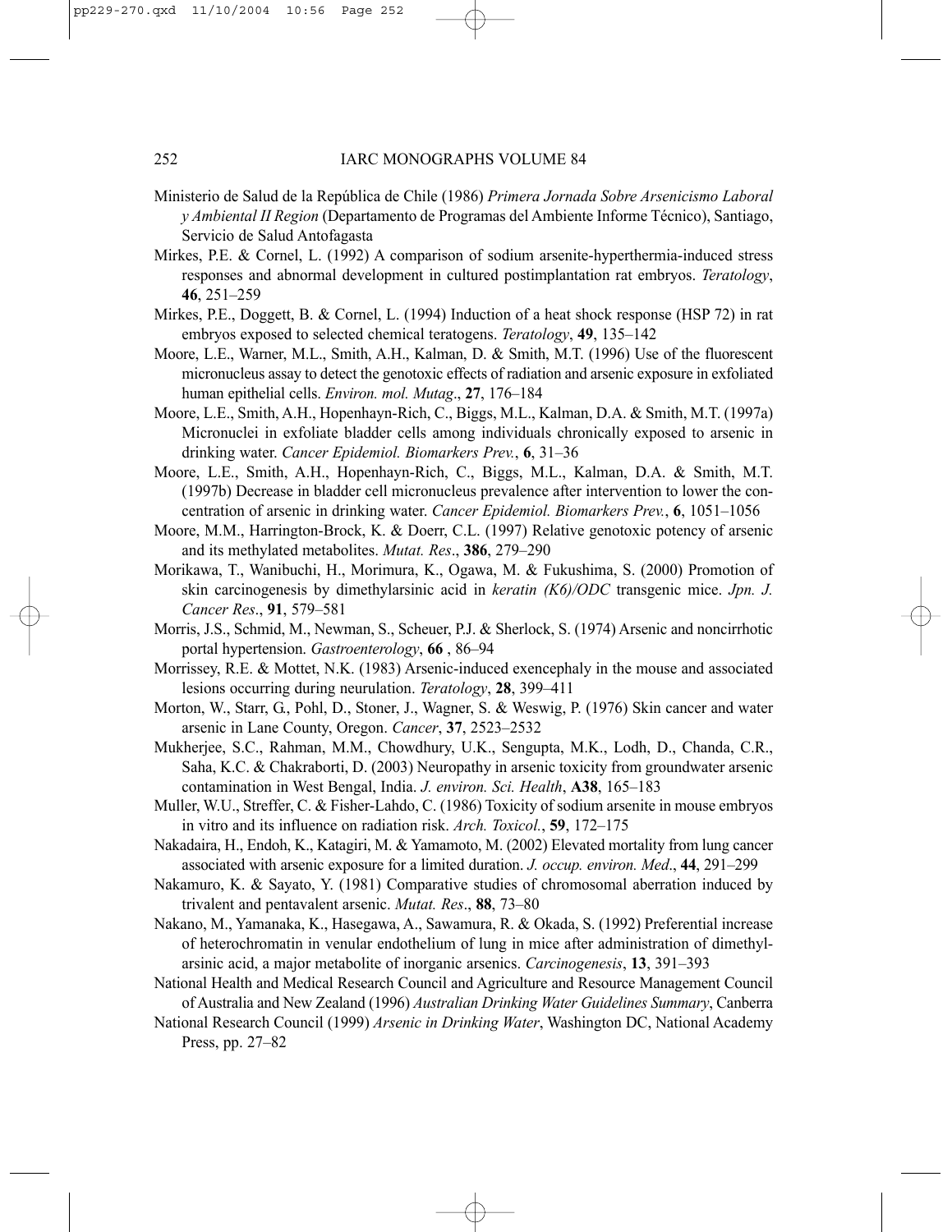- National Research Council (2001) *Arsenic in Drinking Water. 2001 Update*, Washington DC, National Academy of Sciences, National Academy Press
- Nemec, M.D., Holson, J.F., Farr, C.H. & Hood, R.D. (1998) Developmental toxicity assessment of arsenic acid in mice and rabbits. *Reprod. Toxicol.*, **12**, 647–658
- Nesnow, S., Roop, B.C., Lambert, G., Kadiiska, M., Mason, R.P., Cullen, W.R. & Mass, M.J. (2002) DNA damage induced by methylated trivalent arsenicals is mediated by reactive oxygen species. *Chem. Res. Toxicol.*, **15**, 1627–1634
- Neubauer, O. (1947) Arsenical cancer: A review. *Br. J. Cancer*, **i**, 192–251
- Neumann, E. & Schwank, R. (1960) Multiple malignant and benign epidermal and dermal tumours following arsenic. *Acta derm.-venereol.*, **40**, 400–409
- Nevens, F., Fevery, J., Van Steenbergen, W., Sciot, R., Desmet, V. & De Groote, J. (1990) Arsenic and non-cirrhotic portal hypertension. A report of eight cases. *J. Hepatol*., **11**, 80–85
- Ng, J.C., Johnson, D., Imray, P., Chiswell, B. & Moore, M.R. (1998) Speciation of arsenic metabolites in the urine of occupational workers and experimental rats using an optimised hydride cold- trapping method. *Analyst*, **123**, 929–933
- Ng, J.C., Seawright, A.A., Qi, L., Garnett, C.M., Chiswell, B. & Moore, M.R. (1999) Tumours in mice induced by exposure to sodium arsenate in drinking water. In: Chappell, W.R., Abernathy, C.O. & Calderon, R.L., eds, *Arsenic Exposure and Health Effects*, Amsterdam, Elsevier Science, pp. 217–223
- Ng, J.C., Qi, L., Wang, J.-P., Xiao, X., Shahin, M., Moore, M.R. & Prakash, A.S. (2001) Mutations in C57Bl/6J and metallothionein knock-out mice induced by chronic exposure to sodium arsenate in drinking-water. In: Chappell, W.R., Abernathy, C.O. & Calderon, R.L., eds, *Arsenic Exposure and Health Effects IV*, Amsterdam, Elsevier Science, pp. 231–242
- Nichols, T.A., Morris, J.S., Mason, M.M., Spate, V.L., Baskett, C.K., Cheng, T.P., Tharp, C.J., Scott, J.A., Horsman, T.L., Colbert, J.W., Rawson, A.E., Karagas, M.R. & Stannard, V. (1998) The study of human nails as an intake monitor for arsenic using neutron activation analysis. *J. radioanal. nucl. Chem*., **236**, 51–56
- Nickson, R., McArthur, J., Burgess, W., Ahmed, K.M., Ravenscroft, P. & Rahman, M. (1998) Arsenic poisoning of Bangladesh groundwater. *Nature*, **395**, 338
- Nickson, R.T., McArthur, J.M., Ravenscroft, P., Burgess, W.G. & Ahmed, K.M. (2000) Mechanism of arsenic release to groundwater, Bangladesh and West Bengal. *Appl. Geochem.*, **15**, 403–413
- Nimick, D.A., Moore, J.N., Dalby, C.E. & Savka, M.W. (1998) The fate of geothermal arsenic in the Madison and Missouri Rivers, Montana and Wyoming. *Water Resource Res*., **34**, 3051–3067
- Nishikawa, T., Wanibuchi, H., Ogawa, M., Kinoshita, A., Morimura, K., Hiroi, T., Funae, Y., Kishida, H., Nakae, D. & Fukushima, S. (2002) Promoting effects of monomethylarsonic acid, dimethylarsinic acid and trimethylarsine oxide on induction of rat liver preneoplastic glutathione *S*-transferase placental form positive foci: A possible reactive oxygen species mechanism. *Int. J. Cancer*, **100**, 136–139
- Noda, Y., Suzuki, T., Kohara, A., Hasegawa, A., Yotsuyanagi, T., Hayashi, M., Sofuni, T., Yamanaka, K. & Okada, S. (2002) In vivo genotoxicity evaluation of dimethylarsinic acid in Muta<sup>TM</sup> Mouse. *Mutat. Res*., **513**, 205–212
- Nordenson, I. & Beckman, L. (1982) Occupational and environmental risks in and around a smelter in northern Sweden. VII. Reanalysis and follow-up of chromosomal aberrations in workers exposed to arsenic. *Hereditas*, **96**, 175–181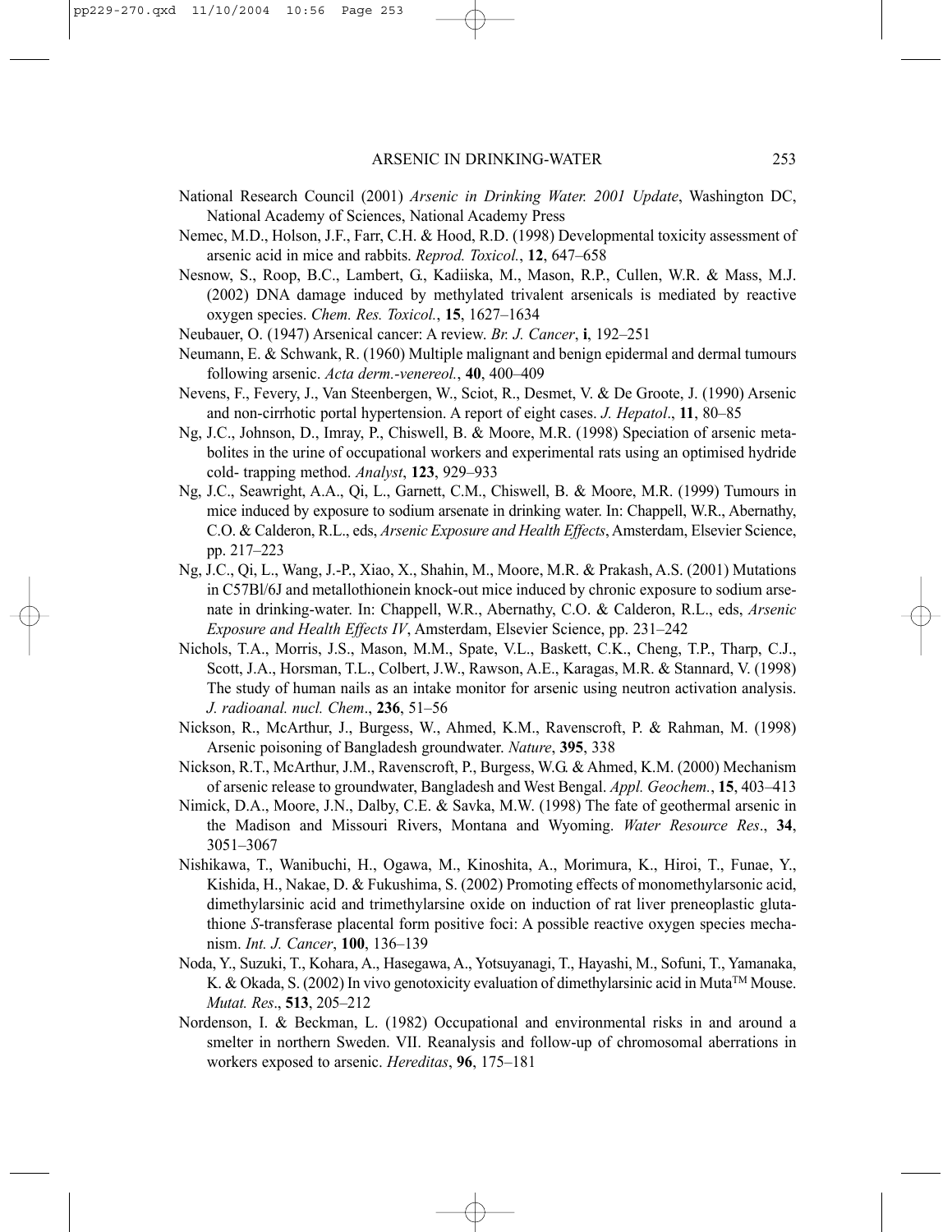- Nordenson, I., Sweins, A. & Beckman, L. (1981) Chromosome aberrations in cultured human lymphocytes exposed to trivalent and pentavalent arsenic. *Scand. J. Work Environ. Health*, **7**, 277–281
- Nordstrom, D.K. (2002) Worldwide occurences of arsenic in ground water. *Science*, **296**, 2143–2145
- O'Neil, M.J., ed. (2001) *The Merck Index*, 13th Ed., Whitehouse Station, NJ, Merck & Co., pp. 135–138
- Okoji, R.S., Yu, R.C., Maronpot, R.R. & Froines, J.R. (2002) Sodium arsenite administration via drinking water increases genome-wide and Ha-ras DNA hypomethylation in methyl-deficient C57BL/6J mice. *Carcinogenesis*, **23**, 777–785
- Ostrosky-Wegman, P., Gonsebatt, M.E., Montero, R., Vega, L., Barba, H., Espinosa, J., Palao, A., Cortinas, C., García-Vargas, G., Del Razo, L.M. & Cebrián, M. (1991) Lymphocyte proliferation kinetics and genotoxic findings in a pilot study on individuals chronically exposed to arsenic in Mexico. *Mutat. Res*., **250**, 477–482
- Oya-Ohta, Y., Kaise, T. & Ochi, T. (1996) Induction of chromosomal aberrations in cultured human fibroblasts by inorganic and organic arsenic compounds and the different roles of glutathione in such induction. *Mutat. Res*., **357**, 123–129
- Page, G.W. (1981) Comparison of groundwater and surface water for patterns and levels of contamination by toxic substances. *Environ. Sci. Technol*., **15**, 1475–1481
- Pan, T.C., Lin, T.H., Tseng, C.L., Yang, M.H. & Huang, C.W. (1993) Trace elements in hair of Blackfoot disease. *Biol. trace Elem. Res*., **39**, 117–128
- Pande, S.P., Deshpande, L.S. & Kaul, S.N. (2001) Laboratory and field assessment of arsenic testing field kits in Bangladesh and West Bengal, India. *Environ. Monit. Assess*., **68**, 1–18
- Pandey, P.K., Khare, R.N., Sharma, R., Sar, S.K., Pandey, M. & Binayake, P. (1999) Arsenicosis and deteriorating groundwater quality: Unfolding crisis in central-east Indian region. *Current Sci.*, **77**, 686–693
- Pandey, P.K., Yadav, S., Nair, S. & Bhui, A. (2002) Arsenic contamination of the environment. A new perspective from central-east India. *Environ. int.*, **28**, 235–245
- Pazirandeh, A., Brati, A.H. & Marageh, M.G. (1998) Determination of arsenic in hair using neutron activation. *Appl. Radiat. Isot*., **49**, 753–759
- Peña, L., Jamett, A., Santander, M., Gras, N. & Muñoz, L. (1992) [Concentration of trace elements in children in northern Chile.] *Rev. med. Chile*, **120**, 20–24 (in Spanish)
- Penedo, M. & Zigarán, A. (2002) *Hidroarsenicismo en la Provincia de Córdoba. Actualización del Mapa de Riesgo e Incidencia*, Córdoba, CEPROCOR y Ministerio de Salud y Seguridad Social de la Provincia de Córdoba
- Peng, B., Sharma, R., Mass, M.J. & Kligerman, A.D. (2002) Induction of genotoxic damage is not correlated with the ability to methylate arsenite in vitro in the leukocytes of four mammalian species. *Environ. mol. Mutag*., **39**, 323–332
- Pershagen, G. & Björklund, N.E. (1985) On the pulmonary tumorigenicity of arsenic trisulfide and calcium arsenate in hamsters. *Cancer Lett*., **27**, 99–104
- Pershagen, G., Nordberg, G. & Björklund, N.E. (1984) Carcinomas of the respiratory tract in hamsters given arsenic trioxide and/or benzo[*a*]pyrene by pulmonary route. *Environ. Res*., **34**, 227–241
- Peters, S.C., Blum, J.D., Klaue, B. & Karagas, M.R. (1999) Arsenic occurrence in New Hampshire drinking water. *Environ. Sci. Technol*., **33**, 1328–1333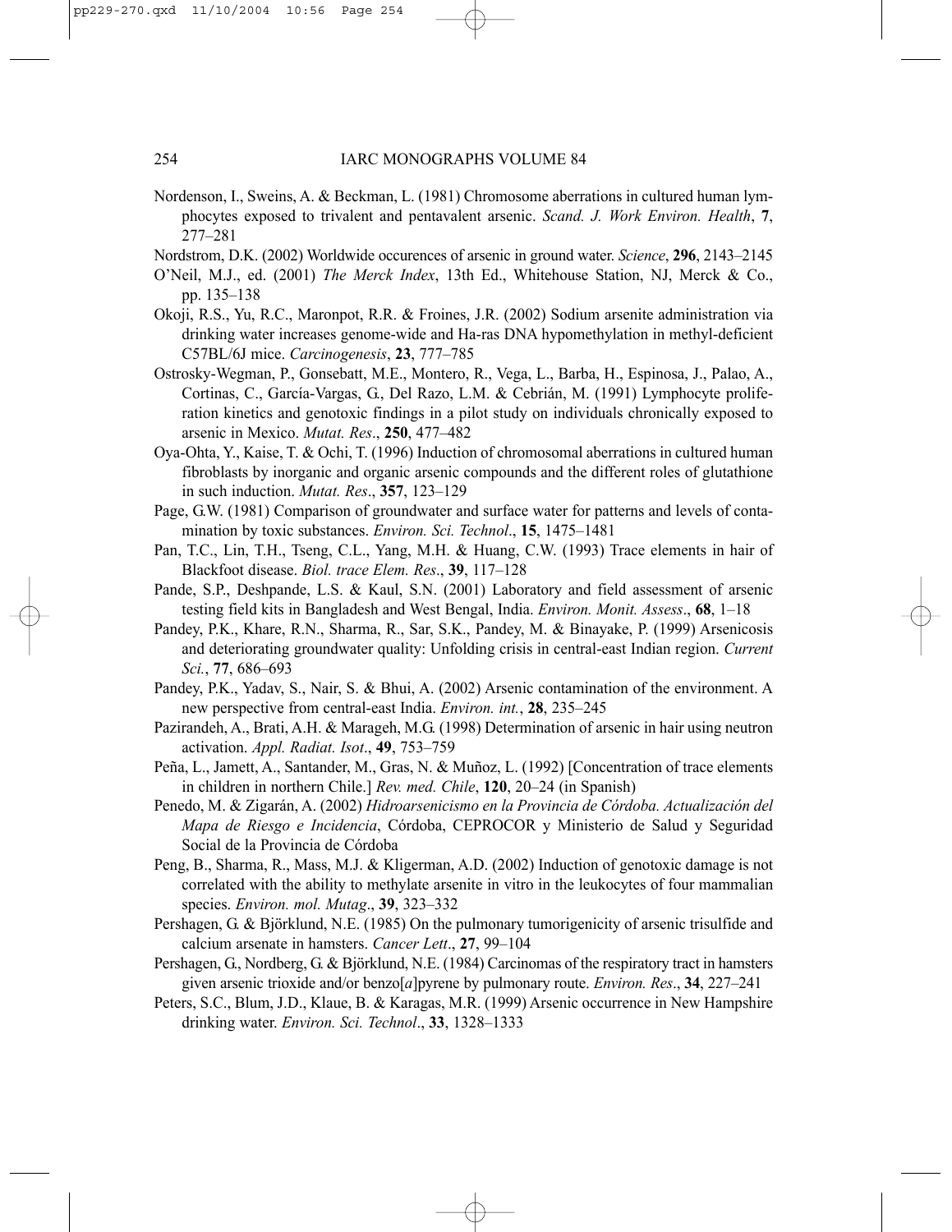- Petrick, J.S., Jagadish, B., Mash, E.A. & Aposhian, H.V. (2001) Monomethylarsonous acid  $(MMA^{III})$  and arsenite:  $LD_{50}$  in hamsters and in vitro inhibition of pyruvate dehydrogenase. *Chem. Res. Toxicol*., **14**, 651–656
- Pfeifer, H.-R. & Zobrist, J. (2002) Arsenic in drinking water Also a problem in Switzerland? *EAWAG News*, **53**, 15–17
- Pillai, A., Sunita, G. & Gupta, V.K. (2000) A new system for the spectrophotometric determination of arsenic in environmental and biological samples. *Anal. chim. Acta*, **408**, 111–115
- Pomroy, C., Charbonneau, S.M., McCullough, R.S. & Tam, G.K.H. (1980) Human retention studies with 74As. *Toxicol. appl. Pharmacol*., **53**, 550–556
- Pongratz, R. (1998) Arsenic speciation in environmental samples of contaminated soils. *Sci. total Environ.*, **224**, 133–141
- Quamruzzaman, Q., Roy, S., Rahman, M., Mia, S. & Arif, A.I. (1999) Rapid action programme: Emergency arsenic mitigation programme in two hundred villages in Bangladesh. In: Chappell, W., Abernathy, C.O. & Calderon, R.L., eds, *Arsenic Exposure and Health Effects*, Oxford, Elsevier Science, pp. 363–366
- Queirolo, F. Stegen, S., Mondaca, J., Cortés, R., Rojas, R., Contreras, C., Munoz, L., Schwuger, M.J. & Ostapczuk, P. (2000a) Total arsenic, lead, cadmium, copper, and zinc in some salt rivers in the northern Andes of Antofagasta, Chile. *Sci. total Environ.*, **255**, 85–95
- Queirolo, F., Stegen, S., Restovic, M., Paz, M., Ostapczuk, P., Schwuger, M.J. & Muñoz, L. (2000b) Total arsenic, lead and cadmium levels in vegetables cultivated at the Andean villages of northern Chile. *Sci. total Environ.*, **255**, 75–84
- Radabaugh, T.R. & Aposhian, H.V. (2000) Enzymatic reduction of arsenic compounds in mammalian systems: Reduction of arsenate to arsenite by human liver arsenate reductase. *Chem. Res. Toxicol*., **13**, 26–30
- Rahman, M. (2002) Arsenic and hypertension in Bangladesh. *Bull. World Health Org.*, **80**, 173
- Rahman, M. & Axelson, O. (2001) Arsenic ingestion and health effects in Bangladesh: Epidemiological observations. In: Chappell, W.R., Abernathy, C.O. & Calderon, R.L., eds, *Arsenic Exposure and Health Effects IV*, Amsterdam, Elsevier, pp. 193–199
- Rahman, M.S., Hall, L.L. & Hughes, M.F. (1994) *In vitro* percutaneous absorption of sodium arsenate in B6C3F1 mice. *Toxicol. in Vitro*, **8**, 441–448
- Rahman, M., Tondel, M., Ahmad, S.K. & Axelson, O. (1998) Diabetes mellitus associated with arsenic exposure in Bangladesh. *Am. J. Epidemiol*., **148**, 198–203
- Rahman, M., Tondel, M., Chowdhury, I.A. & Axelson, O. (1999a) Relations between exposure to arsenic, skin lesions, and glucosuria. *Occup. environ. Med.*, **56**, 277–281
- Rahman, M., Tondel, M., Ahmad, S.A., Chowdhury, I.A., Faruquee, M.H. & Axelson, O. (1999b) Hypertension and arsenic exposure in Bangladesh. *Hypertension*, **33**, 74–78
- Rahman, M.M., Chowdhury, U.K., Mukherjee, S.C., Mondal, B.K., Paul, K., Lodh, D., Biswas, B.K., Chanda, C.R., Basu, G.K., Saha, K.C., Roy, S., Das, R., Palit, S.K., Quamruzzaman, Q. & Chakraborti, D. (2001) Chronic arsenic toxicity in Bangladesh and West Bengal, India — A review and commentary. *Clin. Toxicol.*, **39**, 683–700
- Rahman, M.M., Mukherjee, D., Sengupta, M.K., Chowdhury, U.K., Lodh, D., Chanda, C.R., Roy, S., Selim, M., Quamruzzaman, Q., Milton, A.H., Shahidullah, S.M., Rahman, M.T. & Chakraborti, D. (2002) Effectiveness and reliability of arsenic field kits: Are the million dollar screening projects effective or not? *Environ. Sci. Technol.*, **36**, 5385–5394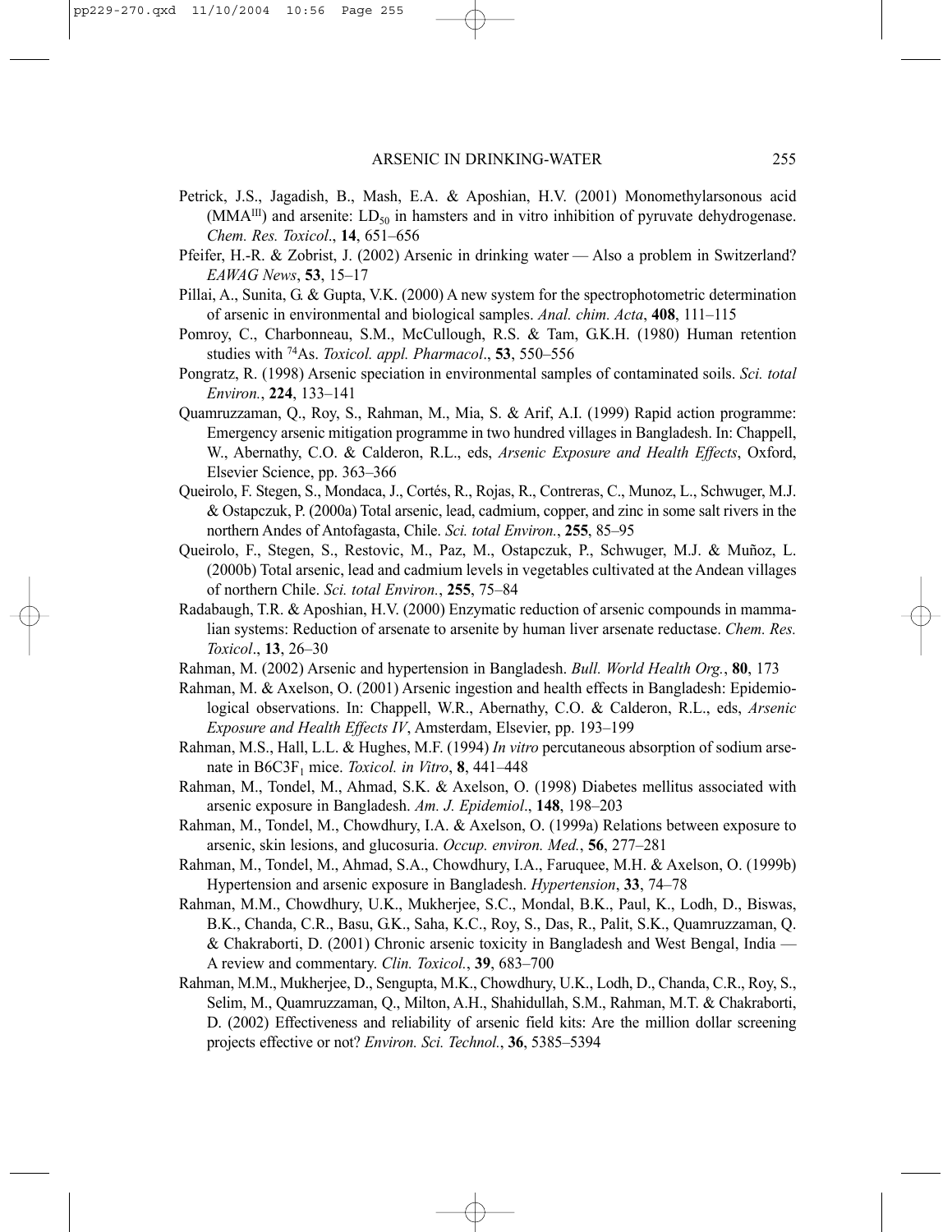- Rahman, M.M., Mandal, B.K., Roy Chowdhury, T., Sengupta, M.K., Chowdhury, U.K., Lodh, D., Chanda, C.R., Basu, G.K., Mukherjee, S.C., Saha, K.C. & Chakraborti, D. (2003) Arsenic groundwater contamination and sufferings of people in North 24-Parganas, one of the nine arsenic affected districts of West Bengal, India: The seven years study report. *J. environ. Sci. Health*, **A38**, 25–59
- Ramírez, P., Eastmond, D.A., Laclette, J.P. & Ostrosky-Wegman, P. (1997) Disruption of microtubule assembly and spindle formation as a mechanism for the induction of aneuploid cells by sodium arsenite and vanadium pentoxide. *Mutat. Res.*, **386**, 291–298
- Rasmussen, R.E. & Menzel, D.B. (1997) Variation in arsenic-induced sister chromatid exchange in human lymphocytes and lymphoblastoid cell lines. *Mutat. Res*., **386**, 299–306
- Rice, C.M., Ahcroft, W.A., Batten, D.J., Boyce, A.J., Caulfield, J.B.D., Fallick, A.E., Hole, M.J., Jones, E., Pearson, M.J., Rogers, G., Saxton, J.M., Stuart, F.M., Trewin, N.H. & Turner, G. (1995) A Devonian auriferous hot-spring, system, Rhynie, Scotland. *J. geol. Soc.*, **152**, 229–250
- Rivara, M.I., Cebrián, M., Corey, G., Hernández, M. & Romieu, I. (1997) Cancer risk in an arseniccontaminated area of Chile. *Toxicol. ind. Health*, **13**, 321–338
- Rogers, E.H., Chernoff, N. & Kavlock, R.J. (1981) The teratogenic potential of cacodylic acid in the rat and mouse. *Drug chem. Toxicol.*, **4**, 49–61
- Romo-Kröger, C.M. & Llona, F. (1993) A case of atmospheric contamination at the slopes of the Los Andes mountain range. *Atmos. Environ*., **27A**, 401–404
- Romo-Kröger, C.M., Morales, J.R., Dinator, M.I. & Llona, F. (1994) Heavy metals in the atmosphere coming from a copper smelter in Chile. *Atmos. Environ*., **28**, 705–711
- Rosenberg, H.G. (1974) Systemic arterial disease and chronic arsenicism in infants. *Arch. Pathol*., **97**, 360–365
- Rossman, T.G., Stone, D., Molina, M. & Troll, W. (1980) Absence of arsenite mutagenicity in E. coli and Chinese hamster cells. *Environ. Mutag*., **2**, 371–379
- Rossman, T.G., Uddin, A.N., Burns, F.J. & Bosland, M.C. (2001) Arsenite is a cocarcinogen with solar ultraviolet radiation for mouse skin: An animal model for arsenic carcinogenesis. *Toxicol. appl. Pharmacol.*, **176**, 64–71
- Roth, F. (1957) After-effects of chronic arsenism in Moselle wine-makers. *Dtsch. med. Wochenschr*., **82**, 211–217
- Roussel, R.R. & Barchowsky, A. (2000) Arsenic inhibits NF-κB-mediated gene transcription by blocking IκB kinase activity and IκBα phosphorylation and degradation. *Arch. Biochem. Biophys.*, **377**, 204–212
- RoyChoudhury, A., Das, T., Sharma, A. & Talukder, G. (1996) Dietary garlic extract in modifying clastogenic effects of inorganic arsenic in mice: Two-generation studies. *Mutat. Res*., **359**, 165–170
- Roychowdhury, T., Uchino, T., Tokunaga, H. & Ando, M. (2002) Survey of arsenic in food composites from an arsenic-affected area of West Bengal, India. *Food chem. Toxicol.*, **40**, 1611–1621
- Roychowdhury, T., Tokunaga, H. & Ando, M. (2003) Survey of arsenic and other heavy metals in food composites and drinking water and estimation of dietary intake by the villagers from an arsenic-affected area of West Bengal, India. *Sci. total Environ.*, **308**, 15–35
- Rudnay, P. & Börzsönyi, M. (1981) [The tumorigenic effect of treatment with arsenic trioxide.] *Magyar Onkol*., **25**, 73–77 (in Hungarian)
- Rutishauser, U., Acheson, A., Hall, A.K., Mann, D.M. & Sunshine, J. (1988) The neural cell adhesion molecule (NCAM) as a regulator of cell–cell interactions. *Science*, **240**, 53–57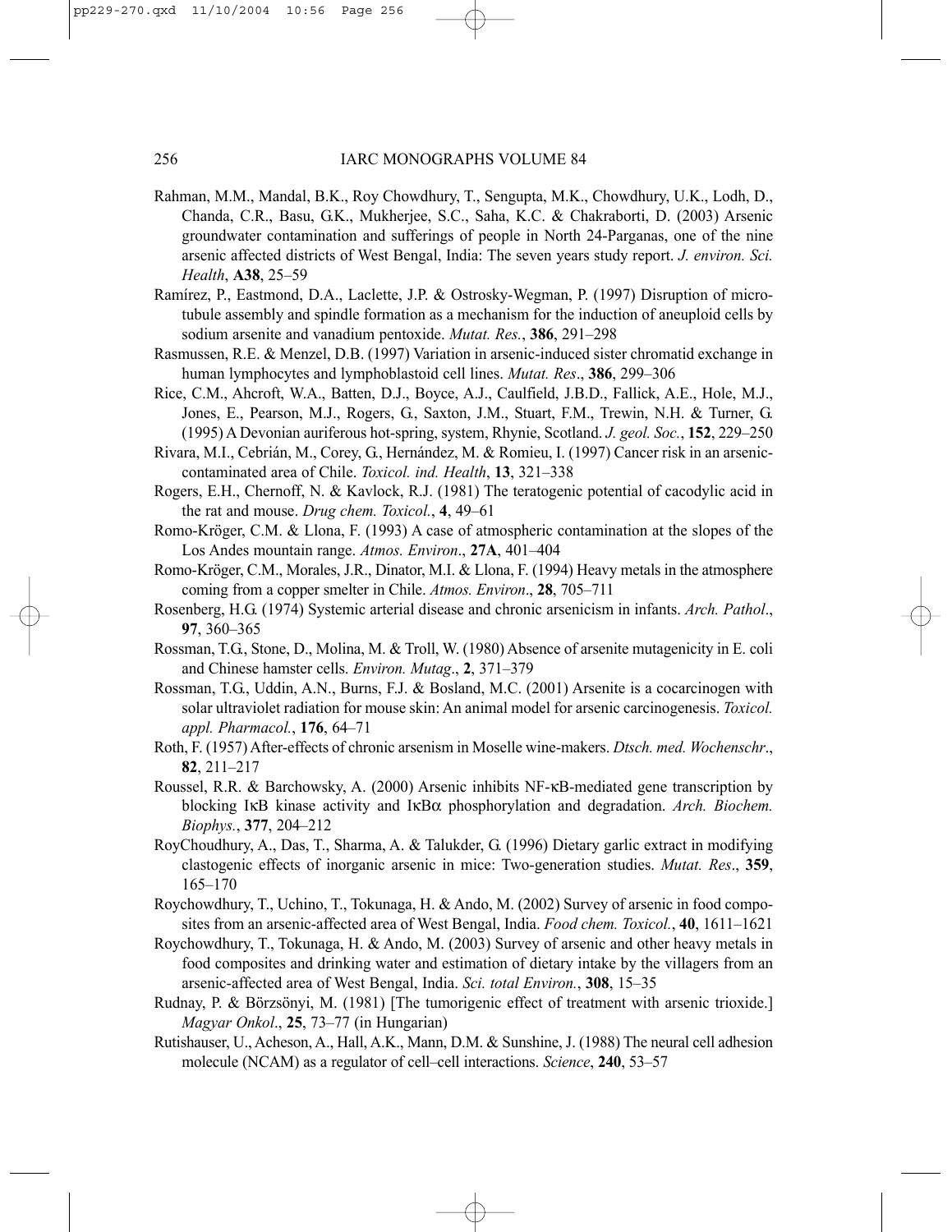- Ryabukhin, Y.S. (1978) *Activation Analysis of Hair as an Indicator of Contamination of Man by Environmental Trace Element Pollutants* (IAEA Report 50), Vienna, International Atomic Energy Agency
- Saad, A. & Hassanien, M.A. (2001) Assessment of arsenic level in the hair of the nonoccupational Egyptian population: Pilot study. *Environ. int*., **27**, 471–478
- Sabbioni, E., Fischbach, M., Pozzi, G., Pietra, R., Gallorini, M. & Piette, J.L. (1991) Cellular retention, toxicity and carcinogenic potential of seafood arsenic. I. Lack of cytotoxicity and transforming activity of arsenobetaine in the BALB/3T3 cell line. *Carcinogenesis*, **12**, 1287–1291
- Saha, K.C. (1984) Melanokeratosis from arsenic contaminated tubewell water. *Indian J. Dermatol*., **29**, 37–46
- Saha, K.C. (1995) Chronic arsenical dermatoses from tube-well water in West Bengal during 1983–87. *Indian J. Dermatol.*, **40**, 1–12
- Saha, K.C. (2001) Cutaneous malignancy in arsenicosis. *Br. J. Dermatol*., **145**, 185
- Saha, K.C. & Chakraborti, D. (2001) Seventeen years experience of arsenicosis in West Bengal, India. In: Chappell, W.R., Abernathy, C.O. & Calderon, R.L., eds, *Arsenic Exposure and Health Effects IV*, New York, Elsevier, pp. 387–395
- Saha, K.C. & Poddar, D. (1986) Further studies on chronic arsenical dermatosis. *Indian J. Dermatol*., **31**, 29–33
- Saleha Banu, B., Danadevi, K., Jamil, K., Ahuja, Y.R., Visweswara, R.K. & Ishaq, M. (2001) In vivo genotoxic effect of arsenic trioxide in mice using comet assay. *Toxicology*, **162**, 171–177
- Salim, E.I., Wanibuchi, H., Morimura, K., Wei, M., Mitsuhashi, M., Yoshida, K., Endo, G. & Fukushima, S. (2003) Carcinogenicity of dimethylarsinic acid in p53<sup>+/-</sup> heterozygous knockout and wild type C57BL/6J mice. *Carcinogenesis*, **24**, 335–342
- Sampayo-Reyes, A., Zakharyan, R.A., Healy, S.M. & Aposhian, H.V. (2000) Monomethylarsonic acid reductase and monomethylarsonous acid in hamster tissue. *Chem. Res. Toxicol*., **13**, 1181–1186
- Sancha, A.M. (1997) *Determinación de Línea Base de Arsénico ambiental* (Proyecto FONDEF 2 24), Santiago, Facultad de Ciencias Físicas y Matemáticas de la Universidad de Chile
- Sandoval, H. & Venturino, H. (1987) [Environmental contamination with arsenic in Chile.] *Cuad. méd. Soc*., **28**, 30–37 (in Spanish)
- Santolaya, B.R., Slazar, L., Santolaya, C.R., Sandoval, M. & Alfaro, R. (1995) *Arsénico Impacto Sobre el Hombre y su Entorno. II Region de Chile (Antofagasta)* (Programa Ambiente 02 (1992–1993)), Chuquicamata, Centro de Investigaciones Ecobiológicas y Médicas de Altura, División Chuqicamata Codelco Chile
- Santra, A., Das Gupta, J., De, B.K., Roy, B. & Guha Mazumder, D.N. (1999) Hepatic manifestations in chronic arsenic toxicity. *Indian J. Gastroenterol*., **18**, 152–155
- Santra, A., Maiti, A., Das, S., Lahiri, S., Charkaborty, S.K. & Guha Mazumder, D.N. (2000) Hepatic damage caused by chronic arsenic toxicity in experimental animals. *Clin. Toxicol*., **38**, 395–405
- Sarin, S.K., Sharma, G., Banerjee, S., Kathayat, R. & Malhotra, V. (1999) Hepatic fibrogenesis using chronic arsenic ingestion: Studies in a murine model. *Indian J. exp. Biol*., **37**, 147–151
- de Sastre, M.S.R., Varillas, A. & Kirschbaum, P. (1992) Arsenic content in water in the northwest area of Argentina. In: *International Seminar Proceedings (91–99) on Arsenic in the Environment and its Incidence on Health*, Santiago, Universidad de Chile, pp. 123–130
- Sato, M. & Bremner, I. (1993) Oxygen free radicals and metallothionein. *Free Radic. Biol. Med*., **14**, 325–337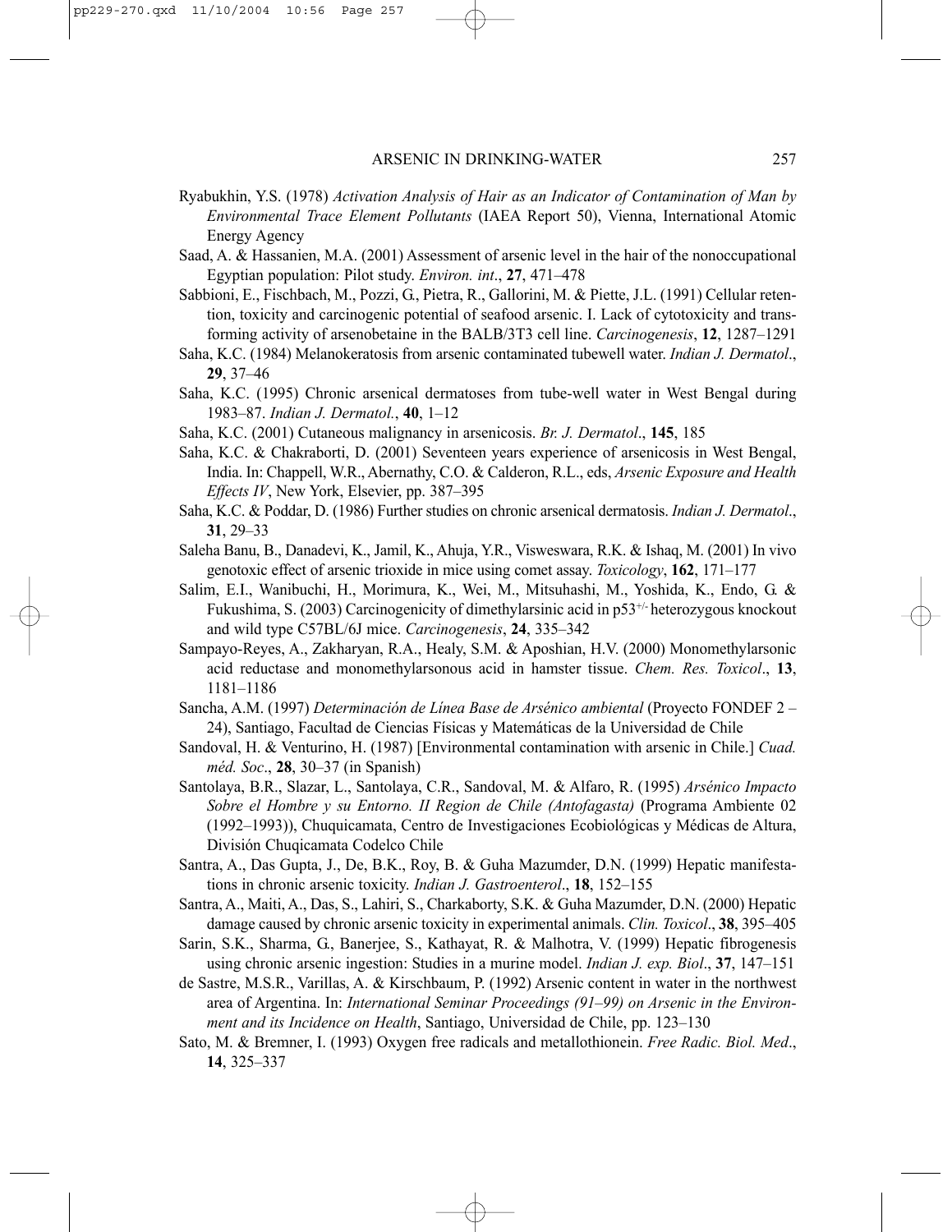- Schaumlöffel, N. & Gebel, T. (1998) Heterogeneity of the DNA damage provoked by antimony and arsenic. *Mutagenesis*, **13**, 281–286
- Schiller, C.M., Fowler, B.A. & Woods, J.S. (1977) Effects of arsenic on pyruvate dehydrogenase activation. *Environ. Health Perspect*., **19**, 205–207
- Scott, N., Hatlelid, K.M., MacKenzie, N.E. & Carter, D.E. (1993) Reactions of arsenic(III) and arsenic(V) species with glutathione. *Chem. Res. Toxicol*., **6**, 102–106
- Sekhar, K.C., Chary, N.S., Kamala, C.T., Rao, V.R., Balaram, V. & Anjaneyulu, Y. (2003) Risk assessment and pathway study of arsenic in industrially contaminated sites of Hyderabad: A case study. *Environ. int.*, **29**, 601–611
- Shibata, Y. & Morita, M. (1989) Speciation of arsenic by reversed-phase high performance liquid chromatography–inductively coupled plasma mass spectrometry. *Anal. Sci*., **5**, 107–109
- Shibutani, S., Takeshita, M. & Grollman, A.P. (1991) Insertion of specific bases during DNA synthesis past the oxidation-damaged base 8-oxodG. *Nature*, **349**, 431–434
- Shiobara, Y., Ogra, Y. & Suzuki, K.T. (2001) Animal species differences in the uptake of dimethylarsinous acid (DMAIII) by rat blood cells. *Chem. Res. Toxicol*., **14**, 1446–1452
- Shirachi, D.Y., Johansen, M.G., McGowan, J.P. & Tu, S.-H. (1983) Tumorigenic effect of sodium arsenite in rat kidney. *Proc. West. pharmacol. Soc*., **26**, 413–415
- Shotyk, W., Cheburkin, A.K., Appleby, P.G., Fankhauser, A. & Kramers, J.D. (1996) Two thousand years of atmospheric arsenic, antimony, and lead deposition recorded in an ombrotrophic peat bog profile, Jura Mountains, Switzerland. *Earth planet. Sci. Lett.*, **145**, E1–E7
- Shraim, A., Chiswell, B. & Olszowy, H. (1999) Speciation of arsenic by hydride generation–atomic absorption spectrometry (HG–AAS) in hydrochloric reaction medium. *Talanta*, **50**, 1109–1127
- Shraim, A., Chiswell, B. & Olszowy, H. (2000) Use of perchloric acid as a reaction medium for speciation of arsenic by hydride generation–atomic absorption spectrometry. *Analyst*, **125**, 949–953
- Shraim, A., Hirano, S. & Yamauchi, H. (2001) Extraction and speciation of arsenic in hair using HPLC-ICPMS. *Anal. Sci.*, **17** (Suppl.), i1729–i1732
- Shrestha, R.R., Maskey, A. & Khadka, P.K. (2002) Groundwater arsenic contamination in Nepal: A new challenge for water supply sector. In: *Fifth International Conference on Arsenic Exposure and Health — Speakers' Abstracts*, Denver, CO, University of Colorado
- Silva, R.A., Muñoz, S.E., Perez, C.A. & Eynard, A.R. (2000) Effects of dietary fat on benz-a-pyreneinduced forestomach tumorigenesis in mice chronically exposed to arsenic. *Exp. Toxicol. Pathol.*, **52**, 11–16
- Simeonova, P.P. & Luster, M.I. (2000) Mechanisms of arsenic carcinogenicity: Genetic or epigenetic mechanisms? *J. environ. Pathol. Toxicol. Oncol.*, **19**, 281–286
- Simeonova, P.P., Wang, S., Toriuma, W., Kommineni, V., Matheson, J., Unimye, N., Kayama, F., Harki, D., Vallyathan, V. & Luster, M.I. (2000) Arsenic mediates cell proliferation and gene expression in the bladder epithelium: Association with activating protein-1 transactivation. *Cancer Res.*, **60**, 3445–3453
- Siripitayakunkit, U., Visudhiphan, P., Pradipasen, M. & Vorapongsathron, T. (1999) Association between chronic arsenic exposure and children's intelligence in Thailand. In: Chappell, W.R., Abernathy, C.O. & Calderon, R.L., eds, *Arsenic Exposure and Health Effects*, Amsterdam, Elsevier Science, pp. 141–149
- SM 3113 (1999) *Standard Methods for the Examination of Water and Wastewater. Metals by Electrothermal Atomic Absorption Spectrometry*, American Water Works Association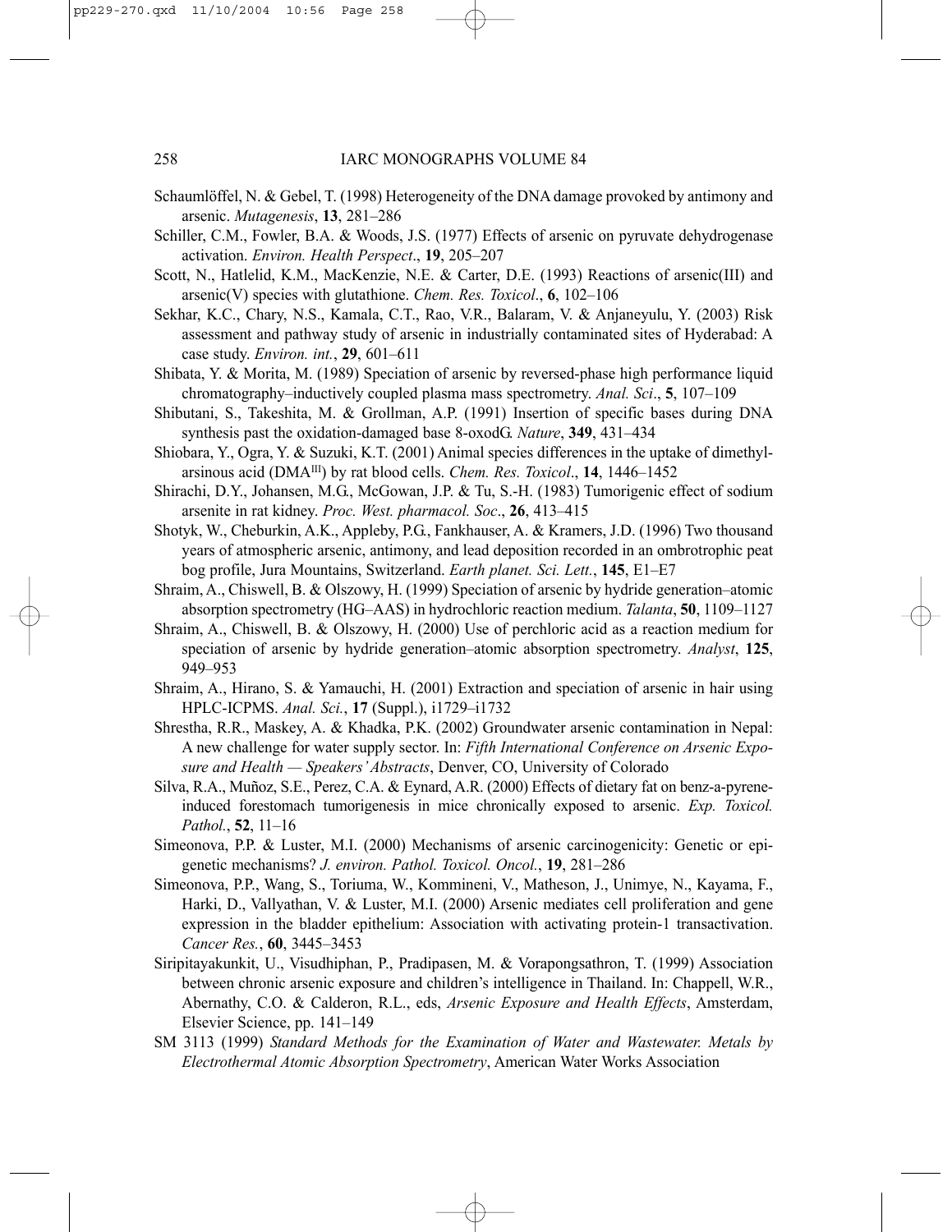- SM 3114 (1999) *Standard Methods for the Examination of Water and Wastewater. Arsenic and Selenium Hydride by Hydride Generation/Atomic Absorption Spectrometry*, American Water Works Association
- SM 3120 (1999) *Standard Methods for the Examination of Water and Wastewater. Metals by Plasma Emission Spectrometry*, American Water Works Association
- Smedley, P.L. (1996) Arsenic in rural groundwater in Ghana. *J. Afr. Earth Sci*., **22**, 459–470
- Smedley, P.L. & Kinniburgh, D.G. (2002) A review of the source, behaviour and distribution of arsenic in natural waters. *Appl. Geochem.*, **17**, 517–568
- Smedley, P.L., Nicolli, H.B., Macdonald, D.M.J., Barros, A.J. & Tullio, J.O. (2002) Hydrochemistry of arsenic and other inorganic constituents in groundwaters from La Pampa, Argentina. *Appl. Geochem.*, **17**, 259–284
- Smith, A.H., Hopenhayn-Rich, C., Bates, M.N., Goeden, H.M., Hertz-Picciotto, I., Duggan, H.M., Wood, R., Kosnett, M.J. & Smith, M.T. (1992) Cancer risks from arsenic in drinking water. *Environ. Health Perspect*., **97**, 259–267
- Smith, A.H., Goycolea, M., Haque, R. & Biggs, M.L. (1998) Marked increase in bladder and lung cancer mortality in a region of northern Chile due to arsenic in drinking water. *Am. J. Epidemiol*., **147**, 660–669
- Smith, A.H., Lingas, E.O. & Rahman, M. (2000a) Contamination of drinking water by arsenic in Bangladesh: A public health emergency. *Bull. World Health Org.*, **78**, 1093–1103
- Smith, A.H., Arroyo, A.P., Guha Mazumder, D.N., Kosnett, M.J., Hernandez, A.L., Beeris, M., Smith, M.M. & Moore, L.E. (2000b) Arsenic-induced skin lesions among the Atacameño people in northern Chile despite good nutrition and centuries of exposure. *Environ. Health Perspect.*, **108**, 617–620
- Smith, A.H., Lopipero, P.A., Bates, M.N. & Steinmaus, C.M. (2002) Arsenic epidemiology and drinking water standards. *Science*, **296**, 2145–2146
- Sommers, S.G. & McManus, R.G. (1953) Multiple arsenical cancers of skin and internal organs. *Cancer*, **6**, 347–359
- Southwick, J.W., Western, A.E. & Beck, M.M. (1983) An epidemiological study of arsenic in drinking water in Millard County, Utah. In: Lederer, W. & Fensterheim, R., eds, *Arsenic: Industrial, Biomedical, Environmental Perspectives*, New York, Van Nostrand Reinhold, pp. 210–225
- Sriwana, T., van Bergen, M.J., Sumarti, S., de Hoog, J.C.M., van Os, B.J.H., Wahyuningsih, R. & Dam, M.A.C. (1998) Volcanogenic pollution by acid water discharges along Ciwidey River, West Java (Indonesia). *J. geochem. Explor*., **62**, 161–182
- Steering Committee Arsenic Investigation Project (1991) *National Drinking Water Mission Submission Project on Arsenic Pollution in Groundwater in West Bengal* (Final Report), Kalkota, Public Health and Environment Department, Government of West Bengal
- Sternowsky, H.-J., Moser, B. & Szadkowsky, D. (2002) Arsenic in breast milk during the first 3 months of lactation. *Int. J. Hyg. environ. Health*, **205**, 405–409
- Stocker, J., Balluch, D., Gsell, M., Harms, H., Feliciano, J., Daunert, S., Malik, K.A. & van der Meer, J.R. (2003) Development of a set of simple bacterial biosensors for quantitative and rapid measurements of arsenite and arsenate in potable water. *Environ. Sci. Technol.*, **37**, 4743–4750
- Stoica, A., Pentecost, E. & Martin, M.B. (2000) Effects of arsenite on estrogen receptor-α expression and activity in MCF-7 breast cancer cells. *Endocrinology*, **141**, 3595–3602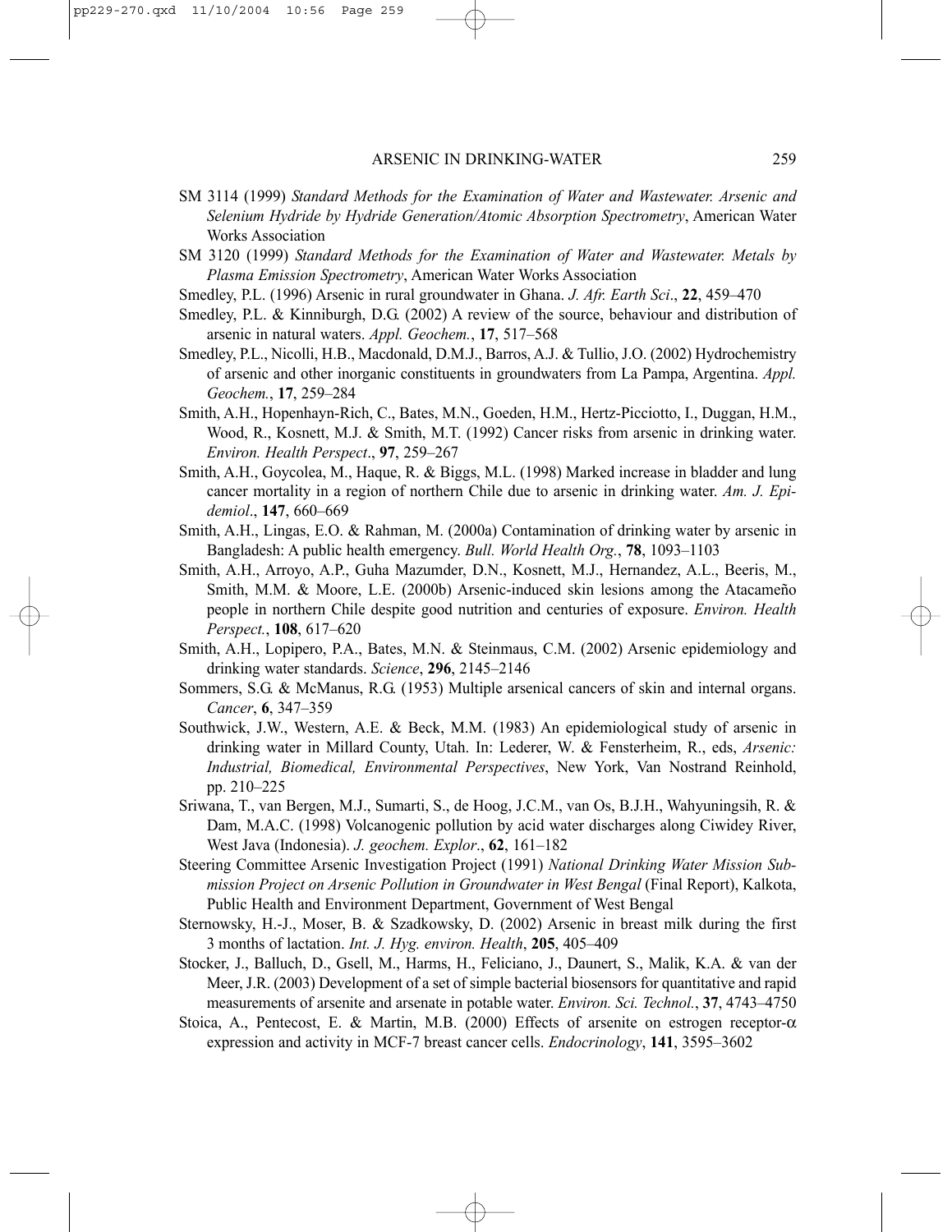- Styblo, M., Yamauchi, H. & Thomas, D.J. (1995) Comparative *in vitro* methylation of trivalent and pentavalent arsenicals. *Toxicol. appl. Pharmacol.*, **135**, 172–178
- Styblo, M., Delnomdedieu, M. & Thomas, D.J. (1996) Mono- and dimethylation of arsenic in rat liver cytosol in vitro. *Chem.-biol. Interact*., **99**, 147–164
- Styblo, M., Del Razo, L.M., LeCluyse, E.L., Hamilton, G.A., Wang, C., Cullen, W.R. & Thomas, D.J. (1999) Metabolism of arsenic in primary cultures of human and rat hepatocytes. *Chem. Res. Toxicol*., **12**, 560–565
- Styblo, M., Del Razo, L.M., Vega, L., Germolec, D.R., LeCluyse, E.L., Hamilton, G.A., Reed, W., Wang, C., Cullen, W.R. & Thomas, D.J. (2000) Comparative toxicity of trivalent and pentavalent inorganic and methylated arsenicals in rat and human cells. *Arch. Toxicol.*, **74**, 289–299
- Sun, G., Pi, J., Li, B., Guo, X., Yamauchi, H. & Yoshida, T. (2001) Progresses on researches of endemic arsenism in China: Population at risk, intervention actions, and related scientific issues. In: Chappell, W.R., Abernathy, C.O. & Calderon, R.L., eds, *Arsenic Exposure and Health Effects IV*, Amsterdam, Elsevier, pp. 79–85
- Swart, D.J. & Simeonsson, J.B. (1999) Development of an electrothermal atomization laser-excited atomic fluorescence spectrometry procedure for direct measurements of arsenic in diluted serum. *Anal. Chem*., **71**, 4951–4955
- Szuler, I.M., Williams, C.N., Hindmarsh, J.T. & Park-Dincsoy, H. (1979) Massive variceal hemorrhage secondary to presinusoidal portal hypertension due to arsenic poisoning. *Can. med. Assoc. J*., **120**, 168–171
- Tabacova, S., Hunter E.S., III & Gladen, B.C. (1996) Developmental toxicity of inorganic arsenic in whole embryo culture: Oxidation state, dose, time, and gestational age dependence. *Toxicol. appl. Pharmacol*., **138**, 298–307
- Taiwan Environmental Protection Agency (2000) [*Standards for Drinking Water Quality*], Taipei (in Chinese)
- Takatsu, A. & Uchiumi, A. (1998) Abnormal arsenic accumulation by fish living in a naturally acidified lake. *Analyst*, **123**, 73–75
- Takeuchi, X. (1979) Embryotoxicity of arsenic acid: Light and electron microscopy of its effect on neurolation-stage rat embryo. *J. toxicol. Sci*., **4**, 405–416
- Tam, G.K.H., Charbonneau, S.M., Bryce, F., Pomroy, C. & Sandi, E. (1979) Metabolism of inorganic arsenic (74As) in humans following oral ingestion. *Toxicol. appl. Pharmacol*., **50**, 319–322
- Tamaki, S. & Frankenberger, W.T. (1992) Environmental biochemistry of arsenic. *Rev. environ. Contam. Toxicol.*, **124**, 79–110
- Tandukar, N., Bhattacharya, P. & Mukherjee, A.B. (2001) Preliminary assessment of arsenic contamination in groundwater in Nepal. In: *Proceedings of the International Conference on Arsenic in the Asia-Pacific Region: Managing Arsenic for our Future, Adelaide, Australia, November 2001*, Collingwood, CSIRO-Land and Water, p. 103
- Tay, C.H. (1974) Cutaneous manifestations of arsenic poisoning due to certain Chinese herbal medicine. *Austr. J. Dermatol*., **15**, 121–131
- Thomas, D.J., Styblo, M. & Lin, S. (2001) The cellular metabolism and systemic toxicity of arsenic. *Toxicol. appl. Pharmacol*., **176**, 127–144
- Thompson, T.S., Le, M.D., Kasick, A.R. & Macaulay, T.J. (1999) Arsenic in well water supplies in Saskatchewan. *Bull. environ. Contam. Toxicol*., **63**, 478–483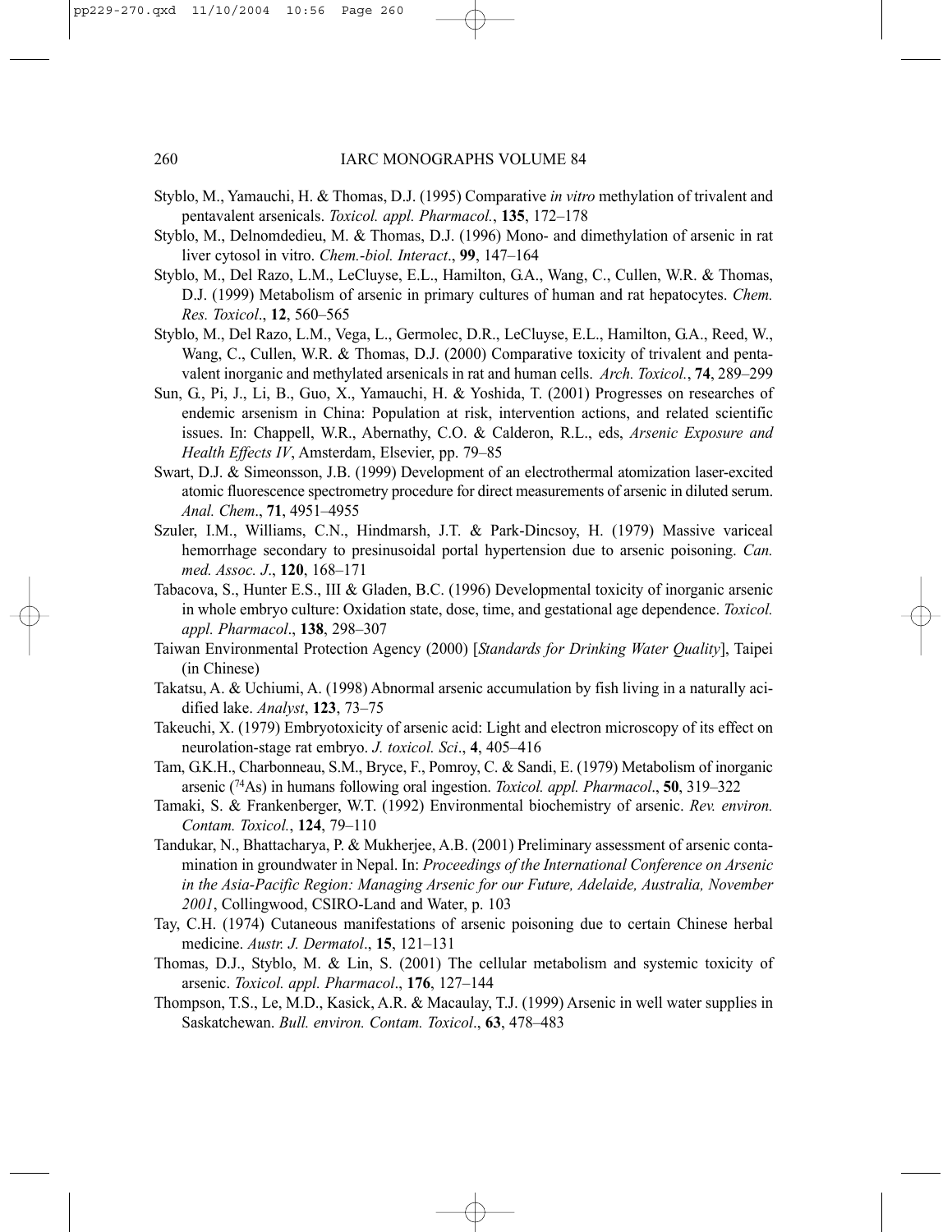- Thornalley, P.J. & Vašák, M. (1985) Possible role for metallothionein in protection against radiation-induced oxidative stress. Kinetics and mechanism of its reaction with superoxide and hydroxyl radicals. *Biochim. biophys. Acta*, **827**, 36–44
- Tian, D., Ma, H., Feng, Z., Xia, Y., Le, X.C., Ni, Z., Allen, J., Collins, B., Schreinemachers, D. & Mumford, J.L. (2001) Analyses of micronuclei in exfoliated epithelial cells from individuals chronically exposed to arsenic via drinking water in Inner Mongolia, China. *J. Toxicol. environ. Health*, **A64**, 473–484
- Tice, R.R., Yager, J.W., Andrews, P. & Crecelius, E. (1997) Effect of hepatic methyl donor status on urinary excretion and DNA damage in B6C3F1 mice treated with sodium arsenite. *Mutat. Res*., **386**, 315–334
- Tinwell, H., Stephens, S.C. & Ashby, J. (1991) Arsenite as the probable active species in the human carcinogenicity of arsenic: Mouse micronucleus assays on Na and K arsenite, orpiment, and Fowler's solution. *Environ. Health Perspect*., **95**, 205–210
- Tondel, M., Rahman, M., Magnuson, A., Chowdhury, I.A., Faruquee, M.H. & Ahmad, S.A. (1999) The relationship of arsenic levels in drinking water and the prevalence rate of skin lesions in Bangladesh. *Environ. Health Perspect*., **107**, 727–729
- Tsai, S.-M., Wang, T.-N. & Ko, Y.-C. (1999) Mortality for certain diseases in areas with high levels of arsenic in drinking water. *Arch. environ. Health*, **54**, 186–193
- Tseng, W.-P. (1977) Effects and dose–response relationships of skin cancer and blackfoot disease with arsenic. *Environ. Health Perspect*., **19**, 109–119
- Tseng, W.P., Chu, H.M., How, S.W., Fong, J.M., Lin, C.S. & Yeh, S. (1968) Prevalence of skin cancer in an endemic area of chronic arsenicism in Taiwan. *J. natl Cancer Inst*., **40**, 453–463
- Tseng, C.-H., Chong, C.-K., Chen, C.-J. & Tai, T.-Y. (1996) Dose–response relationship between peripheral vascular disease and ingested inorganic arsenic among residents in blackfoot disease endemic villages in Taiwan. *Atherosclerosis*, **120**, 125–133
- Tseng, C.-H., Tai, T.-Y., Chong, C.-K., Tseng, C.-P., Lai, M.-S., Lin, B.J,. Chiou, H.-Y., Hsueh, Y.- M., Hsu, K.-H. & Chen, C.-J. (2000) Long-term arsenic exposure and incidence of noninsulin-dependent diabetes mellitus: A cohort study in arseniasis-hyperendemic villages in Taiwan. *Environ. Health Perspect*., **108**, 847–851
- Tsuda, T., Nagira, T., Yamamoto, M., Kurumatani, N., Hotta, N., Harada, M. & Aoyama, H. (1989) Malignant neoplasms among residents who drank well water contaminated by arsenic from a King's Yellow factory. *Sangyo Ika Daigaku Zasshi*, **11** (Suppl.), 289–301
- Tsuda, T., Babazono, A., Yamamoto, E., Kurumatani, N., Mino, Y., Ogawa, T., Kishi, Y. & Aoyama, H. (1995) Ingested arsenic and internal cancer: A historical cohort study followed for 33 years. *Am. J. Epidemiol*., **141**, 198–209
- Turpeinen, R., Pantsar-Kallio, M., Häggblom, M. & Kairesalo, T. (1999) Influence of microbes on the mobilization, toxicity and biomethylation of arsenic in soil. *Sci. total Environ.*, **236**, 173–180
- Turpeinen, R., Pantsar-Kallio, M. & Kairesalo, T. (2002) Role of microbes in controlling the speciation of arsenic and production of arsines in contaminated soils. *Sci. total Environ.*, **285**, 133–145
- UNESCAP-UNICEF-WHO (2001) *Meeting on Geology and Health: Solving the Arsenic Crisis in the Asia-Pacific Region, 2–4 May 2001, Bangkok*
- UNIDO (2001) *Study Report under the Project Concerted Action on Elimination/Reduction of Arsenic in Groundwater, West Bengal, India* (Project NC/IND/99/967), Vols I and II, New Delhi, United Nations Industrial Development Organization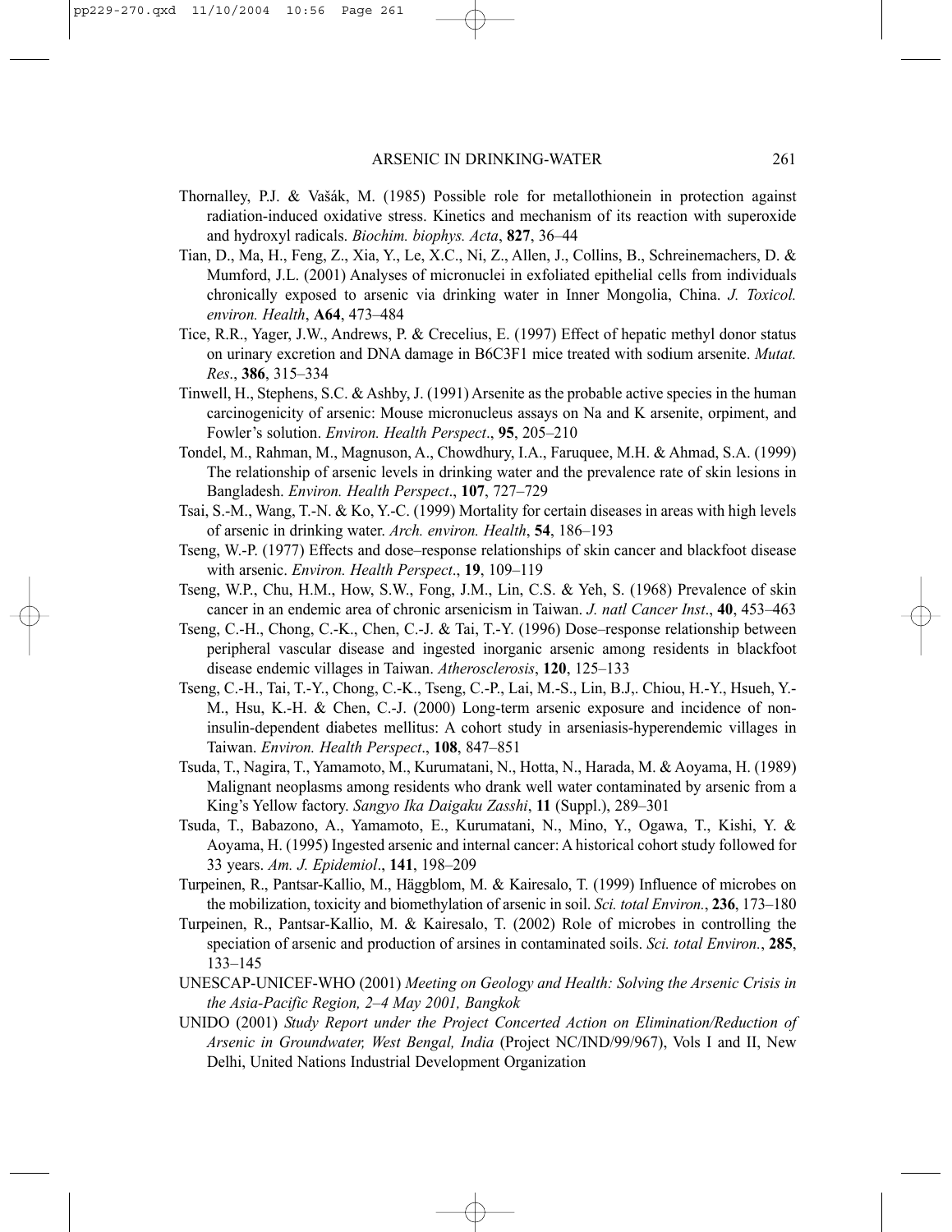- US Environmental Protection Agency (1994a) *Method 200.7. Methods for the Determination of Metals in Environmental Samples*, Washington DC
- US Environmental Protection Agency (1994b) *Method 200.8. Methods for the Determination of Metals in Environmental Samples*, Washington DC
- US Environmental Protection Agency (1996a) *Method 1638. Determination of Trace Elements in Ambient Waters by Inductively Coupled Plasma–Mass Spectrometry*, Washington DC
- US Environmental Protection Agency (1996b) *Method 7063. Arsenic in Aqueous Samples and Extracts by Anodic Stripping Boltammetry (AVS)*, Washington DC
- US Environmental Protection Agency (1996c) *Method 1632. Inorganic Arsenic in Water by Hydride Generation Quartz Furnace Atomic Absorption*, Washington DC
- US Environmental Protection Agency (2001) National primary drinking water regulations; arsenic and clarifications to compliance and new source contaminants monitoring; final rule. *Fed. Regist*., **66**, 6976–7066
- US Environmental Protection Agency (2002) Drinking water regulations for arsenic and classifications to compliance and new source contaminants monitoring. In: *Implementation Guidance for Arsenic Rules*, Washington DC
- US Environmental Protection Agency-Battelle (2002a) *The Environmental Technology Verification Program, EPA/ETV Joint Verification Statement, Arsenic Test Kit, QuickTM*, Washington DC
- US Environmental Protection Agency-Battelle (2002b) *The Environmental Technology Verification Program, EPA/ETV Joint Verification Statement, Arsenic Test Kit, AS 75*, Washington DC
- Vahter, M. (1999a) Variation in human metabolism of arsenic. In: Chappell, W.R., Abernathy, C.O. & Calderon, R.L., eds, *Arsenic Exposure and Health Effects*, Oxford, Elsevier Science, pp. 267–279
- Vahter, M. (1999b) Methylation of inorganic arsenic in different mammalian species and population groups. *Sci. Prog*., **82**, 69–88
- Vahter, M. (2002) Mechanism of arsenic biotransformation. *Toxicology*, **181–182**, 211–217
- Vahter, M. & Concha, G. (2001) Role of metabolism in arsenic toxicity. *Pharmacol. Toxicol*., **89**, 1–5
- Vahter, M. & Marafante, E. (1987) Effects of low dietary intake of methionine, choline or proteins on the biotransformation of arsenite in the rabbit. *Toxicol. Lett*., **37**, 41–46
- Vahter, M. & Marafante, E. (1989) Intracellular distribution and chemical forms of arsenic in rabbits exposed to arsenate. *Biol. trace Elem. Res*., **21**, 233–239
- Vahter, M. & Norin, H. (1980) Metabolism of  $^{74}$ As-labeled trivalent and pentavalent inorganic arsenic in mice. *Environ. Re*s., **21**, 446–457
- Vahter, M., Marafante, E., Lindgren, A. & Dencker, L. (1982) Tissue distribution and subcellular binding of arsenic in marmoset monkeys after injection of 74As-arsenite. *Arch. Toxicol*., **51**, 65–77
- Vahter, M., Marafante, E. & Dencker, L. (1984) Tissue distribution and retention of 74As-dimethylarsinic acid in mice and rats. *Arch. environ. Contam. Toxicol.*, **13**, 259–264
- Vahter, M., Couch, R., Nermell, B. & Nilsson, R. (1995a) Lack of methylation of inorganic arsenic in the chimpanzee. *Toxicol. appl. Pharmacol*., **133**, 262–268
- Vahter, M., Concha, G., Nermell, B., Nilsson, R., Dulout, F. & Natarajan, A.T. (1995b) A unique metabolism of inorganic arsenic in native Andean women. *Eur. J. Pharmacol*., **293**, 455–462
- Van Duuren, B.L., Melchionne, S., Seidman, I. & Pereira, M.A. (1986) Chronic bioassays of chlorinated humic acids in B6C3F1 mice. *Environ. Health Perspect.*, **69**, 109–117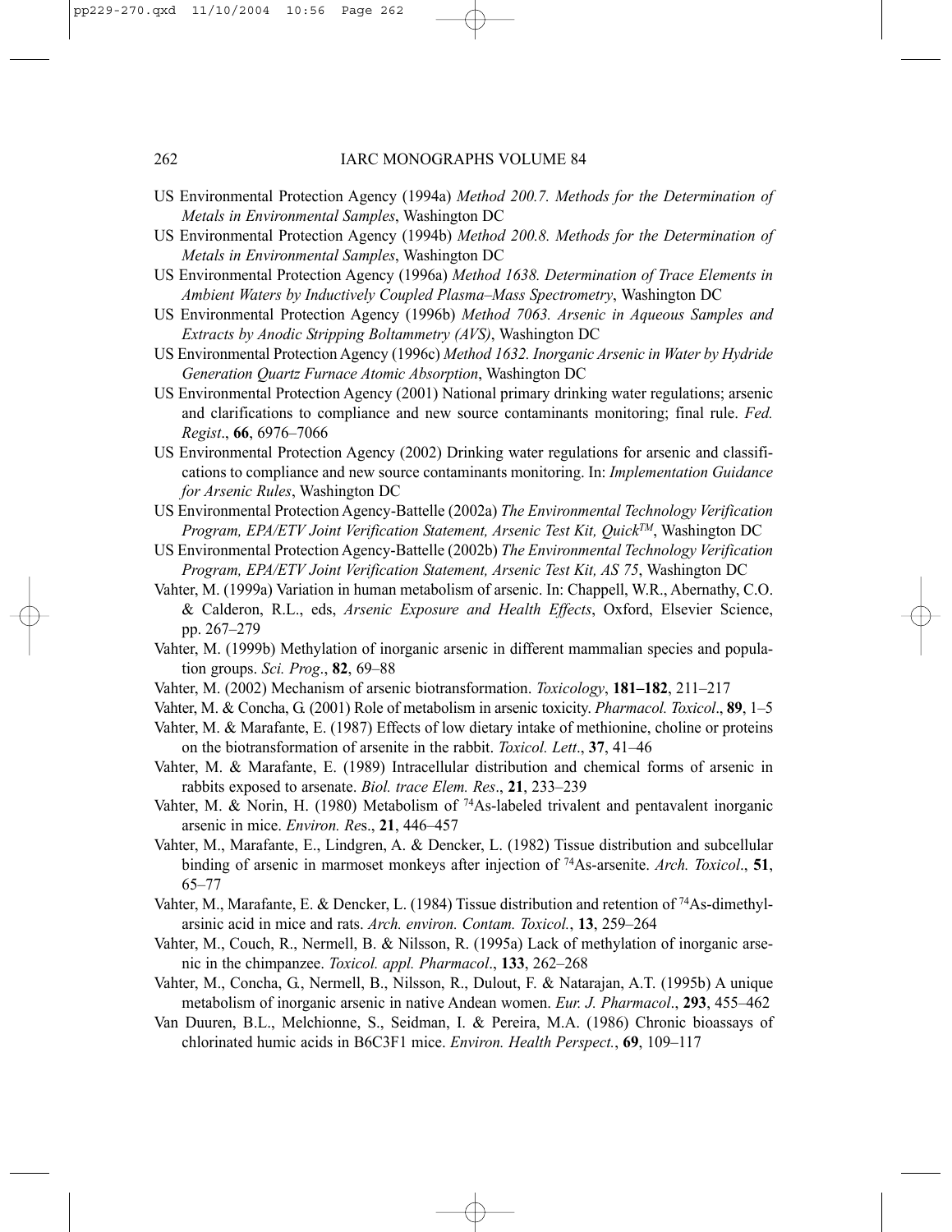- Venturino, H. (1987) [Determination of urinary arsenic concentration in different regions of Chile. Epidemiological study] *Cuad. méd. Soc*., **28**, 38–40 (in Spanish)
- Vig, B.K., Figueroa, M.L., Cornforth, M.N. & Jenkins, S.H. (1984) Chromosome studies in human subjects chronically exposed to arsenic in drinking water. *Am. J. ind. Med*., **6**, 325–338
- Vogel, A.E. (1954) Special tests for small amounts of arsenic. In: Vogel, A.E., ed*.*, *A Text-book of Macro and Semimicro Qualitative Inorganic Analysis*, London, Longmans, pp. 242–247
- Waalkes, M.P., Ward, J.M., Liu, J. & Diwan, B.A. (2003) Transplacental carcinogenicity of inorganic arsenic in the drinking water: Induction of hepatic, ovarian, pulmonary and adrenal tumors in mice. *Toxicol. appl. Pharmacol*., **186**, 7–17
- Wagner, S.L., Maliner, J.S., Morton, W.E. & Braman, R.S. (1979) Skin cancer and arsenical intoxication from well water. *Arch. Dermatol*., **115**, 1205–1207
- Wang, L. (1996) Current status of arsenic-related health hazards in Xinjiang. *Chinese J. public Health*, **15** (Suppl. 3), 53–58
- Wang, C. & Lazarides, E. (1984) Arsenite-induced changes in methylation of the 70,000 Dalton heat shock proteins in chicken embryo fibroblasts. *Biochem. biophys. Res. Commun.*, **119**, 735–743
- Wang, T.-S., Kuo, C.-F., Jan, K.-Y. & Huang, H. (1996) Arsenite induces apoptosis in Chinese hamster ovary cells by generation of reactive oxygen species. *J. cell. Physiol*., **169**, 256–268
- Wang, T.S., Shu, Y.F., Liu, Y.C., Jan, K.Y. & Huang, H. (1997) Glutathione peroxidase and catalase modulate the genotoxicity of arsenite. *Toxicology*, **121**, 229–237
- Wang, C.-H., Jeng, J.-S., Yip, P.-K., Chen, C.-L., Hsu, L.-I., Hsueh, Y.-M., Chiou, H.-Y., Wu, M.- M. & Chen, C.-J. (2002) Biological gradient between long-term arsenic exposure and carotid atherosclerosis. *Circulation*, **105**, 1804–1809
- Wanibuchi, H., Yamamoto, S., Chen, H., Yoshida, K., Endo, G., Hori, T. & Fukushima, S. (1996) Promoting effects of dimethylarsinic acid on *N*-butyl-*N*-(4-hydroxybutyl)nitrosamine-induced urinary bladder carcinogenesis in rats. *Carcinogenesis*, **17**, 2435–2439
- Wanibuchi, H., Hori, T., Meenakshi, V., Ichihara, T., Yamamoto, S., Yano, Y., Otani, S., Nakae, D., Konishi, Y. & Fukushima, S. (1997) Promotion of rat hepatocarcinogenesis by dimethylarsinic acid: Association with elevated ornithine decarboxylase activity and formation of 8-hydroxydeoxyguanosine in the liver. *Jpn. J. Cancer Res*., **88**, 1149–1154
- Warner, K.L. (2001) Arsenic in shallow and deep glacial drift aquifers Illinois. In: *Proceedings of the 2001 USGS Workshop on Arsenic in the Environment, 21–22 February 2001, Denver, Colorado*, Denver, CO, USGS Arsenic Studies Group, US Geological Survey
- Warner, M.L., Moore, L.E., Smith, M.T., Kalman, D.A., Fanning, E. & Smith, A.H. (1994) Increased micronuclei in exfoliated bladder cells of individuals who chronically ingest arsenic-contaminated water in Nevada. *Cancer Epidemiol. Biomarkers Prev.*, **3**, 583–590
- Wei, M., Wanibuchi, H., Yamamoto, S., Li, W. & Fukushima, S. (1999) Urinary bladder carcinogenicity of dimethylarsinic acid in male F344 rats. *Carcinogenesis*, **20**, 1873–1876
- Wei, M., Wanibuchi, H., Morimura, K., Iwai, S., Yoshida, K., Endo, G., Nakae, D. & Fukushima, S. (2002) Carcinogenicity of dimethylarsinic acid in male F344 rats and genetic alterations in induced urinary bladder tumors. *Carcinogenesis*, **23**, 1387–1397
- Welch, A.H., Lico, M.S. & Hughes, J.L. (1988) Arsenic in ground water of the western United States. *Ground Water*, **26**, 333–347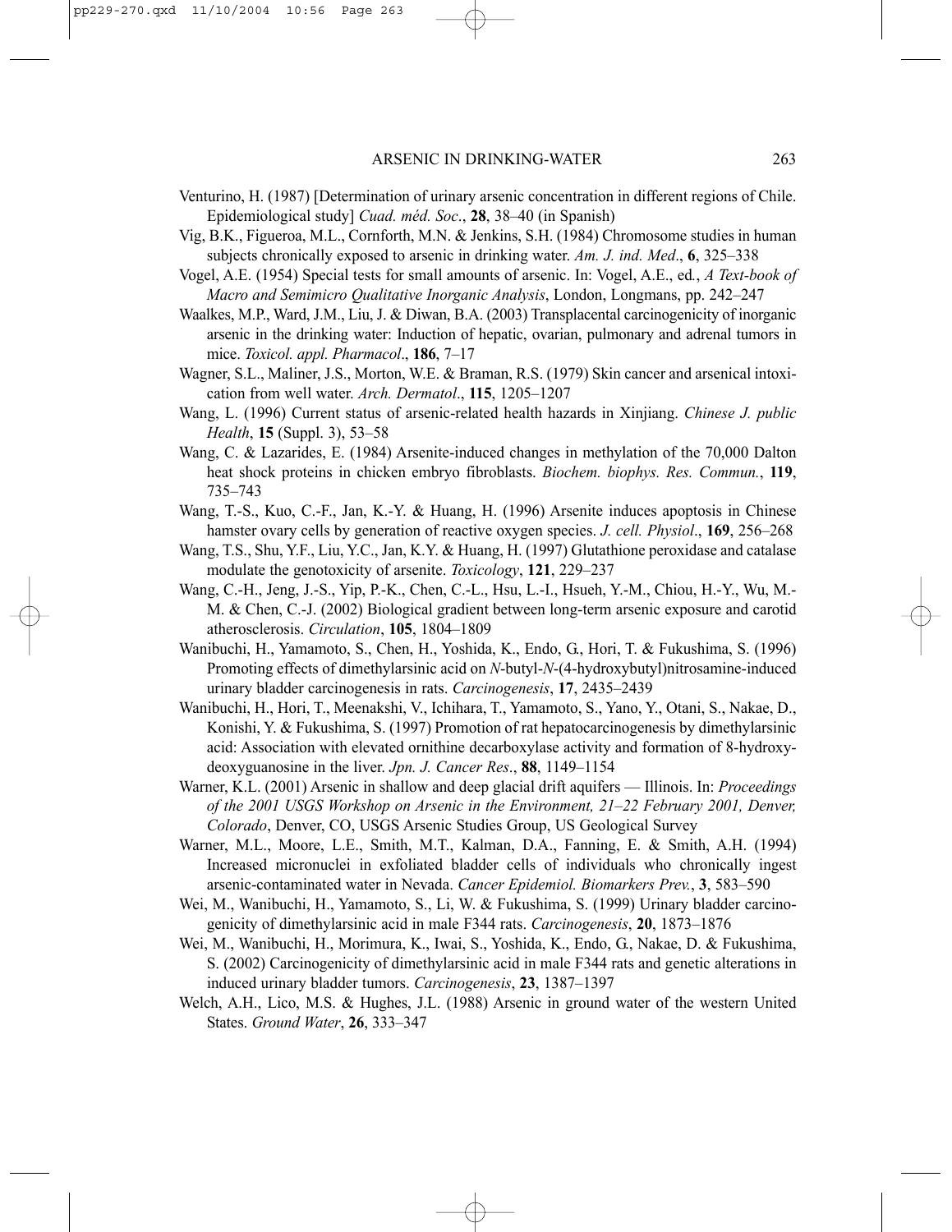- Welch, A.H., Helsel, D.R., Focazio, M.J. & Watkins, S.A. (1999) Arsenic in ground water supplies of the United States. In: Chappell, W.R., Abernathy, C.O. & Calderon, R.L., eds., *Arsenic Exposure and Health Effects*, Oxford, Elsevier Science, pp. 9–17
- Welch, A.H., Westjohn, D.B., Helsel, D.R. & Wanty, R.B. (2000) Arsenic in ground water of the United States: Occurrence and geochemistry. *Ground Water*, **38**, 589–604
- Wester, R.C., Maibach, H.I., Sedik, L., Melendres, J. & Wade, M. (1993) In vivo and in vitro percutaneous absorption and skin decontamination of arsenic from water and soil. *Fundam. appl. Toxicol*., **20**, 336–340
- WHO (1981) *Arsenic* (Environmental Health Criteria 18), Geneva, International Programme on Chemical Safety
- WHO (1998) *Guidelines for Drinking-water Quality*, 2nd Ed., Vol. 2, *Health Criteria and Other Supporting Information*, Geneva
- WHO (2000) *Guidelines for Drinking-water Quality Training Pack* [http://www.who.int/water\_ sanitation\_sanitation\_health/Training\_mat/GDWQtraining.html
- WHO (2001) *Arsenic and Arsenic Compounds* (Environmental Health Criteria 224), 2nd Ed., Geneva, International Programme on Chemical Safety
- Wijeweera, J.B., Gandolfi, A.J., Parrish, A. & Lantz, R.C. (2001) Sodium arsenite enhances AP-1 and NFκB DNA binding and induces stress protein expression in precision-cut rat lung slices. *Toxicol. Sci*., **61**, 283–294
- van Wijk, R., Welters, M., Souren, J.E.M., Ovelgonne, H. & Wiegant, F.A.C. (1993) Serum-stimulated cell cycle progression and stress protein synthesis in C3H10T1/2 fibroblasts treated with sodium arsenite. *J. cell. Physiol.*, **155**, 265–272
- Wildfang, E., Zakharyan, R.A. & Aposhian, H.V. (1998) Enzymatic methylation of arsenic compounds. VI. Characterization of hamster liver arsenite and methylarsonic acid methyltransferase activities *in vitro*. *Toxicol. appl. Pharmacol*., **152**, 366–375
- Wildfang, E., Radabaugh, T.R. & Aposhian, H.V. (2001) Enzymatic methylation of arsenic compounds. IX. Liver arsenite methyltransferase and arsenate reductase activities in primates. *Toxicology*, **168**, 213–221
- Willhite, C.C. (1981) Arsenic-induced axial skeletal (dysraphic) disorders. *Exp. mol. Pathol.*, **34**, 145–158
- Williams, M., Fordyce, F., Paijitprapapon, A. & Charoenchaisri, P. (1996) Arsenic contamination in surface drainage and groundwater in part of the southeast Asian tin belt, Nakhon Si Thammarat Province, southern Thailand. *Environ. Geol*., **27**, 16–33
- Winski, S.L. & Carter, D.E. (1995) Interactions of rat red blood cell sulfhydryls with arsenate and arsenite. *J. Toxicol. environ. Health*., **46**, 379–397
- Winski, S.L. & Carter, D.E. (1998) Arsenate toxicity in human erythrocytes: Characterization of morphologic changes and determination of the mechanism of damage. *J. Toxicol. environ. Health*, **A53**, 345–355
- Wlodarczyk, B., Bennett, G.D., Calvin, J.A., Craig, J.C. & Finnell, R.H. (1996) Arsenic-induced alterations in embryonic transcription factor gene expression: Implications for abnormal neural development. *Develop. Genet.*, **18**, 306–315
- Wong, O., Whorton, M.D., Foliart, D.E. & Lowengart, R. (1992) An ecologic study of skin cancer and environmental arsenic exposure. *Int. Arch. occup. environ. Health*, **64**, 235–241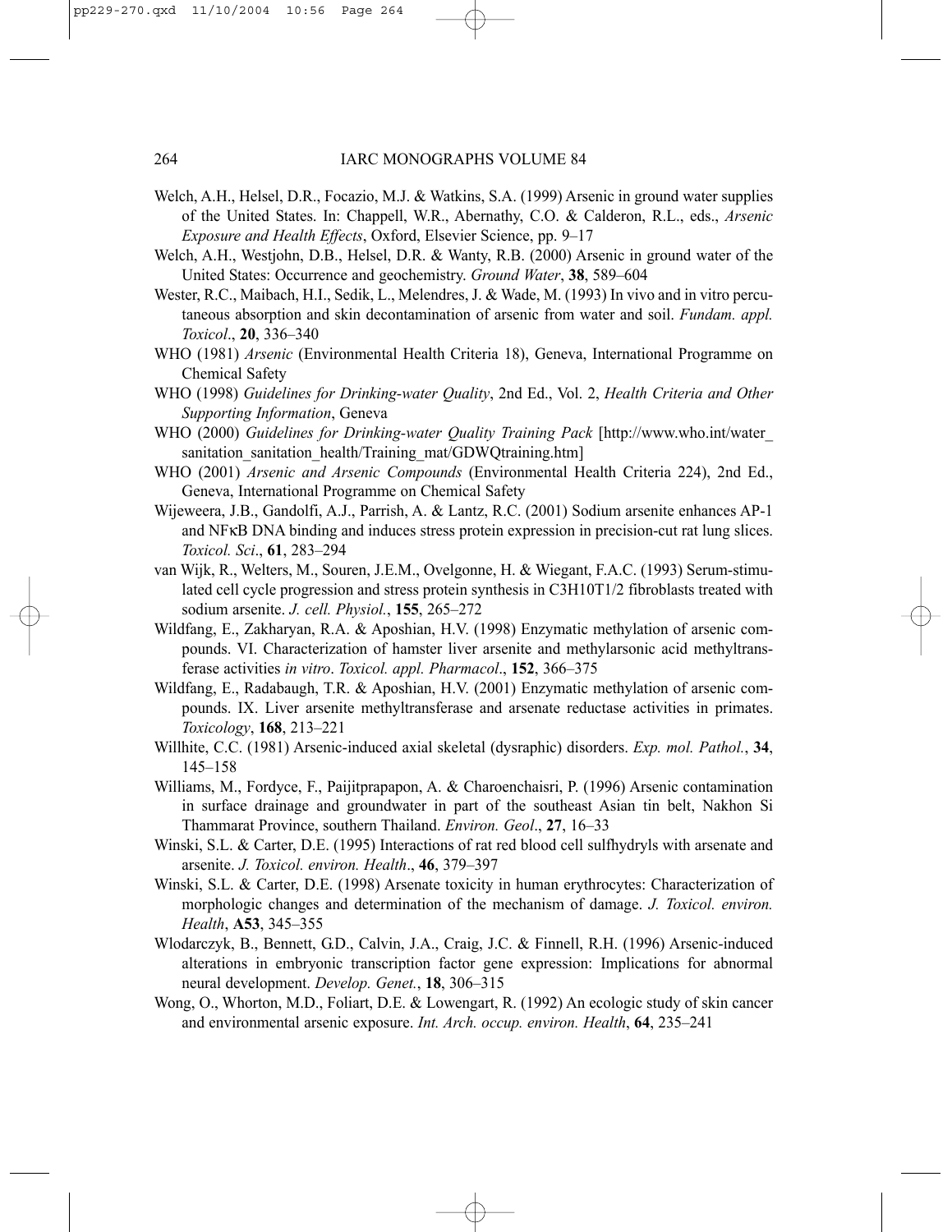- Woods, J.S. & Fowler, B.A. (1978) Altered regulation of mammalian hepatic heme biosynthesis and urinary porphyrin excretion during prolonged exposure to sodium arsenate. *Toxicol. appl. Pharmacol*., **43**, 361–371
- Woolson, E.A. (1977) Generation of alkylarsines from soil. *Weed Sci.*, **25**, 412–416
- Wu, W. & Welsh, M.J. (1996) Expression of the 25-kDa heat-shock protein (HSP27) correlates with resistance to the toxicity of cadmium chloride, mercuric chloride, *cis*-platinum(II)-diammine dichloride, or sodium arsenite in mouse embryonic stem cells transfected with sense or antisense HSP27 cDNA. *Toxicol. appl. Pharmacol*., **141**, 330–339
- Wu, M.-M., Kuo, T.-L., Hwang, Y.-H. & Chen, C.-J. (1989) Dose–response relation between arsenic concentration in well water and mortality from cancers and vascular diseases. *Am. J. Epidemiol*., **130**, 1123–1132
- Wu, M.-M., Chiou, H.-Y., Wang, T.-W., Hsueh, Y.-M., Wang, I.-H., Chen, C.-J. & Lee, T.-C. (2001) Association of blood arsenic levels with increased reactive oxidants and decreased antioxidant capacity in human population of northeastern Taiwan. *Environ. Health Perspect*., **109**, 1011–1017
- Wyatt, C.J., Lopez Quiroga, V., Olivas Acosta, R.T. & Méndez, R.O. (1998a) Excretion of arsenic (As) in urine of children, 7–11 years, exposed to elevated levels of As in the city water supply in Hermosillo, Sonora, Mexico. *Environ. Res*., **A78**, 19–24
- Wyatt, C.J., Fimbres, C., Romo, L., Méndez, R.O. & Grijalva, M. (1998b) Incidence of heavy metal contamination in water supplies in northern Mexico. *Environ. Res*., **76**, 114–119
- Yager, J.W. & Wiencke, J.K. (1997) Inhibition of poly(ADP-ribose) polymerase by arsenite. *Mutat. Res.*, **386**, 345–351
- Yalçin, S. & Le, X.C. (2001) Speciation of arsenic using solid phase extraction cartridges. *J. environ. Monit*., **3**, 81–85
- Yamamoto, A., Hisanaga, A. & Ishinishi, L.N. (1987) Tumorigenicity of inorganic arsenic compounds following intratracheal instillations to the lungs of hamsters. *Int. J. Cancer*, **40**, 220–223
- Yamamoto, S., Konishi, Y., Matsuda, T., Murai, T., Shibata, M.-A., Matsui-Yuasa, I., Otani, S., Kuroda, K., Endo, G. & Fukushima, S. (1995) Cancer induction by an organic arsenic compound, dimethylarsinic acid (cacodylic acid), in F344/DuCrj rats after pretreatment with five carcinogens. *Cancer Res*., **55**, 1271–1276
- Yamanaka, K. & Okada, S. (1994) Induction of lung-specific DNA damage by metabolically methylated arsenics via the production of free radicals. *Environ. Health Perspect*., **102** (Suppl. 3), 37–40
- Yamanaka, K., Hasegawa, A., Sawamura, R. & Okada, S. (1989) Dimethylated arsenics induce DNA strand breaks in lung *via* the production of active oxygen in mice. *Biochem. biophys. Res. Commun*., **165**, 43–50
- Yamanaka, K., Hoshino, M., Okamoto, M., Sawamura, R., Hasegawa, A. & Okada, S. (1990) Induction of DNA damage by dimethylarsine, a metabolite of inorganic arsenics, is for the major part likely due to its peroxyl radical. *Biochem. biophys. Res. Commun.*, **168**, 58–64
- Yamanaka, K., Hasegawa, A., Sawamura, R. & Okada, S. (1991) Cellular response to oxidative damage in lung induced by the administration of dimethylarsinic acid, a major metabolite of inorganic arsenics, in mice. *Toxicol. appl. Pharmacol*., **108**, 205–213
- Yamanaka, K., Ohtsubo, K., Hasegawa, A., Hayashi, H., Ohji, H., Kanisawa, M. & Okada, S. (1996) Exposure to dimethylarsinic acid, a main metabolite of inorganic arsenics, strongly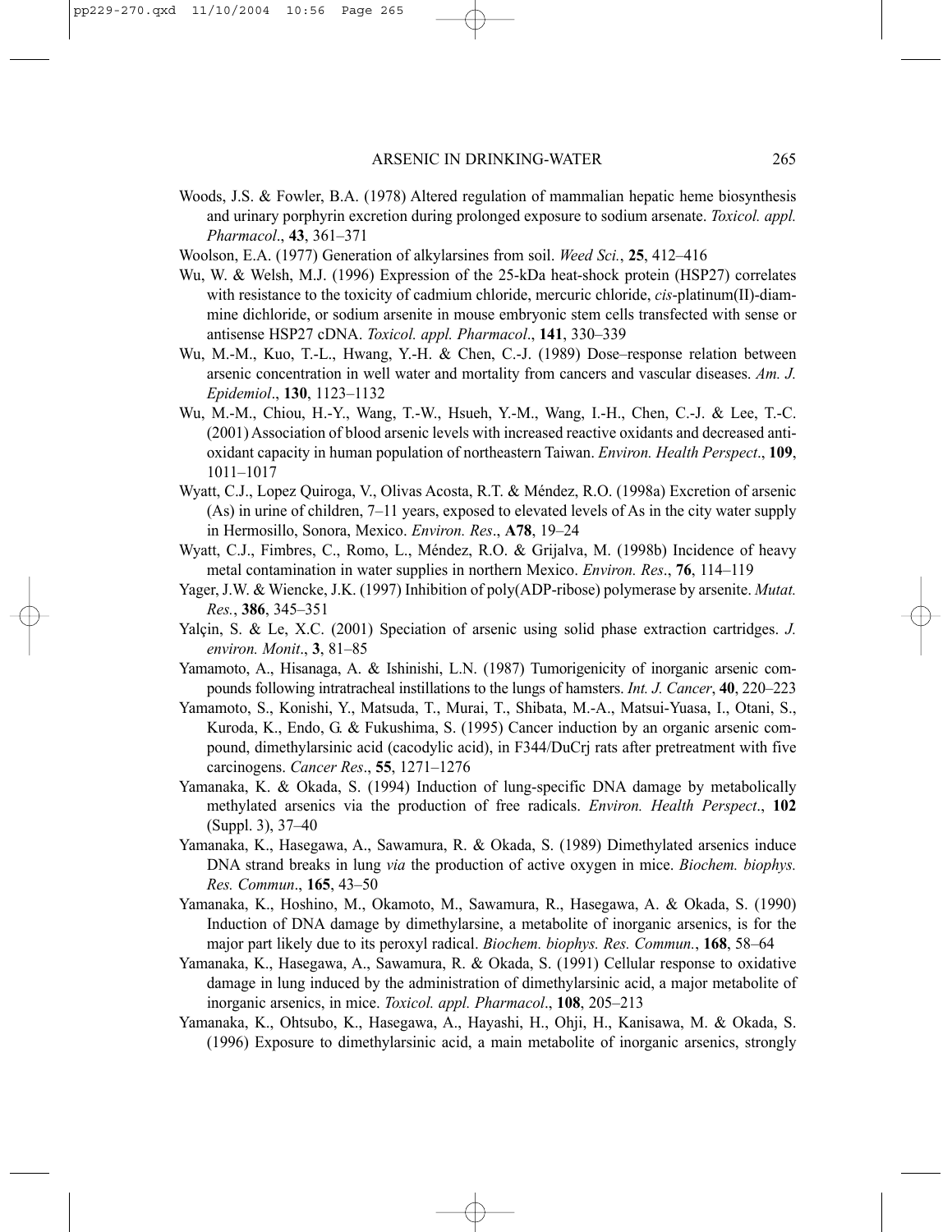promotes tumorigenesis initiated by 4-nitroquinoline 1-oxide in the lungs of mice. *Carcinogenesis*, **17**, 767–770

- Yamanaka, K., Katsumata, K., Ikuma, K., Hasegawa, A., Nakano, M. & Okada, S. (2000) The role of orally administered dimethylarsinic acid, a main metabolite of inorganic arsenics, in the promotion and progression of UVB-induced skin tumorigenesis in hairless mice. *Cancer Lett*., **152**, 79–85
- Yamanaka, K., Mizoi, M., Kato, K., Hasegawa, A., Nakano, M. & Okada, S. (2001a) Oral administration of dimethylarsinic acid, a main metabolite of inorganic arsenic, in mice promotes skin tumorigenesis initiated by dimethylbenz(a)anthracene with or without ultraviolet B as a promoter. *Biol. pharm. Bull*., **24**, 510–514
- Yamanaka, K., Takabayashi, F., Mizoi, M., An, Y., Hasegawa, A. & Okada, S. (2001b) Oral exposure of dimethylarsinic acid, a main metabolite of inorganic arsenics, in mice leads to an increase in 8-oxo-2′-deoxyguanosine level, specifically in the target organs for arsenic carcinogenesis. *Biochem. biophys. Res. Commun.*, **287**, 66–70
- Yamauchi, H. & Yamamura, Y. (1979) Urinary inorganic arsenic and methylarsenic excretion following arsenate-rich seaweed ingestion (author's transl). *Sangyo Igaku*, **21**, 47–54 (in Japanese)
- Yamauchi, H. & Yamamura, Y. (1984) Metabolism and excretion of orally administered dimethylarsinic acid in the hamster. *Toxicol. appl. Pharmacol*., **74**, 134–140
- Yamauchi, H. & Yamamura, Y. (1985) Metabolism and excretion of orally administrated arsenic trioxide in the hamster. *Toxicology*, **34**, 113–121
- Yamauchi, H., Yamato, N. & Yamamura, Y. (1988) Metabolism and excretion of orally and intraperitoneally administered methylarsonic acid in the hamster. *Bull. environ. Contam. Toxicol.*, **40**, 280–286
- Yeh, S. (1963) Studies on endemic chronic arsenism in southwest coast of Taiwan. *Rep. Inst. Pathol. natl Taiwan Univ*., **14**, 1–23 (in Chinese)
- Yeh, S. (1973) Skin cancer in chronic arsenicism. *Hum. Pathol*., **4**, 469–485
- Yeh, S., How, S.W. & Lin, C.S. (1968) Arsenical cancer of skin. Histologic study with special reference to Bowen's disease. *Cancer*, **21**, 312–339
- Yoshida, T., Shimamura, T. & Shigeta, S. (1986) Immunological effects of arsenic compounds on mouse spleen cells *in vitro*. *Tokai J. exp. clin. Med*., **11**, 353–359
- Yoshida, T., Shimamura, T. & Shigeta, S. (1987) Enhancement of the immune response *in vitro* by arsenic. *Int. J. Immunopharmacol.*, **9**, 411–415
- Yoshida, K., Chen, H., Inoue, Y., Wanibuchi, H., Fukushima, S., Kuroda, K. & Endo, G. (1997) The urinary excretion of arsenic metabolites after a single oral administration of dimethylarsinic acid to rats. *Arch. environ. Contam. Toxicol.*, **32**, 416–421
- Yu, R.C., Hsu, K.-H., Chen, C.-J. & Froines, J.R. (2000) Arsenic methylation capacity and skin cancer. *Cancer Epidemiol. Biomarkers Prev*., **9**, 1259–1262
- Zakharova, T., Tatano, F. & Menshikov, V. (2002) Health cancer risk assessment for arsenic exposure in potentially contaminated areas by fertilizer plants: A possible regulatory approach applied to a case study in Moscow Region, Russia. *Regul. Toxicol. Pharmacol.*, **36**, 22–33
- Zakharyan, R.A. & Aposhian, H.V. (1999) Enzymatic reduction of arsenic compounds in mammalian systems: The rate-limiting enzyme of rabbit liver arsenic biotransformation is MMAv reductase. *Chem. Res. Toxicol*., **12**, 1278–1283